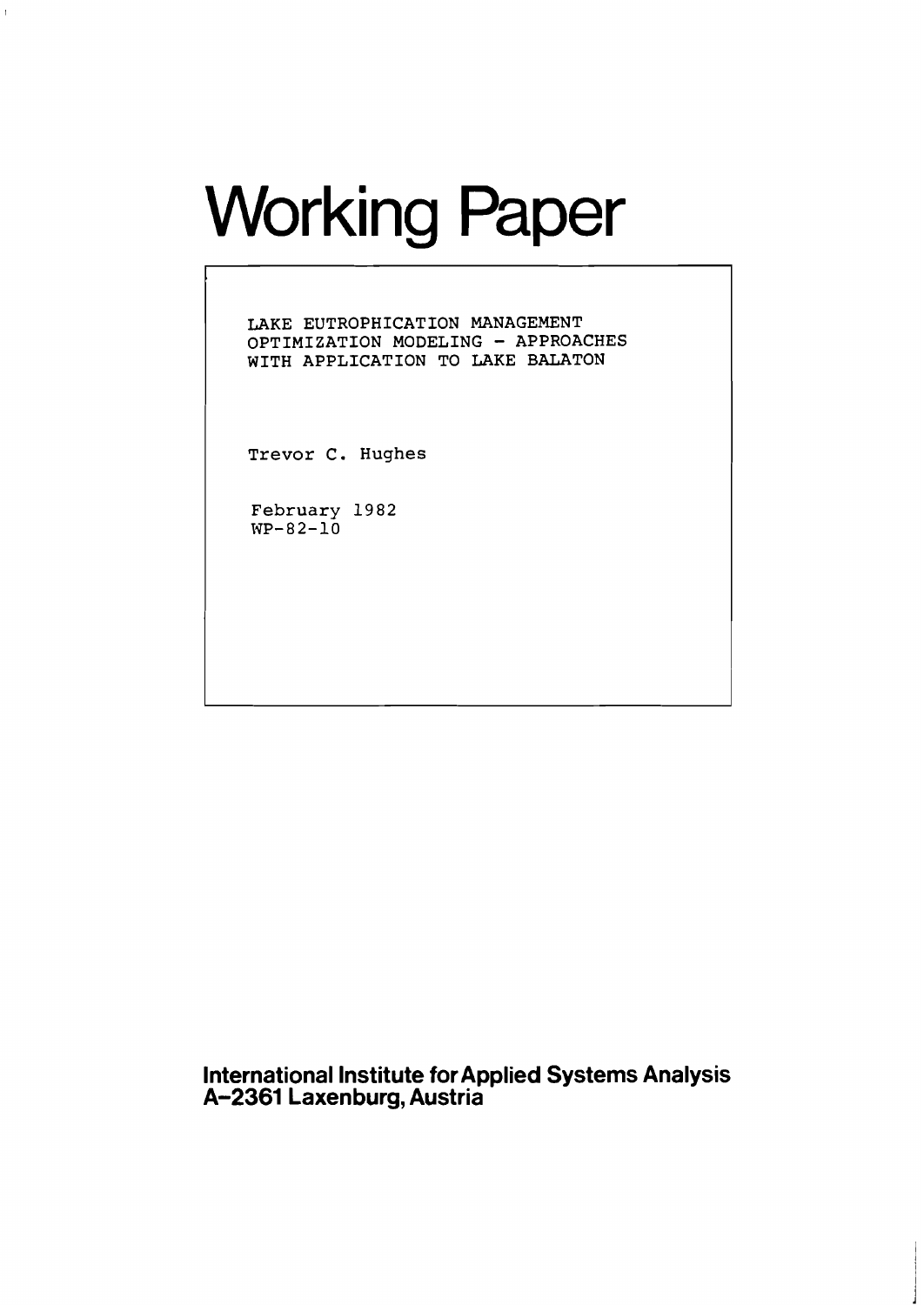NOT FOR QUOTATION WITHOUT PERMISSION OF THE AUTHOR

# LAKE EUTROPHICATION MANAGEMENT OPTIMIZATION MODELING - APPROACHES WITH APPLICATION TO LAKE BALATON

Trevor C. Hughes

February 1982  $WP - 82 - 10$ 

**Working** Papers are interim reports on work of the International Institute for Applied Systems Analysis and have received only limited review. Views or opinions expressed herein do not necessarily represent those of the Institute or of its National Member Organizations.

INTERNATIONAL INSTITUTE FOR APPLIED SYSTEMS ANALYSIS A-2361 Laxenburg, Austria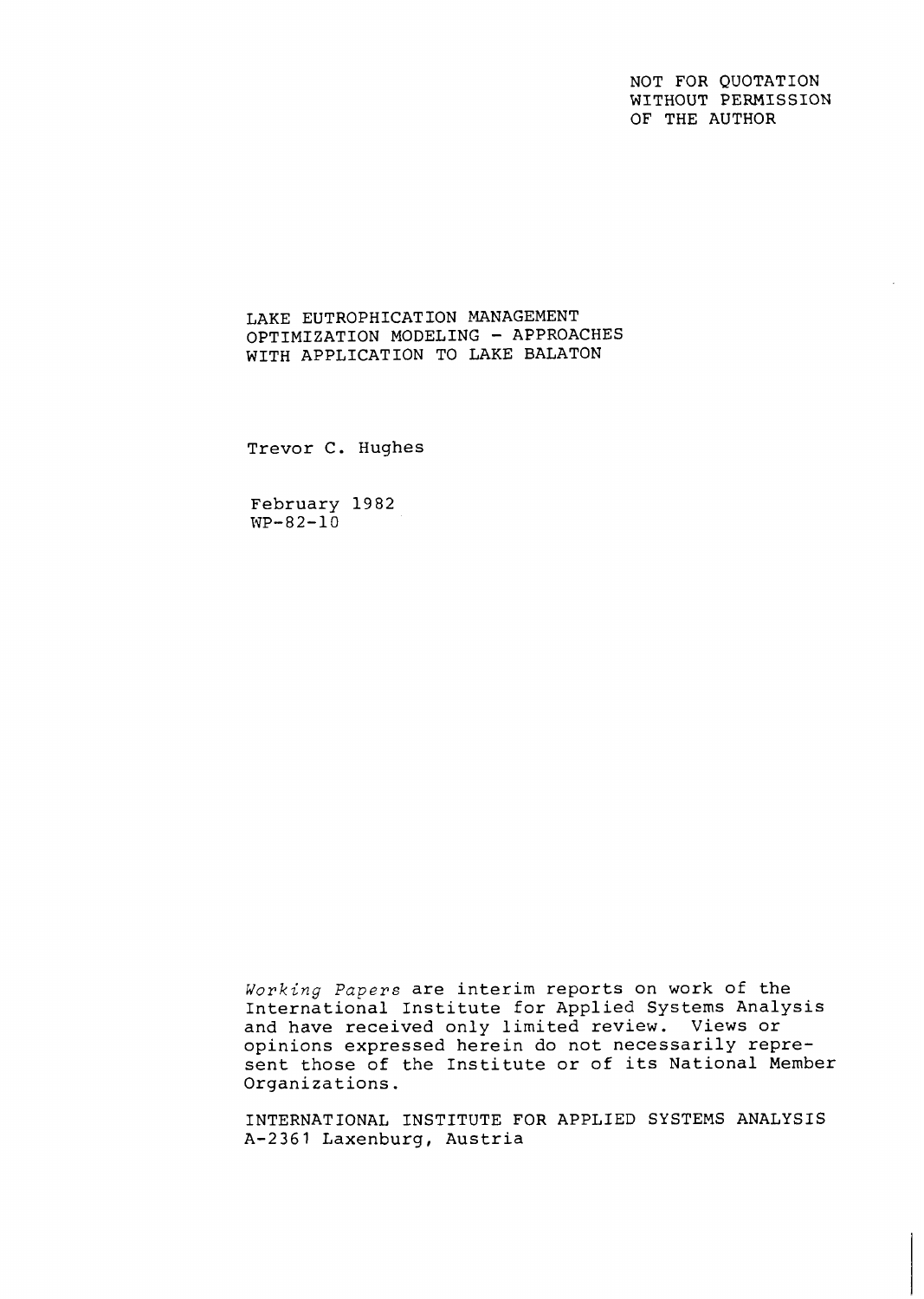THE AUTHOR

 $\sim 10^7$ 

 $\sim 10$ 

 $\sim$   $\sim$ 

TREVOR C. HUGHES is with the Resources and Environment Area, International Institute for Applied Systems Analysis (on leave from the Utah Water Research Laboratory, U.S.A.).

 $\mathcal{A}_{\rm{int}}$ 

 $\overline{a}$ 

 $\ddot{\phantom{a}}$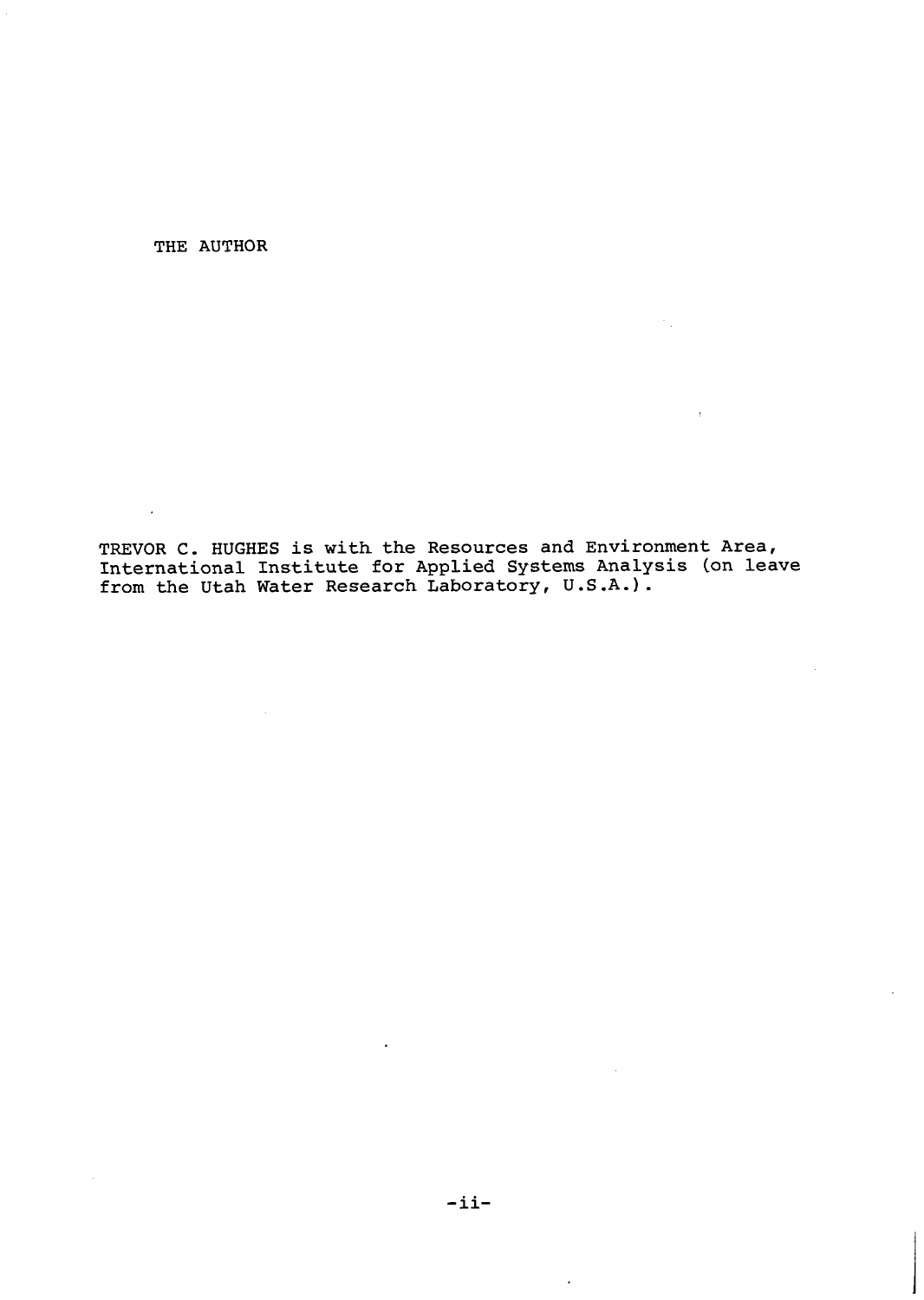#### **PREFACE**

One of the principal projects of the Task on Environmental Quality Control and Management in IIASA's Resources and Environmental Area is a case study of eutrophication management for Lake Balaton, Hungary. The case study is a collaborative project involving a number of scientists from several Hungarian institutions and IIASA (for details see WP-80-187).

Most of the Balaton models to date have focused upon simulating the physical and biochemical processes which determine the nutrient loading from the watershed and the resulting lake water This study uses the loading/lake response information quality. from previous work to identify least cost management alternatives for improving lake quality. Two approaches to economic optimization models are developed in generalized form and then applied to the Balaton problem.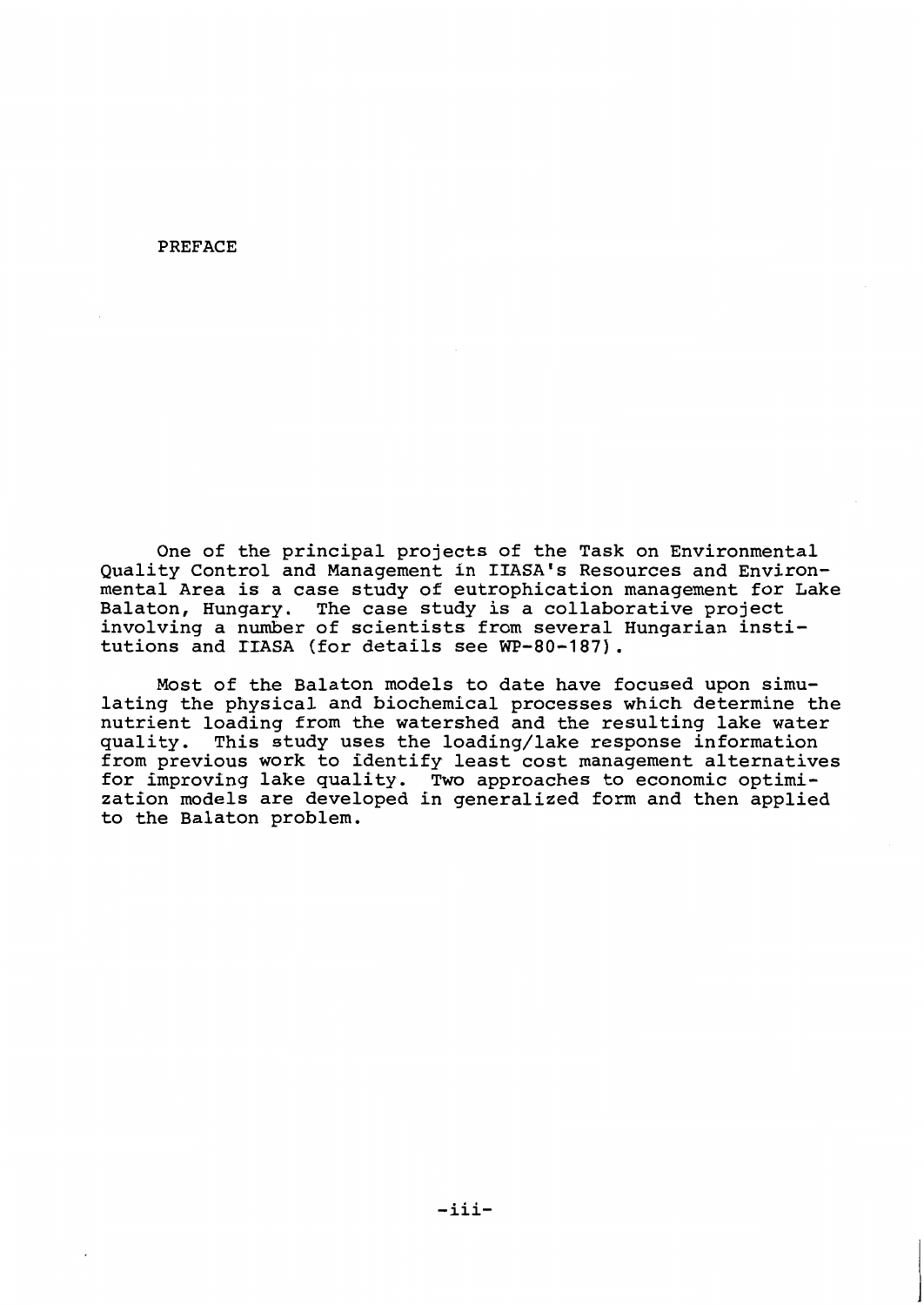# **CONTENTS**

 $\mathcal{L}_{\text{max}}$ 

|    | INTRODUCTION                                                                                                                                                                                                                                                         | $\cdot$ 1                                                           |
|----|----------------------------------------------------------------------------------------------------------------------------------------------------------------------------------------------------------------------------------------------------------------------|---------------------------------------------------------------------|
|    | 1. MODEL STRUCTURE ALTERNATIVES                                                                                                                                                                                                                                      | 3                                                                   |
|    | 2. SELF CONTAINED OPTIMIZATION MODEL<br>2.1 Model Description--Problem 3a<br>2.2 Secondary Sewage Treatment<br>2.3. Investment Timing Considerations<br>2.4 Deviation from Lake Quality Goals--Problem 3b                                                            | $\boldsymbol{6}$<br>$\begin{array}{c} 6 \\ 7 \\ 7 \end{array}$<br>9 |
|    | 3. ALL INTEGER MODELS                                                                                                                                                                                                                                                | 10                                                                  |
|    | 3.1 Maximize Reduction of Nutrient Loading or<br>Maximize Water Quality--Problems 2a and 2b                                                                                                                                                                          | 10                                                                  |
|    | 4. SIMULATION MODEL OF MANAGEMENT ALTERNATIVES<br>4.1 Some Preliminary Truisms<br>4.2 Model Description                                                                                                                                                              | 12<br>12<br>14                                                      |
| 5. | MODEL APPLICATIONS TO THE LAKE BALATON PROBLEM<br>5.1 MIP Model<br>5.2 Simulation Model<br>5.2.1 Loading Data and Management Alternatives<br>5.2.2 Results of the Simulation Model<br>5.3 AIP Model<br>5.3.1 Input Coefficients<br>5.3.2 Results of AIP Optimization | 14<br>14<br>16<br>16<br>23<br>29<br>29<br>34                        |
|    | 6. SUMMARY AND CONCLUSIONS<br>6.1 Conclusions Related to the Balaton Application<br>6.2 Conclusions Related to Use of Generalized                                                                                                                                    | 36<br>36                                                            |
|    | Lake Eutrophication Models                                                                                                                                                                                                                                           | 37                                                                  |

 $\ddot{\phantom{0}}$ 

 $\mathcal{A}^{\mathcal{A}}$ 

 $\mathcal{L}(\mathcal{A})$  , and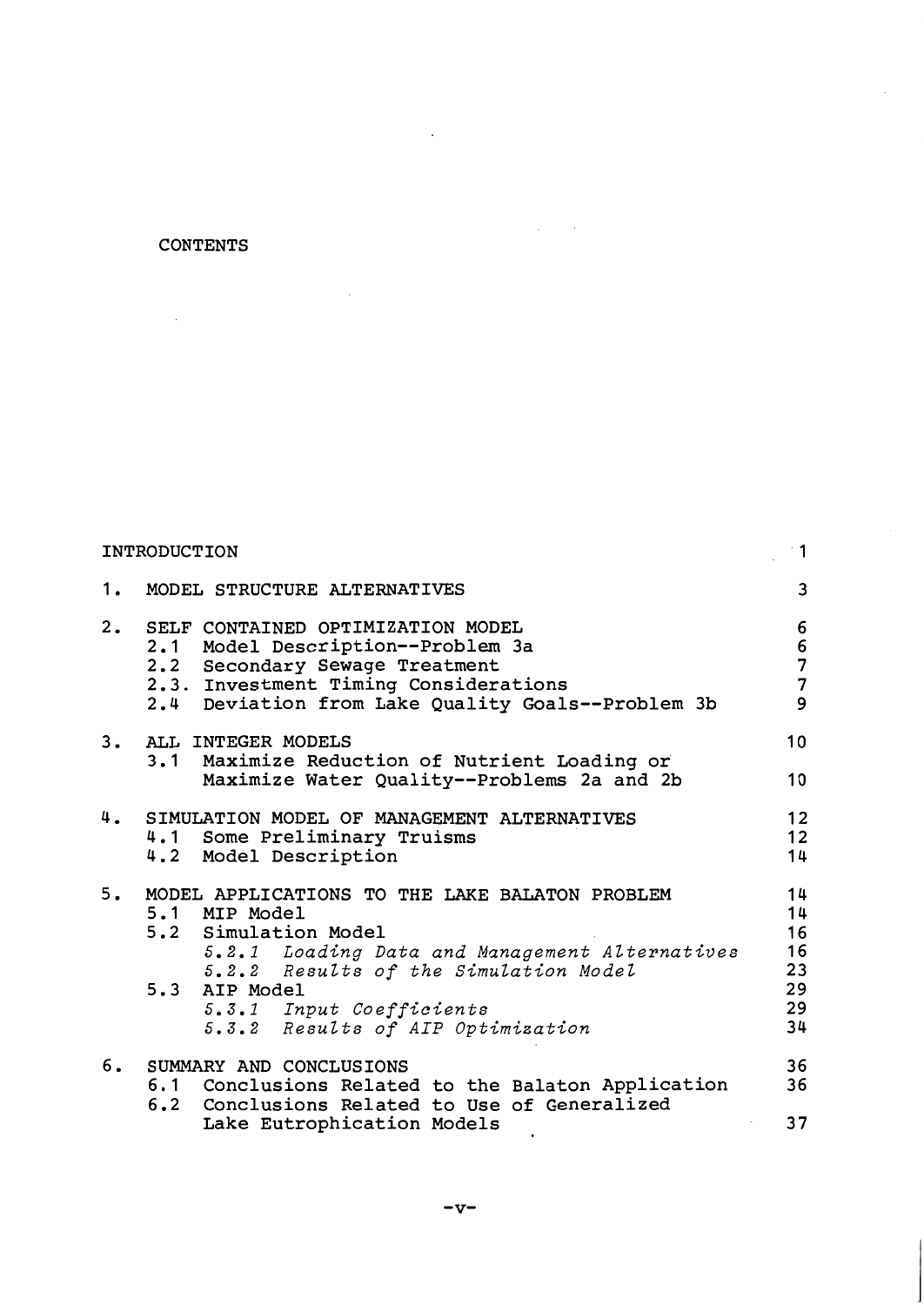| APPENDIXES |                                               |    |
|------------|-----------------------------------------------|----|
|            | Appendix A: Self Contained Optimization Model | 40 |
|            | Appendix B: Simulation Model Program Listing  | 44 |
|            |                                               |    |

 $\ddot{\phantom{a}}$ 

 $\sim$   $\sim$ 

52

# **REFERENCES**

 $\ddot{\phantom{0}}$ 

 $\ddot{\phantom{a}}$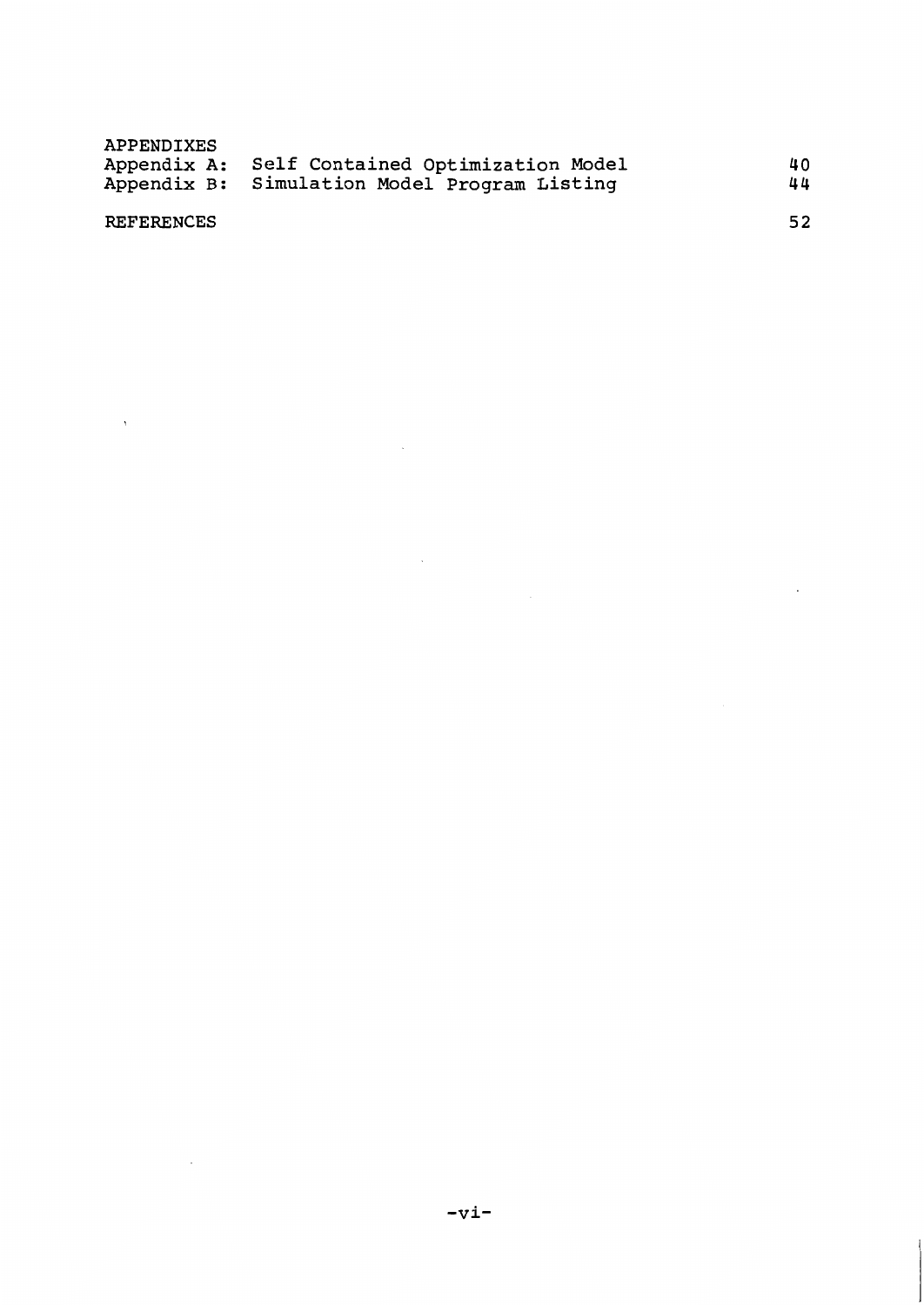## LAKE EUTROPHICATION MANAGEMENT OPTIMIZATION MODELING - APPROACHES WITH APPLICATION TO LAKE BALATON

#### INTRODUCTION

The problem of management of lake water quality is inherently multiobjective in nature, with at least two types of objectives--one related to maximizing water quality and another for minimizing cost. If, however, the water quality objective can be quantified in terms of management of a single parameter or even a single water quality index which combines the (commensurate) levels of more than one parameter, the problem can be formulated mathematically with only a single objective function by expressing the other objective as a constraint which will be parameterized (varied over the range of interest). In such a situation, there are several ways of formulating the problem, each with particular implications in regard to algorithms which may be appropriate, computational effort required, and depending on whether or not a two stage simulation/optimization combination of models is required.

Some definitions appropriate to the unavoidable jargon in this paper will be useful. The distinction between optimization and simulation models is the conventional one--an "optimization model" maximizes (minimizes) a constrained formal objective function while maintaining quantitative functional relationships

 $-1-$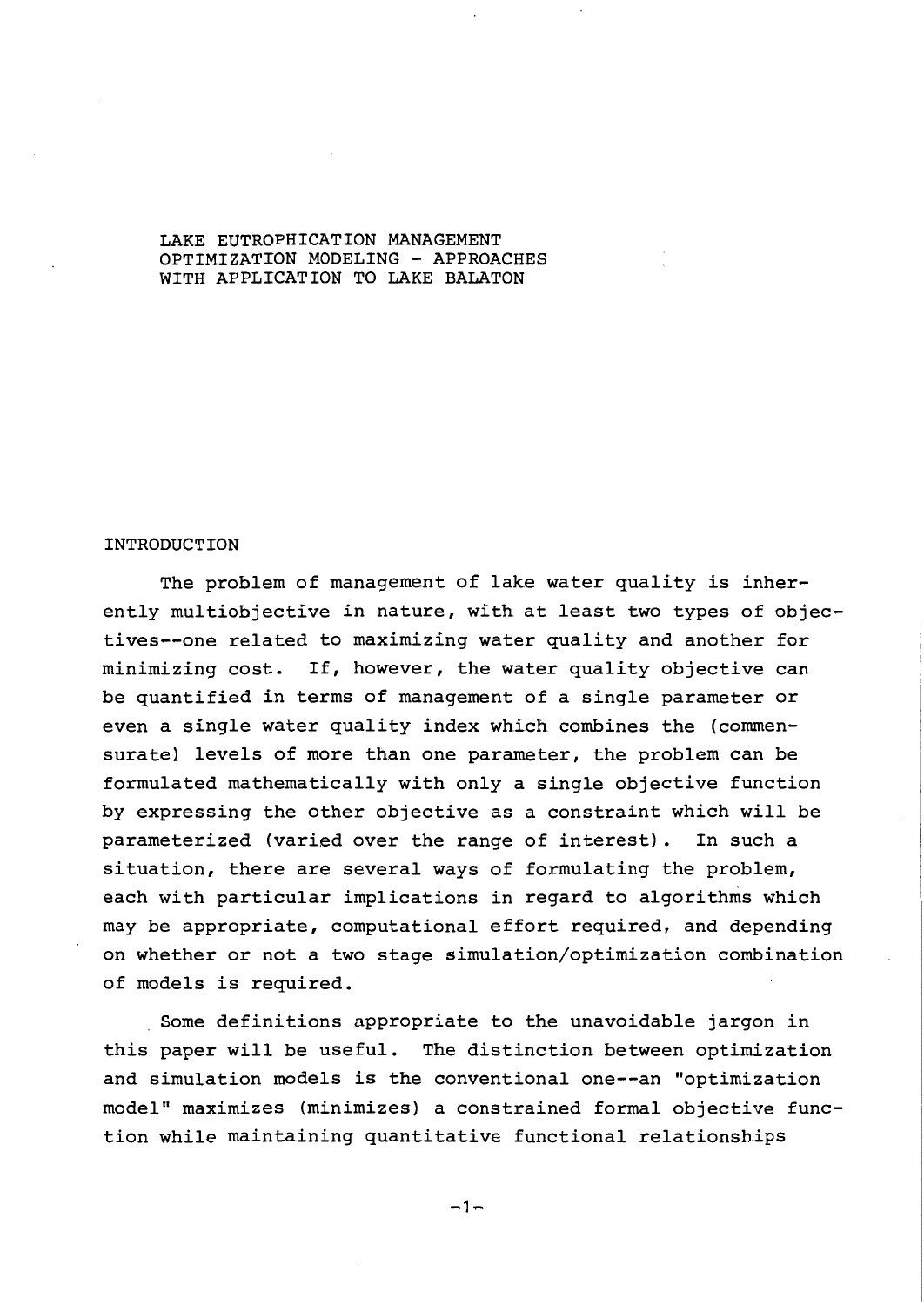among system parameters. The term "simulation model" refers to a set of functional relationships which, for each run, quantify the state of the system (that state which is uniquely associated with the specified value of each "decision variable").

The phrase "input coefficients" refers to constants which are used to quantify the functional relationships in optimization models. The phrase "decision variable" refers to those parameters which are in some way controllable by management action.

This paper will include: (1) a brief discussion of possible model structures, their advantages and disadvantages; (2) an example of a generalized mixed integer programming (MIP) optimization model which is self-contained in the sense that it calculates internally both the management induced changes in nutrient loading and the lake water quality response; (3) an example of an all integer (AIP) optimization model which is much simpler than the MIP model but which requires a simulation model for its input coefficients; (4) an example of such a management simulation model which calculates nutrient loading changes and resulting phytoplankton levels; (5) results of application of both the simulation and the AIP optimization models to the Lake Balaton management problem.

The nutrient which is considered limiting to production in Lake Balaton and which therefore is shown explicitly in the notation of these models, is phosphorous. The models are also applicable conceptually for management of other parameters such as nitrogen, however, in practice this is usually not realistic.

The kinds of management actions considered for reduction of nutrient loadings include advanced (tertiary) treatment of municipal sewage and construction of shallow reed ponds near The word tertiary refers here to only phosphorous river mouths. removal--not complete advanced treatment. The concept of removal of phosphorous via reeds involves cutting and removing reeds annually while still green. There are many uncertainties related to this concept, including efficiency of P removal (particularly variability over several years) and cost of constructing and cost

 $-2-$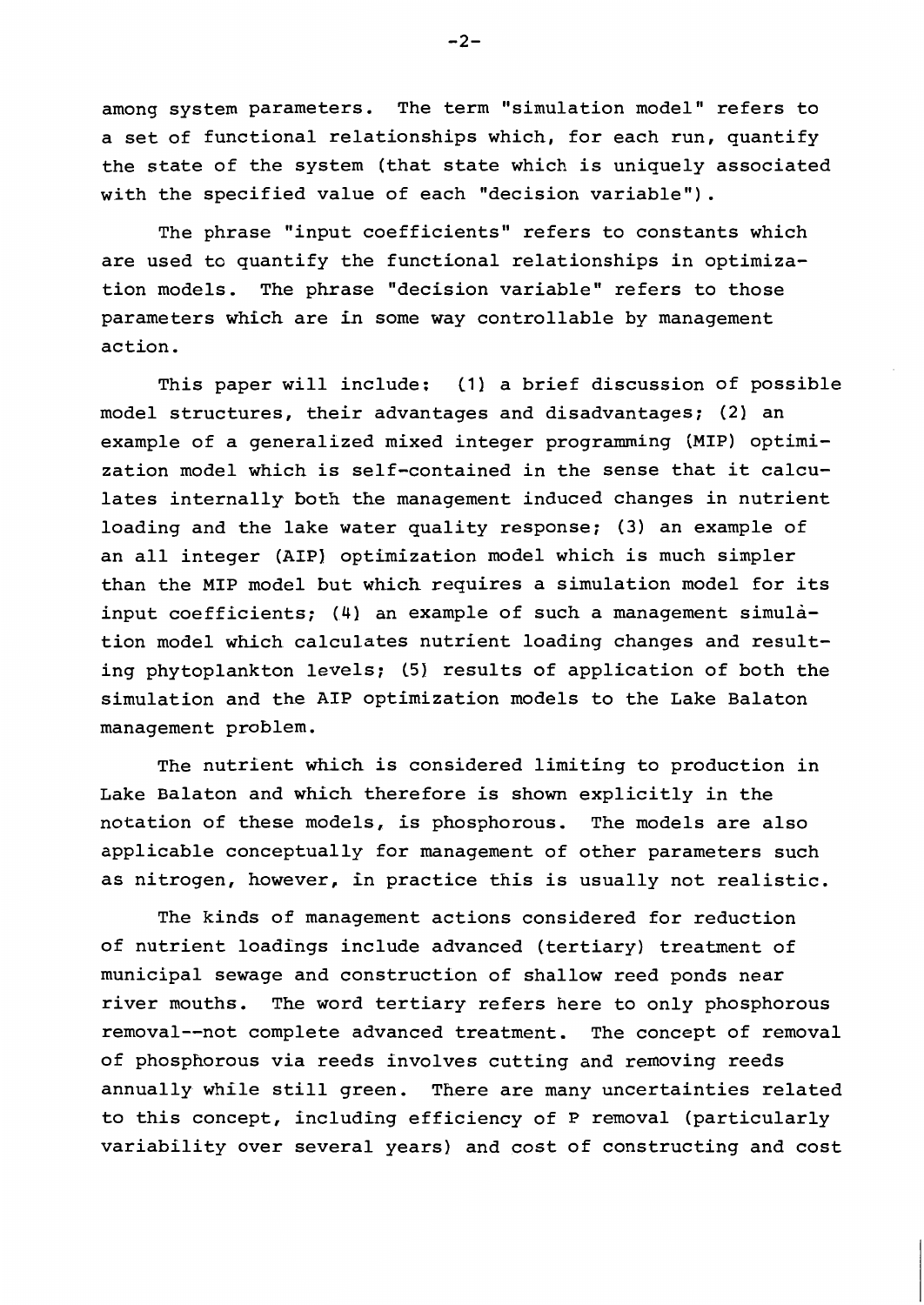of operating reed projects. Therefore, the efficiencies and costs used in the Balaton application are only rough (optimistic) estimates.

The reed ponds are usually, but not always, provided with an upstream sediment basin. The models presented here calculate available phosphorous as the sum of  $PO_{\mu}$  - P and 20% of particulate P. The latter term is approximately the difference between total and PO<sub>n</sub> phosphorous (see for example Jolánkai and Somlyódy, The sediment basins are assumed to remove some fraction  $1981$ . of particulate P, while both tertiary treatment and the reed ponds are assumed to remove a fraction of the  $PO_{n} - P$ .

The sewage and reed projects are modeled individually. The simulation model also includes P removal by management of urban runoff, but only in an aggregated form (total lake sections). The phosphorous loading data used for the Lake Balaton application are completely in accordance with the loading estimate of Jolánkai and Somlyódy (1981).

#### MODEL STRUCTURE ALTERNATIVES  $1<sub>1</sub>$

Consider the following possible formulations for lake water quality management models (ST = subject to):

| Min:<br>ST:<br>or | Cost<br>Nutrient Loading $\leq$ Standard                 | Problem 1a |  |
|-------------------|----------------------------------------------------------|------------|--|
| Min:<br>ST:       | Cost<br>Lake Quality $\geq$ Standard                     | Problem 1b |  |
| Max:<br>ST:<br>or | Reduction in Nutrient Loading<br>Cost $\leq$ Budget      | Problem 2a |  |
|                   | Max: Lake Quality<br>ST: Cost < Budget                   | Problem 2b |  |
| Min:<br>ST:<br>or | Deviation from Nutrient Loading Goals<br>$Cost <$ Budget | Problem 3a |  |
| Min:<br>ST:       | Deviation from Lake Quality Goals<br>Cost < Budget       | Problem 3b |  |

The first two formulations (Problem 1a and 1b) are useful for river basin management problems, where requlatory agencies

 $-3-$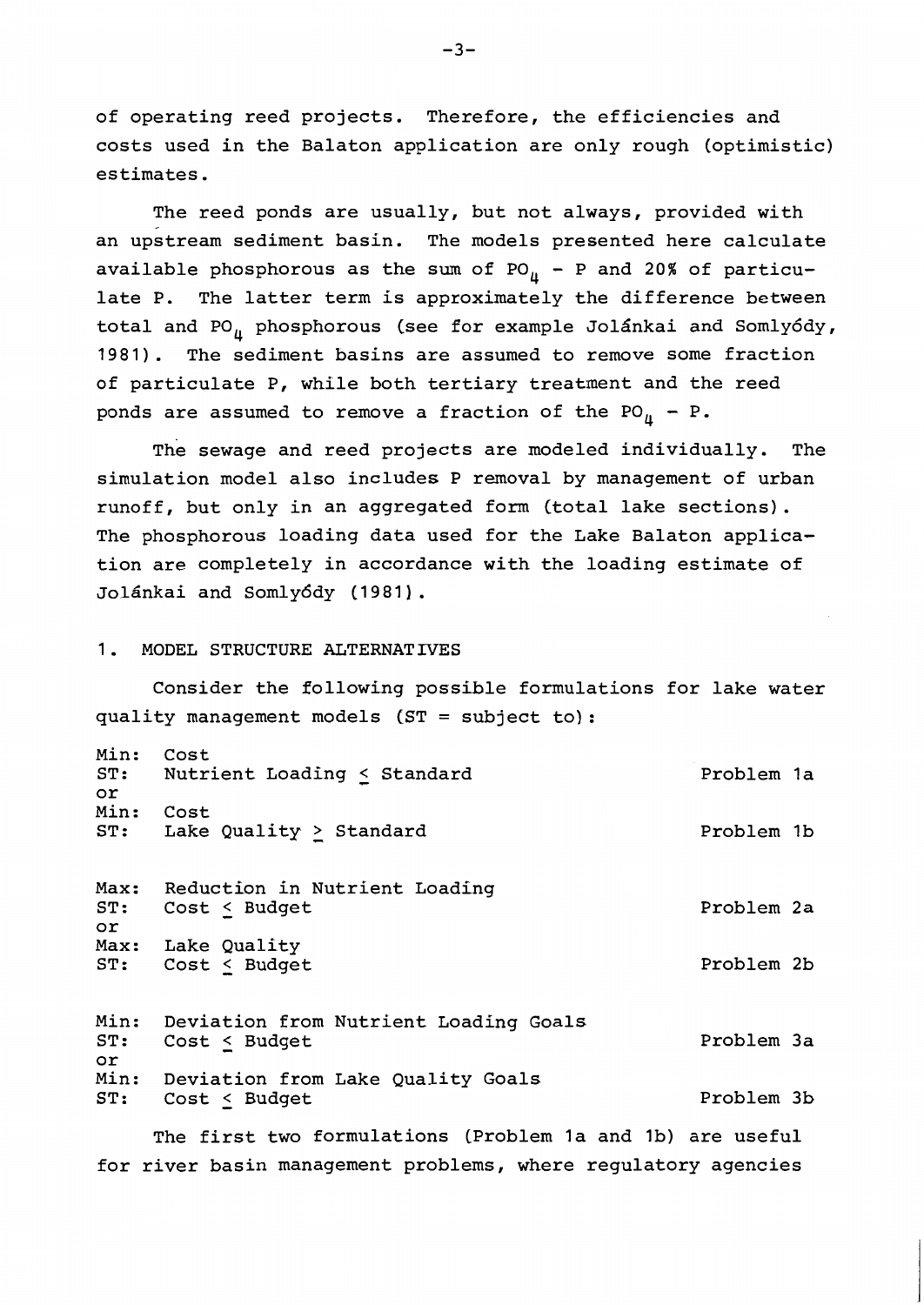have set absolute standards for pollution residual loadings or for quality indicators (such as dissolved oxygen), in various reaches of a river, or standards for any point load such as sewer treatment plant effluent. This kind of standard implies an infinite cost for any violation of the standard. Nevertheless such standards became very widespread in the US and other developed countries during the 1970's thereby generating a need for river basin planning models formulated as problem 1a or 1b. Examples of such models which use an AIP algorithm as the optimizing tool include: Liebman and Marks (1968); Finney, et al. (1977); and Ijjas and Kindler (1978). An example of this type of model using a dynamic programming (DP) algorithm is Zukovs and Adams (1980). The latter publication however, employs a penalty cost for violation of the standard (the standard being treatment of 100 percent of sewer flow).

The notion of minimizing cost subject to a set water quality standard has a definite advantage in terms of simplifying an optimization model. Specifically, the level of either loadings or quality indicators (or both), after management actions, are constants rather than variables. This is important, since it eliminates many calculations within the optimization model. Therefore, a very simple AIP model is possible in which the 0,1 variables indicate which level of treatment is required at each management alternative to achieve a known increment of quality improvement, the sum of which will meet the standard. It should be noted, however, that the increments of improvements are usually "known" only via output from a simulation model. The elimination of continuous variables is even more important (necessary) in a DP formulation.

Now consider lake water quality management, specifically eutrophication management rather than river reach quality manage-In many aspects the modeling problems are the same as for ment. However, it is much more difficult to set a rational the river. loading standard. The longer term implications of lake nutrient loading, wind/sediment and temperature dynamics and particularly the longer time required for response to management actions make the setting of absolute standards (problem 1a or 1b) very

 $-4-$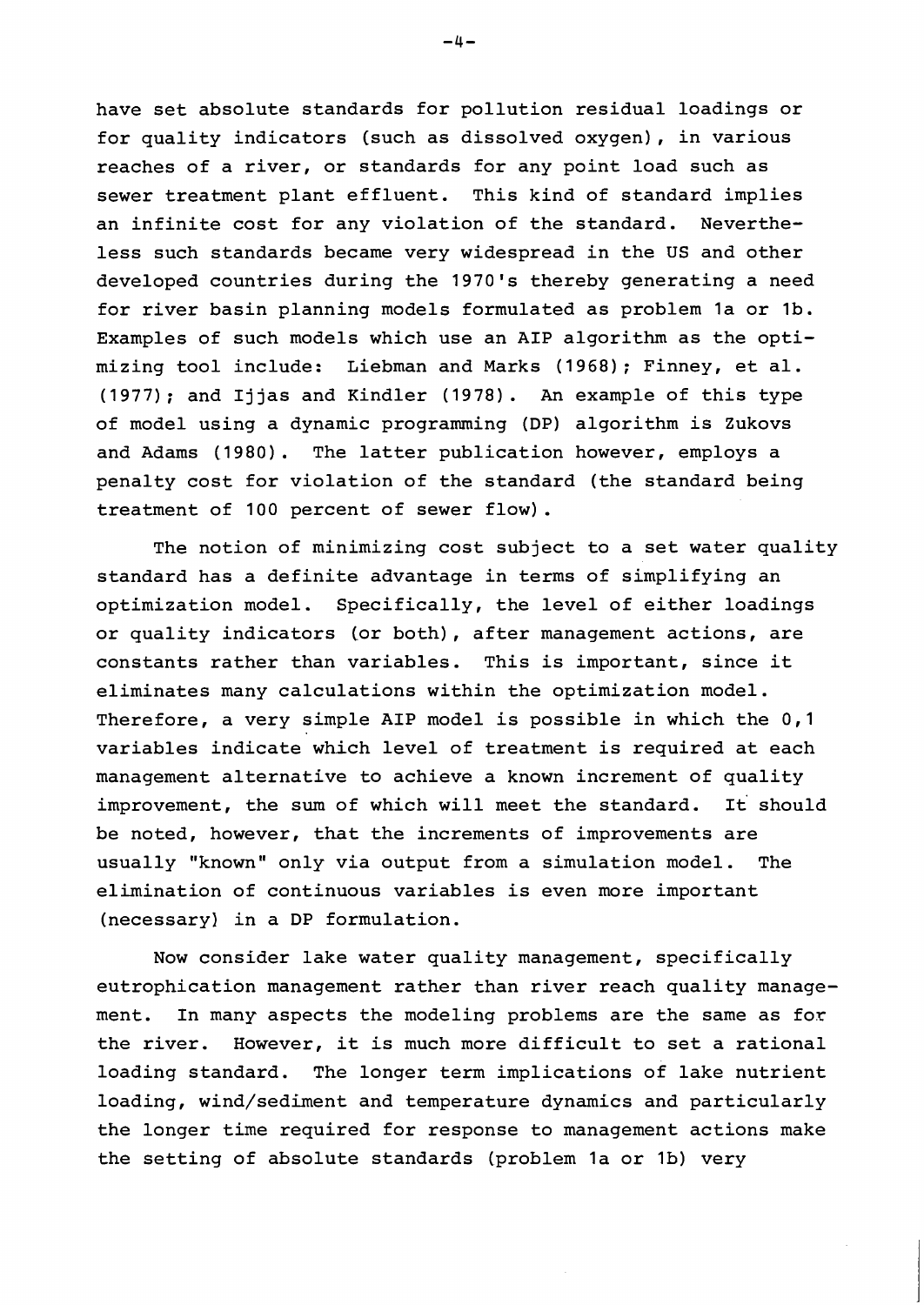unproductive. Indeed, the setting of a desired standard will most likely produce a problem with no feasible solution. A much more useful formulation in the lake eutrophication setting is either the minimization of deviations from loading or lake quality goals subject to realistic budget constraints (problem 3a or 3b), or which is mathematically essentially equivalent, minimizing loading or maximizing lake quality subject to budget constraints (problem 2a or 2b)--the only difference being the trivial exercise of explicitly calculating the deviation from an array of constants representing goals. That is, the difference between problems 2 and 3 is trivial if the optimization model is capable of handling continuous variables. If an all integer algorithm is to be used, then the formulation of problems 3a or b is not possible. In fact, although formulation 2b is possible for an AIP algorithm, the very cumbersome operations involved in generating the coefficients virtually dictate either an MIP algorithm or a simpler surrogate for lake quality such as weighting the components of the problem 2a objective function in order to simulate the problem 2b objective. The latter approach will be demonstrated in this paper.

The difference between the "a" and "b" formulations is that "a" does not include the submodel which translates the rate of nutrient loading (kg per day of available phosphorous for example) into some indicator of lake quality chlorophyll, biomass or phytoplankton phosphorus for example. Here the latter will be used since it is a state variable of the available lake model (see van Straten 1980; Leonov 1980). If a lake is essentially homogenous in terms of water quality, the problem "a" form of model may be adequate, since minimizing nutrient loading then becomes almost synonymous with maximizing water quality (except for possible differences in weighting of seasons). However, for an application such as Lake Balaton, where there are large gradients in both water quality and water volume among various sections of the lake, the two forms of objective function will produce radically different allocations of management resources (with problem "b" being the proper formulation).

 $-5-$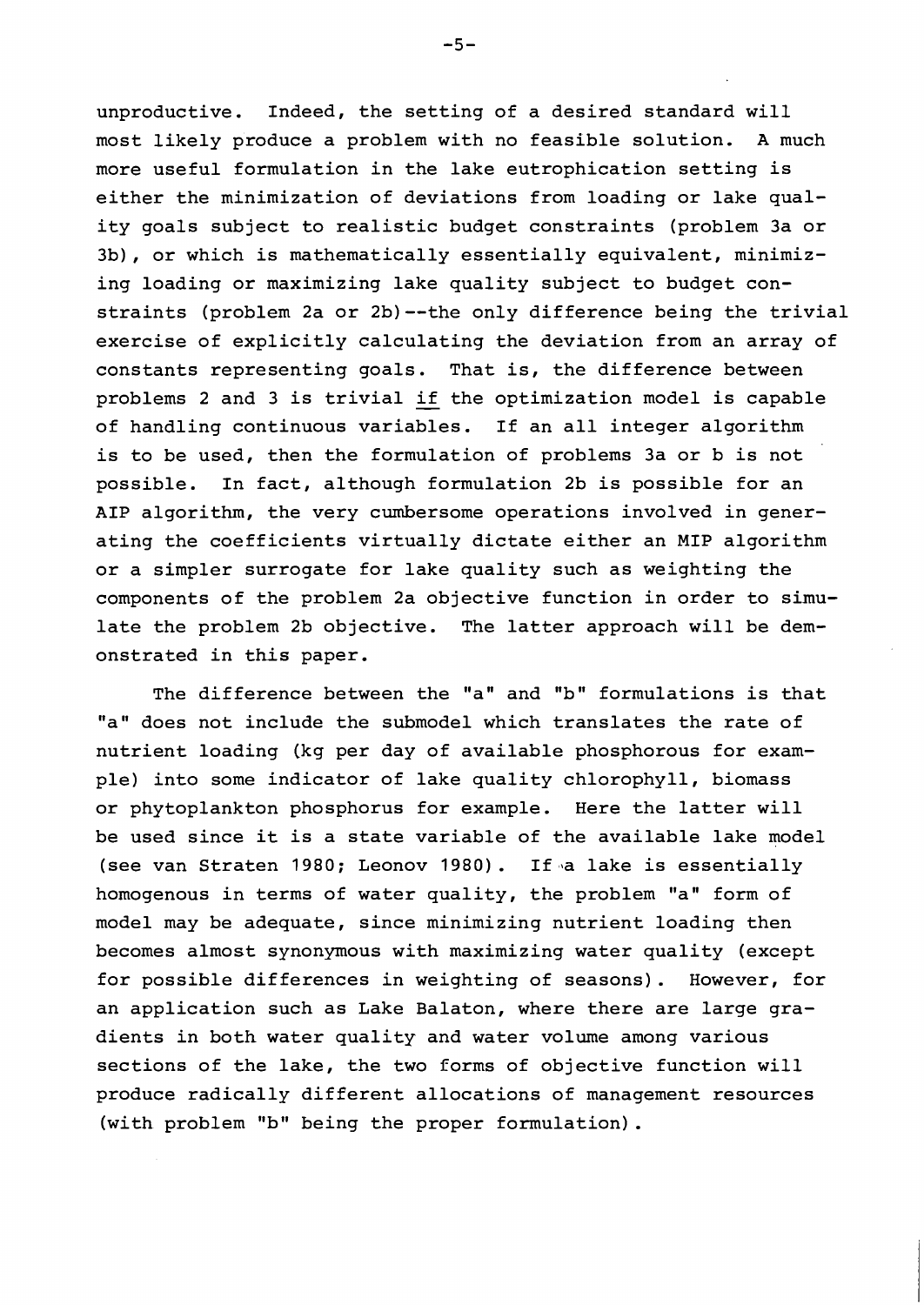## 2. SELF CONTAINED OPTIMIZATION MODEL

## 2.1. Model Description -- Problem 3a

A mixed integer programming version of a model in a form appropriate to problem 3a has been developed and applied to the Balaton problem. That application will not be reported here, however, a detailed description of the model and its notation is given in Appendix A. The following description merely summarizes the structure of the model.

The objective function minimizes the weighted sum of deviations from nutrient reduction goals in the ith lake section and the kth season, for all i and k. A discussion of how one might determine relative weighting of such goals (if indeed relative weights need to differ at all) will be presented later.

The constraints include five types as follows:

- Calculate deviations from goals as:  $\Sigma$  Removal (kg/day) a. + Dev. from Goal =  $\Sigma$  Initial Loads - Goal.
- $b<sub>1</sub>$ Force load treated by reed projects to zero if the project is not built.
- c. Define load reaching each reed project as a function of upstream sewer treatment.
- Limit P removed by sewer projects to the appropriate d. fraction of either the P load or capacity of the treatment unit selected, whichever is smaller.
- Limit total of investment and operating costs to the e. budget available.

The most natural form of a model which expresses these constraints mathematically involves the product of two variables in the cases of both (b) and (d); however, such variables were separated (a necessary condition for linearity between discrete steps) by using various 0,1 manipulations as explained in the Appendix. Both the sewer and reed type management actions are represented by 0,1 type variables (don't build, build decisions) while continuous variables are required to represent (1) deviations from goals, (2) load actually treated by sewer projects, and (3) loads reaching the lake edge as impacted by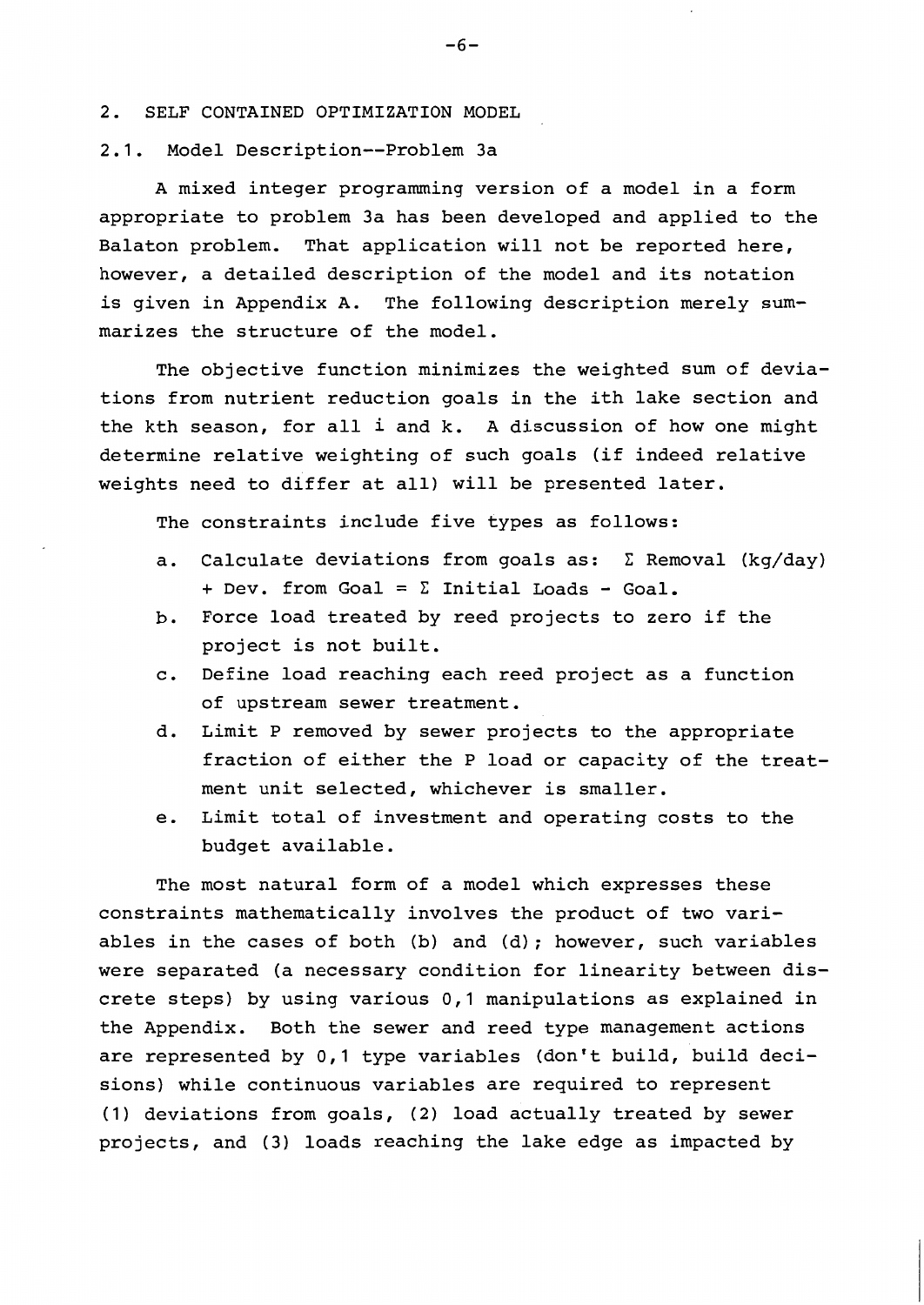both management activities and river reach effects. The model allows an arbitrary number of seasons, management projects and lake sections.

# 2.2. Secondary Sewage Treatment

The phosphorous management models presented here are based upon the assumption that the sewer line and secondary treatment locations and capacities will be predetermined exogenously. In the case of Lake Balaton this will apparently be accomplished by a very detailed planning model (SZTAKI 1980). This means that effluent quantities are fixed by considerations such as regionalization related to pipelines and secondary treatment plants (in which economies of scale are substantial) and which therefore can be treated as constants in regard to tertiary projects (in which scale effects are very minor). If one wished to include secondary treatment alternatives in this model it would be conceptually very simple to add a new set of integer variables and related costs and to use constraints that require secondary treatment capacity to be not less than phosphorous removal capacity. This would ensure that no tertiary unit is constructed without a related secondary plant of appropriate capacity. However, the other additional constraints necessary to make optimal decisions on design of the secondary treatment would produce a totally intractable model. Since tertiary treatment cannot be accomplished without previous secondary treatment of all effluents, and since secondary treatment is an order of magnitude more costly than phosphorous removal, there is a very low probability that tertiary unit decisions could change the optimal configuration of secondary projects. It is therefore very logical to decompose the overall problem into separate secondary and tertiary models.

# 2.3. Investment Timing Considerations

The model presented previously does not include investment timing decisions related to future growth in phosphorous loads. In the case of Lake Balaton (as well as most other lake environments one can imagine) investment timing considerations are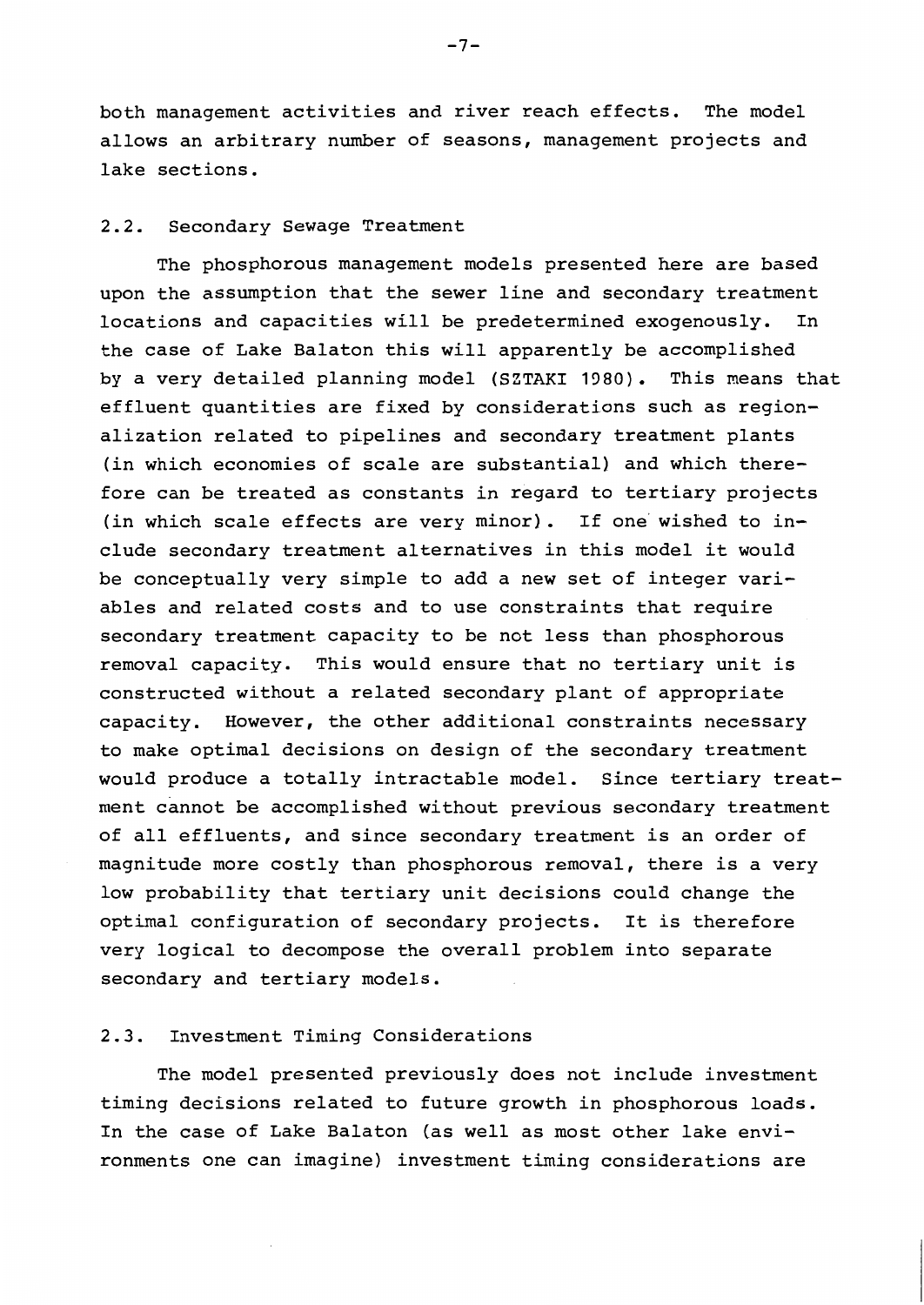almost irrelevant. The reasons for this are primarily related (1) the necessity for tertiary unit capacities to be not to: less than secondary treatment capacities and, (2) the fact that economies of scale are very minor for tertiary units (thereby almost eliminating any benefit of a temporary excess capacity). The optimal strategy would therefore seem to be to provide treatment for initial period capacities in an optimal way (with either tertiary or reed projects or both) and then simply add tertiary units as needed, to match future additions in secondary capacity. Very short lead times are required for construction and such decisions can best be made as future growth rates are observed rather than quessed at.

However, if some situation occurred where an investment timing model did appear useful (for example, if municipal effluents were not the most important and fastest growing parameter) then the model presented could be easily transformed to add this capability as follows:

- Add a time subscript (t) to all decision variables;  $1.$
- $2.$ add necessary rows to iterate over t planning periods as well as k seasons;
- change phosphorous load constants to reflect growth in  $3.$ sewered population in the new rows;
- change both investment and operating cost coefficients  $4.$ to represent appropriate present worth quantities;
- $5.$ add constraints to restrict the implementation of a particular reed project to a single time period (not needed for tertiary facilities since there is no limit on number of units).

For most lakes this would produce a large model which may well be intractable. The computations could be reduced very substantially (for problem 3a) by decomposing the model into small problems (four in the Balaton case) each representing one section of the lake. The model decomposes easily since it already includes separate objective function terms for each lake section (each i). The only portion of the model then requiring modification would be the budget row. A separate budget will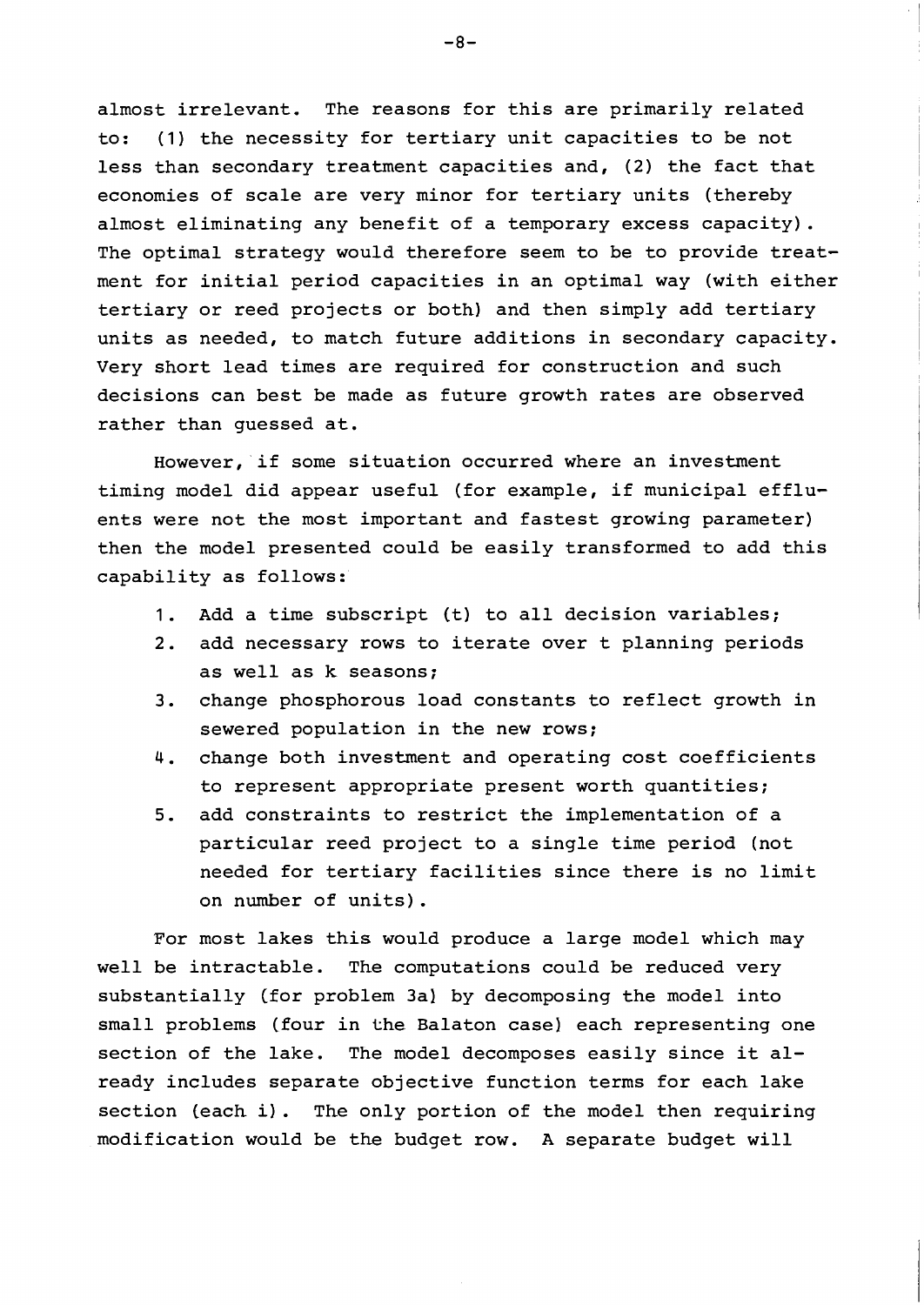be required for each i. The only difficulty with the decomposition is the loss of ability to allocate the total lake budget among lake sections in a quaranteed optimal manner. However, such decomposition works only for the reduced loading objective (3a), not for the lake quality objective (3b) which requires quantification of the interaction between lake sections.

# 2.4. Deviation from Lake Quality Goals--Problem 3b

In order to transform the previous problem into a form which minimizes deviation from lake quality goals rather than phosphorous loading goals, it is necessary to add to the model a series of equations representing the lake production response to phosphorous loading (and change the objective function to minimize deviation from these new goals). For this purpose lake ecological models (see, e.g., for Lake Balaton, van Straten 1980, Leonov 1980) are required. Such models would describe the temporal and spatial changes in the lake's water quality under given environmental conditions. However, the use of such a detailed model directly in a management optimization framework is not a realistic task (van Straten and Somlyódy 1980). From the point of view of policy making, the day to day quantities are not useable. Rather, the knowledge of some average or typical values (yearly or seasonal averages, yearly or summer peak, etc.) as a function of the nutrient load are required. Within the frame of an ongoing study and with the use of the detailed lake water quality models, Somlyódy and Eloranta (forthcoming) found that this relationship can be modeled satisfactorily by a linear transformation matrix as follows:

$$
\overline{C} = \overline{C}_0 + \overline{A} (\Delta \overline{L}) \tag{1}
$$

where  $\bar{c}_0$  and  $\bar{c}$  are the initial (without management), and final (with management) levels of lake water quality respectively;  $\overline{A}$  is a matrix indicating fractional improvement in water quality in the lake sections due to management induced changes in phosphorous loadings in each lake section. ( $\Delta L_{ik}$  = sum of the first three terms in equation (A1)). Details of this transformation will be demonstrated in connection with the simulation model.

 $-9-$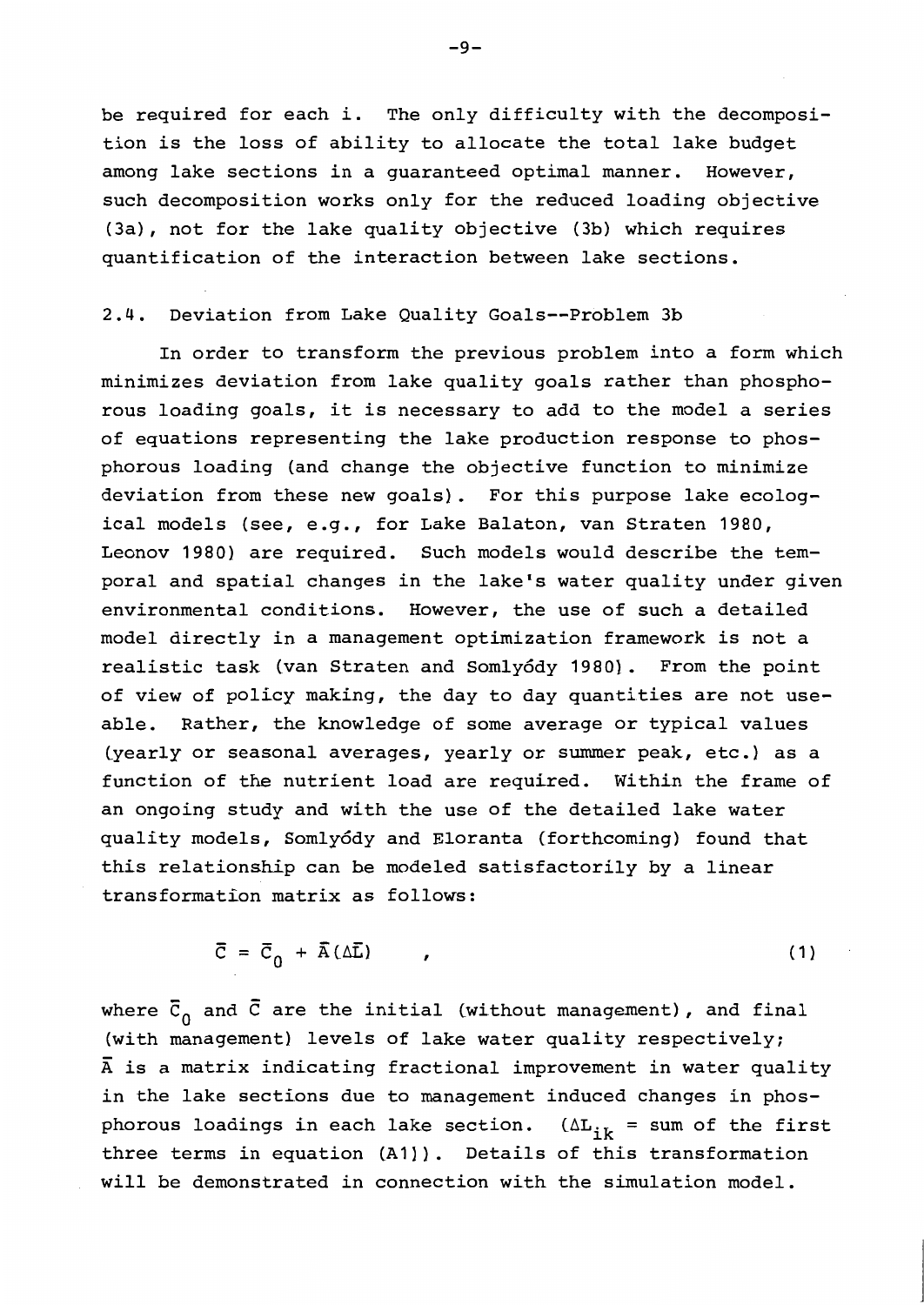#### $3<sub>1</sub>$ ALL INTEGER MODELS

 $3.1.$ Maximize Reduction of Nutrient Loading or Maximize Water Quality--Problems 2a and 2b

The previous MIP models (problems 3a and 3b) were presented as examples of phosphorous management model forms which can be operated without accompanying management simulation models. The resulting numerous constraints include many continuous variables representing loadings and goal deviations at various locations which change as a function of the configuration of selected reed, sediment, and tertiary sewer projects. It is possible, however, to construct a combination of simulation and optimization models which provide at least an equivalent amount of information but in a more convenient form and which require much less computational effort for the optimal solution search. Such optimization models will now be presented. The related simulation model will be presented in Section 4.

$$
\text{Max:} \quad \sum_{i \in k} \sum_{i \in k} M_{ijk} W_{ik} X_{ij} \tag{2}
$$

ST: 
$$
\sum_{j=\ast} X_{ij} \le 1 \qquad (i = 1,...,1)
$$
(3)  

$$
\sum_{i,j} \sum_{j} C_{ij} X_{ij} \le \text{Budget} \qquad .
$$
(4)

This model maintains the same subscript notation (lake section i, project j, season k) as the previous model but other notation as follows: the X<sub>ij</sub> are 0,1 decision variables, indicating one or more tertiary sewer projects or a reed project or some combination of both. For example, if a sewer project (A) is located upstream from a potential reed project (B), an X<sub>ij</sub> variable will be defined for each possible combination of these projects (A only,  $A + B$ ,  $B$  only). The  $C_{i,j}$  represents the sum of investment and operating costs (present worth). The  $\Delta L_{i\,jk}$  are constants representing seasonal changes in available phosphorous load due to operation of project  $x_{i,j}$ .

When the  $W_{ik}$  terms are all set at unity, the model represents problem 2a (maximization of P load reduction). However, as will be demonstrated for the Balaton application, a solution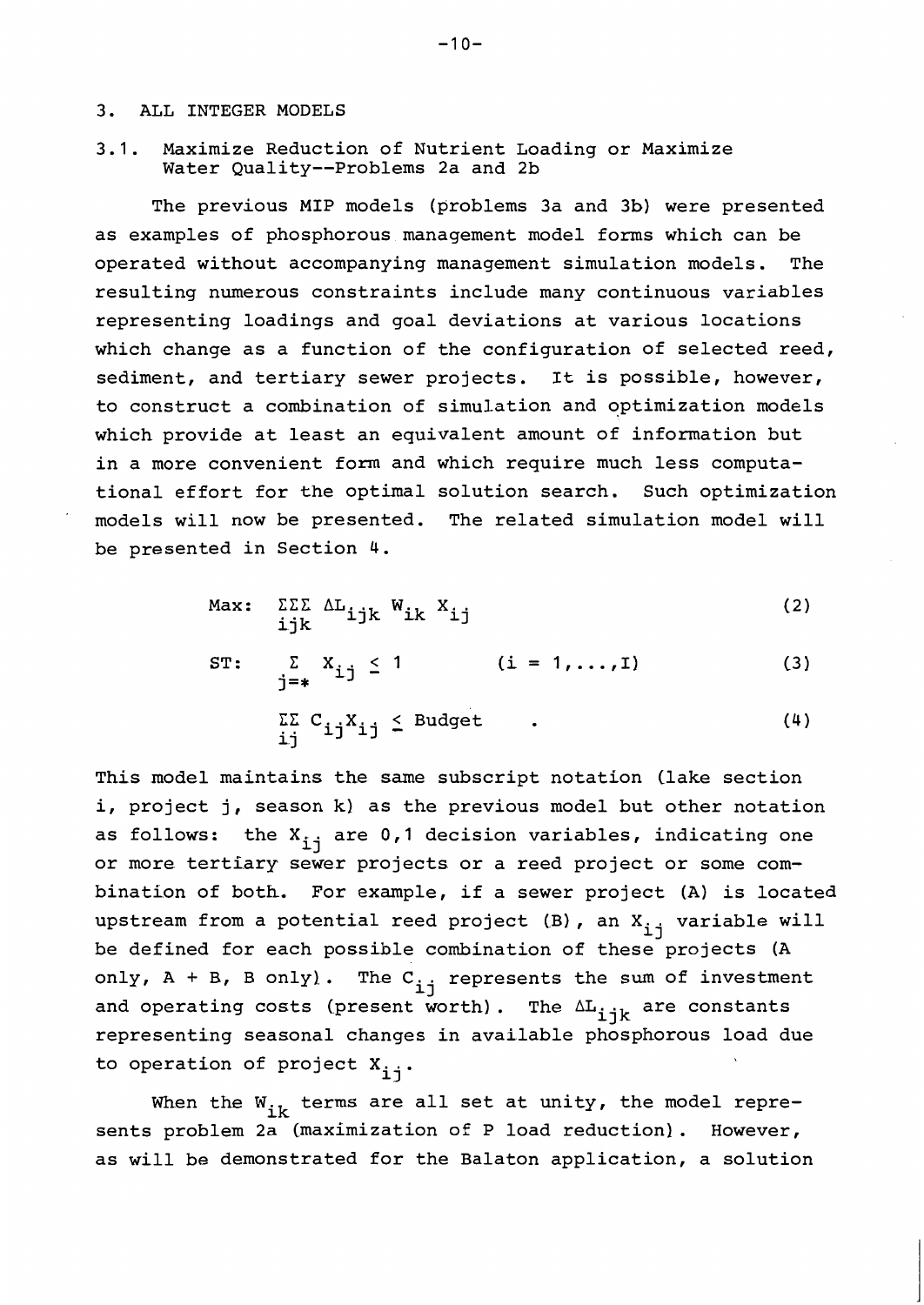which minimizes loading of P for the entire lake is very different from a solution for maximizing lake quality (the real objective). Therefore, the problem 2a can be converted to 2b by using the  $W_{ik}$  as coefficients which weight various P load reductions in proportion to their importance in improving water quality. Although it is theoretically possible to produce  $W_{i k}$  which explicitly represent water quality in mg/l of some lake production indicator (as does problem 3b, via equation (1)), the calculations necessary for determining these coefficients are simply prohibi-The basic difficulty is that lake quality is a function tive. of the residual P load--not P removed (AL). On the other hand, the parameter which is functionally related to the  $X_{i,j}$  decision variables is AL--not the residual after management. Therefore, for a model to simulate actual lake quality it is necessary to calculate both  $\Delta L$  and residual P (as does the MIP model). This is not possible in the AIP framework without generating simulation model output for literally every possible combination of management alternative.

However, as a surrogate for explicit water quality calculations, the  $\Delta L_{i,j,k}$  can be weighted as follows:

$$
W_{ik} = LP_{i,k}/vol_i \qquad (5)
$$

where  $LP_{i,k}$  = the initial lake production indicator before management, and vol, is water volume of lake section i. The volume term is necessary to capture the dilution effect of loads to each lake section. The existing water lake production term indicates that changing the quality of a lake section that already has good quality (low LP<sub>ik</sub>) is less important (and more difficult) than in a section with poor quality. This derivation of  $W_{i,k}$  implies linearity in the  $\Delta L$ --LP relationship which obviously does not exist. However, over the small ranges of lake quality usually involved, the resulting error should not be serious since what is desired is a relative ordering of project impacts--not actual water quality.

Finally, the  $\Sigma_{i=*}$   $X_{i,j}$  in equation (3) represents illegal combinations of projects located on a single tributary such as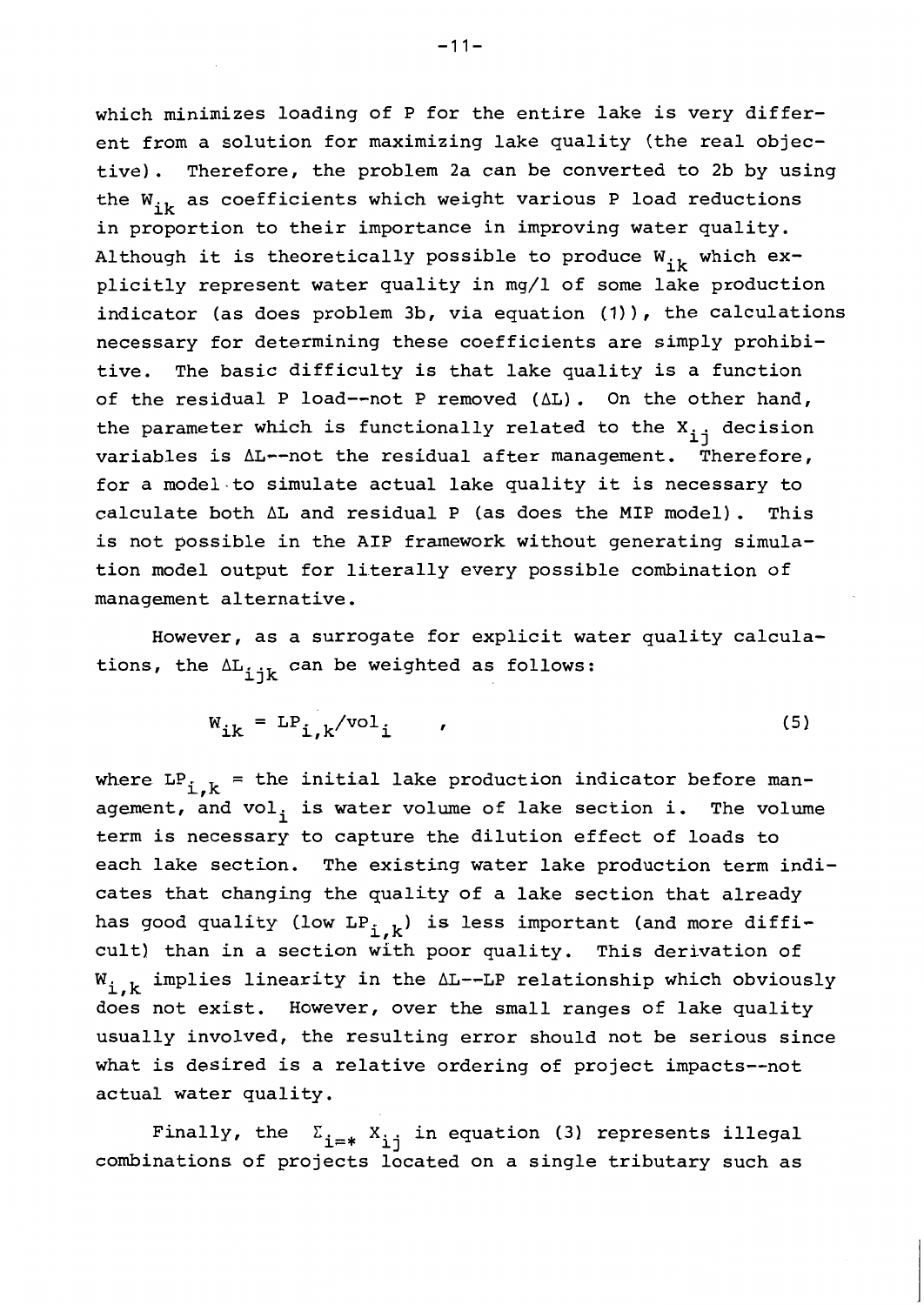those which duplicate the same project. Definition of an X<sub>ii</sub> for all mathematically possible combinations could produce a large problem if some watersheds have many individual projects. However, one can avoid this problem by common sense aggregation of some smaller projects and elimination of improbable configurations.

It should be noted that the decision variables do not include an  $\ell$  subscript for capacity as did the sewer projects in problem 3a. This is not required since the simulation model selects a unique capacity for each alternative (the smallest capacity which is > the estimated sewage flow) and the proper cost and nutrient removal level for that capacity.

#### 4. SIMULATION MODEL OF MANAGEMENT ALTERNATIVES

# 4.1. Some Preliminary Truisms

A principal contrast between simplex based optimization models and simulation models is that the former solves the complete system of equations simultaneously (through many iterations but always simultaneously), while the latter solves the system of equations sequentially. The simulation approach therefore is amenable to model conceptualization via a flow chart of sequential tasks, each of which uses as input data, quantities produced during some previous step (hence Figure 1). Optimization models of course accomplish a similar end product via the interdependence among equations, but there the sequential process is related to iteratively changing trial values of decision variables to determine extreme values of some objective rather than performing a physically meaningful sequence of calculations driven by a particular (selected) level of each decision variable--as do most simulation models.

Another optimization/simulation contrast is related to the much greater programming flexibility inherent in the latter. For example, a combination of "if" statements and "do loops" provide much more flexibility than a combination of inequalities and 0,1 "tricks" to make certain parameter values conditional upon given management decisions.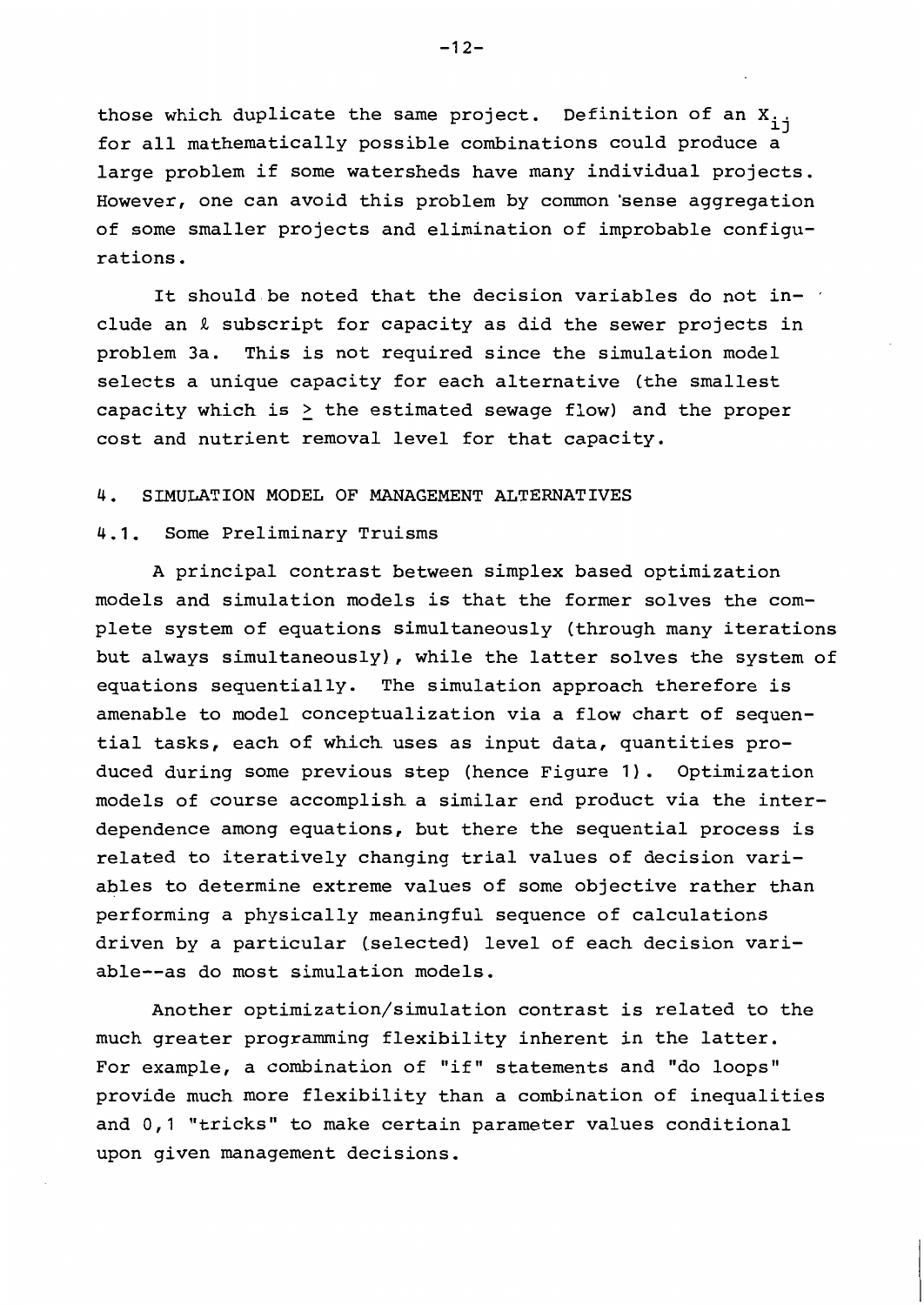

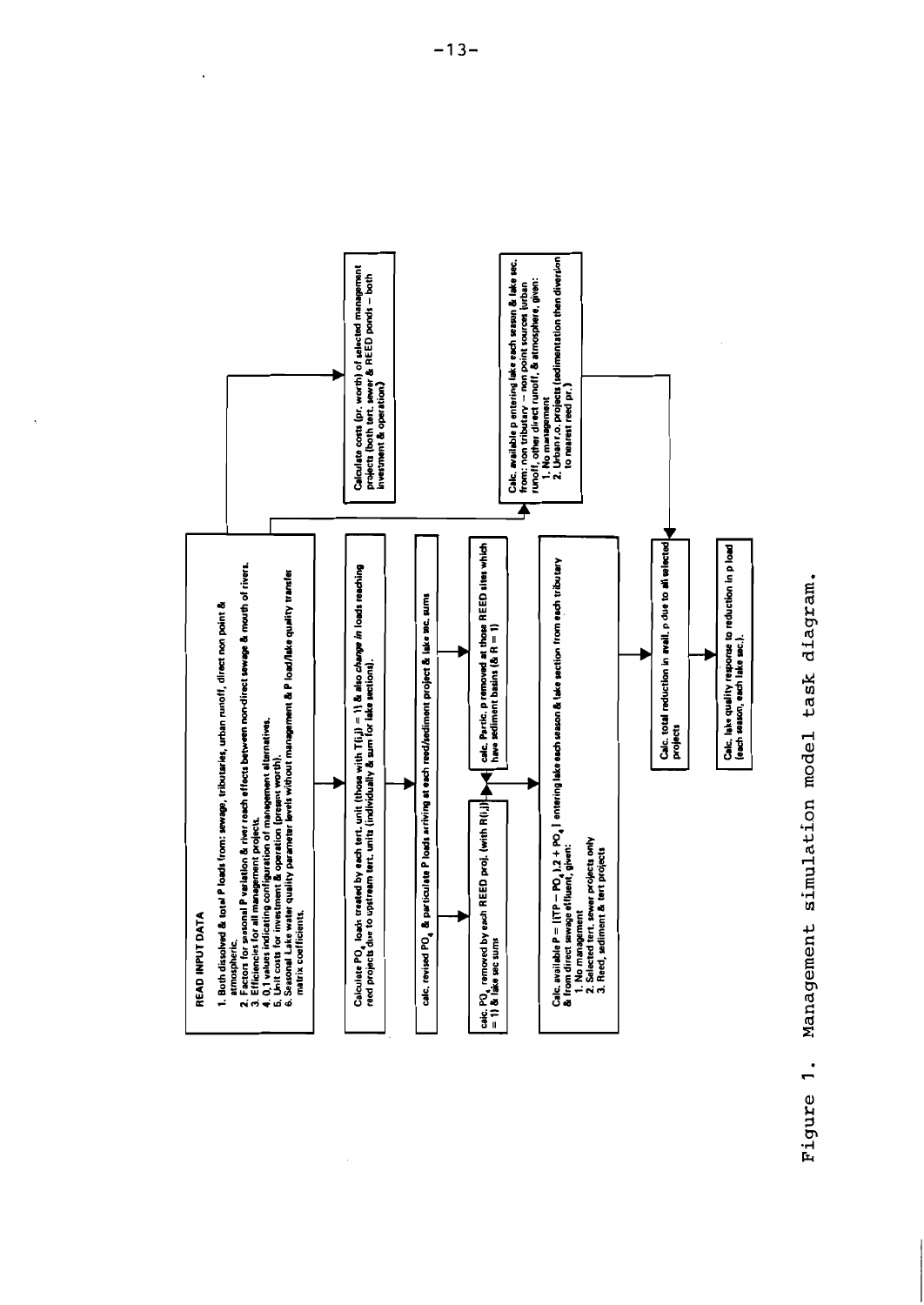On the other hand, a simulation model run produces output for only a single trial value of decision variables, and therefore can be used to "optimize" only heuristically by many runs (which is to say it cannot optimize at all in the strict mathematical sense). It is not surprising, therefore, that many complex optimization problems are solved by a combination of simulation/optimization models in order to achieve the advantages of both tools. A recent example is Finney, et al. (1977). The usual purpose of the simulation model in such a situation is to provide input data for the optimization model. However, several runs of a simulation model with decision variables varied over an intuitive range of interest can provide important insight regarding the system and therefore can be of great value independent of the optimization model.

# 4.2. Model Description

The simulation model flow chart is given in Figure 1. There is no attempt to give details such as actual equations in the figure since the complete program (including subscript values for the Lake Balaton application) is given in Appendix B. The program is well documented both in terms of notation definition and comments on the purpose of each series of calculations immediately preceding the calculations.

The model, as presented, handles a problem with four lake sections (see Figure 2), three seasons, 18 potential sewer projects, nine reed projects, and urban runoff projects aggregated by lake sections; however, these quantities and even types of projects can easily be modified.

Results of an example model application will be presented and discussed later.

#### MODEL APPLICATIONS TO THE LAKE BALATON PROBLEM  $5<sub>1</sub>$

# 5.1. MIP Model

The model presented in Section 2 was applied to Lake Balaton as a two season model with 17 potential tertiary sewer projects and nine reed projects. In addition to these 26 integer variables,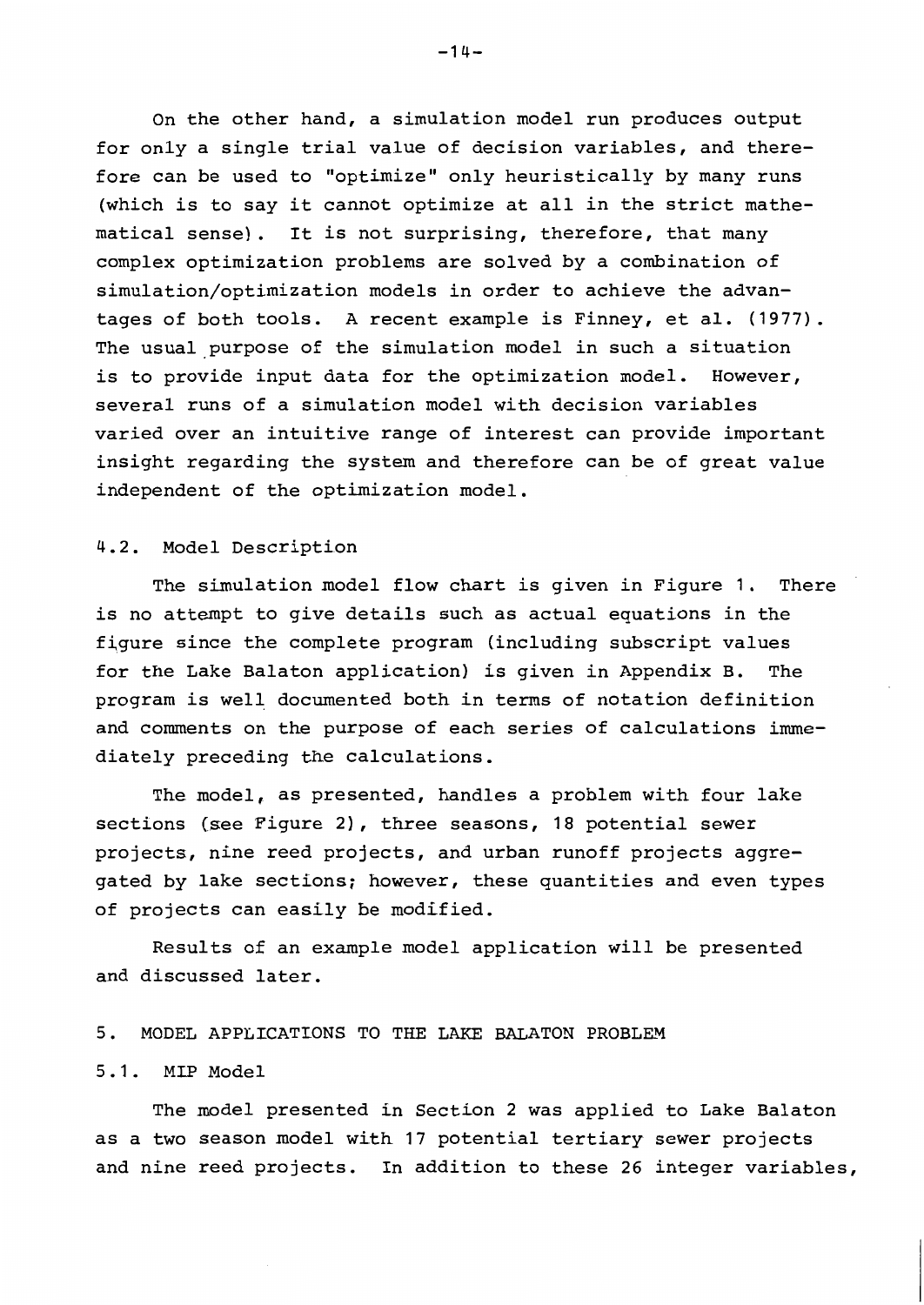

Figure 2. Potential reed  $(R_{i,j}]$  and tertiary sewer  $(T_{i,j})$  project locations.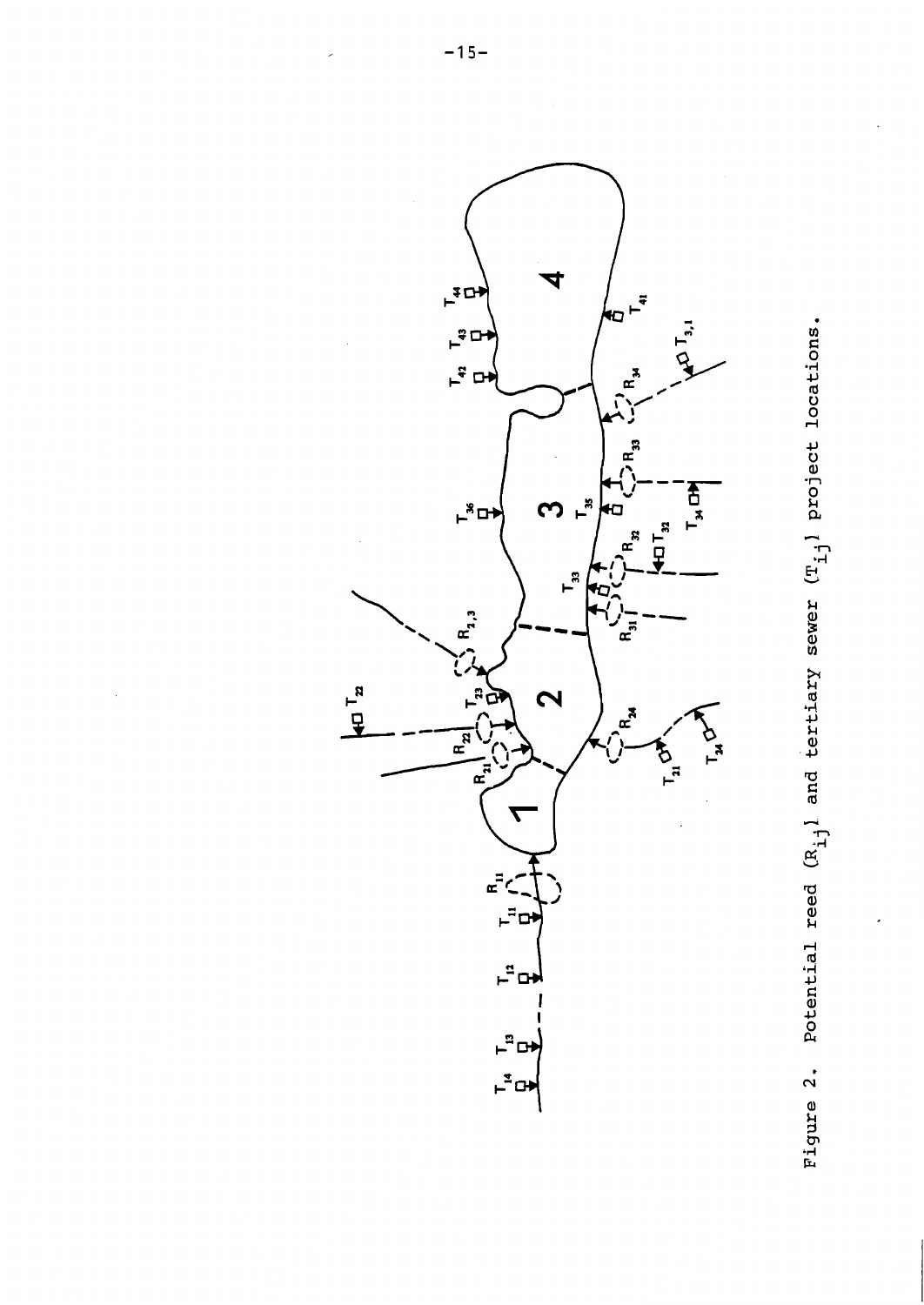the model had 56 continuous variables and 96 constraints. It produced solutions for various levels of budget, generally within a few seconds of CPU time, but took over four minutes CPU at one budget level on a CDC system with the APEX-III MIP algorithm.

The model seemed to produce reasonable solutions but results will not be presented here for the following reasons:

- A more detailed analysis of phosphorous loading data  $1.$ (Jolánkai and Somlyódy 1981) subsequently produced significant changes in the input data, some management project configurations, and also motivated a change in the simulation and AIP model structure from two to three seasons.
- 2. At the present time, the MIP model has not been modified to include these changes since additional changes are expected when the results of the secondary sewer regionalization model are available.
- Since the results of the MIP and AIP models will not be  $3.$ directly comparable until both are revised to the same problem structure and data, only the simulation and AIP model results will be reported here. The two latter models are based upon the P loading data in Jolánkai Somlyódy (1981).

#### 5.2. Simulation Model

# 5.2.1. Loading Data and Management Alternatives

The version of the Balaton problem which was modeled is displayed in Figure 2. Each location marked T<sub>ij</sub> is both a source of P and a potential tertiary sewer project. Regionalizationtype alternatives will be added later upon availability of the secondary sewage treatment study results (SZTAKI 1980). Point sources with avg.  $P \le 2$  kg/day are not identified as potential projects but are aggregated as a single load in each lake section. Each location marked R<sub>ij</sub> is both a river tributary source of phosphorous and a potential reed project. Other small tributaries which contribute very minor P loads are aggregated in the model as a single source for each lake section in order to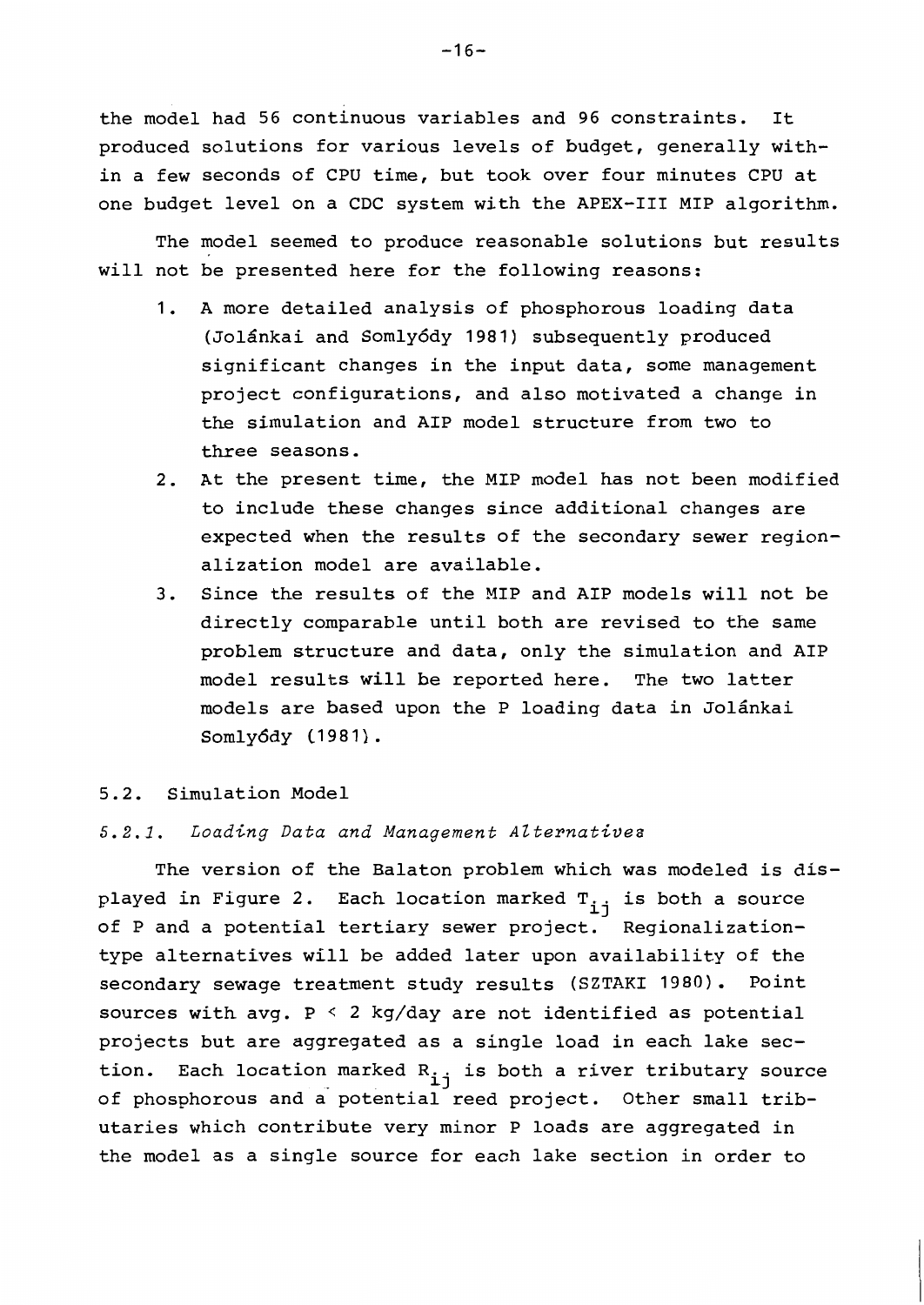maintain the total estimated loading, but are not subject to management.

The reed ponds (and related sediment basins) are assumed to be located and sized as suggested in VATI (1979). The tertiary sewer project loads are mostly from municipalities but include some animal farms. The point sources and their average P loads are identified in Table 1. The reed projects and estimated areas and loads are given in Table 2.

In addition to the point loads treatable by sewer projects and the point and non-point loads treatable by reed projects, Jolánkai and Somlyódy (1981) quantify three other types of loads as follows: (1) urban runoff, (2) non-point load flowing directly to the lake, and (3) atmospheric loads. These are included in the simulation model as shown in Table 3.

The river reach effect upon reduction (or occasional increase) in PO<sub>n</sub> - P load is modeled as a ratio of total (unmanaged) loads at upstream sewer project locations to those measured at reed project locations. These data are given in Table 4.

Assumed efficiencies for P removal for various management activities are as follows:

|                | Seasons        |                       |                       |                 |
|----------------|----------------|-----------------------|-----------------------|-----------------|
| Facility       | Jul-Aug<br>(1) | May, Jun, Sep<br>(2)  | Oct-Apr<br>(3)        | Type of P       |
| Tertiary Sewer | .90            | .90                   | .90                   | $PO_{\mu}$      |
| Reed Lake      | .95            | .85                   | 0                     | $PO_{\mu}$      |
| Sedimentation  | $\cdot$ 8      | $\boldsymbol{\cdot}8$ | $\boldsymbol{\cdot}8$ | Particulate     |
| Urban R.O.     | $\cdot$ 8      | $\cdot$ 8             | $\cdot$ 8             | Particulate     |
| Urban R.O.     | .95            | .85                   | 0                     | PO <sub>h</sub> |

The model includes management alternatives for only the urban runoff component of these loads; however, the total loadings are needed for proper lake response calculations.

 $-17-$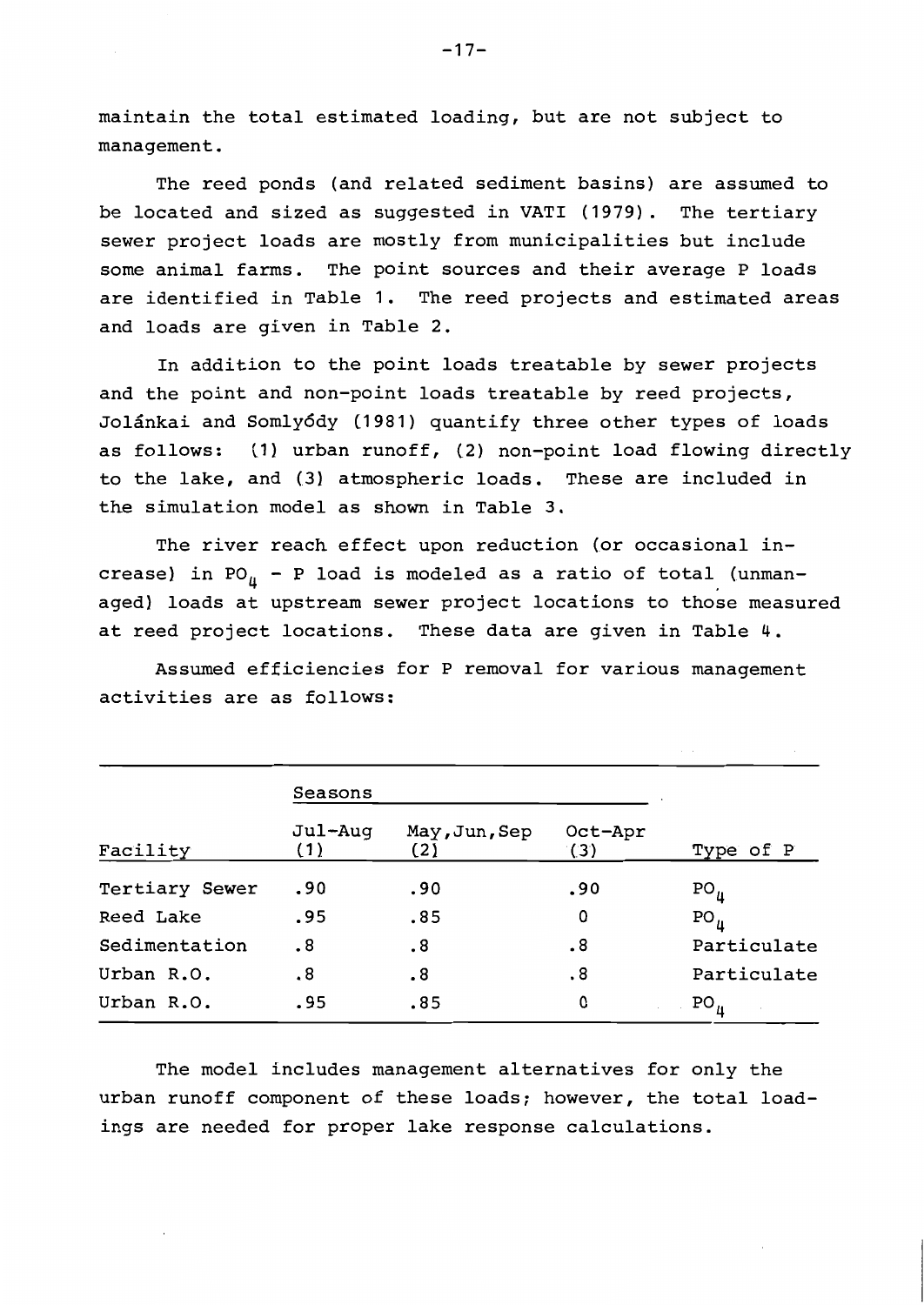| Locations<br>$(\mathbf{T}_{\mathtt{i}\mathtt{j}})$ | Table 3 Number<br>in Jolánkai & Somlyódy | Source<br>Type* | Avg. P<br>(kg/d) |
|----------------------------------------------------|------------------------------------------|-----------------|------------------|
| T11                                                | 20                                       | M               | 34.7             |
| T12                                                | 23                                       | ID              | 81.9             |
| T13                                                | 24                                       | ID              | 3.5              |
| T14                                                | 25                                       | ID              | 8.1              |
| T21                                                | 1                                        | ID              | 28.9             |
| T22                                                | 18                                       | ID              | 15.6             |
| T23                                                | 21                                       | $\mathbf D$     | $6.0$            |
| T24                                                | 27                                       | ID              | 2.3              |
| T31                                                | $\overline{\mathbf{2}}$                  | ID              | 1.3              |
| T32                                                | 3                                        | M               | 8.5              |
| T33                                                | 4                                        | M               | 21.2             |
| T34                                                | 5                                        | M               | 7.4              |
| T35                                                | 8                                        | ID              | 2.8              |
| T36                                                | 17                                       | $\mathbf D$     | $6.2$            |
| T41                                                | 11                                       | $\mathbf D$     | 38.3             |
| T42                                                | 12                                       | D               | 11.0             |
| T43                                                | 13                                       | D               | 33.2             |
| T44                                                | 14                                       | D               | 3.0              |
| other sec.                                         |                                          |                 | 2.6              |
| other sec.<br>$\overline{2}$                       | $7$ in<br>$j =$                          |                 | 1.0              |
| other sec.<br>3                                    | sim. model                               |                 | 3.9              |
| other sec.<br>4                                    |                                          |                 | 4.3              |
|                                                    | A                                        |                 | 331.7            |

Table 1. Tertiary sewer projects.

\*  $M = Mixed$  (fish ponds drained directly or indirectly)<br>  $D = Direct$  to lake (not tributary)<br>  $ID = Load$  to lake via tributary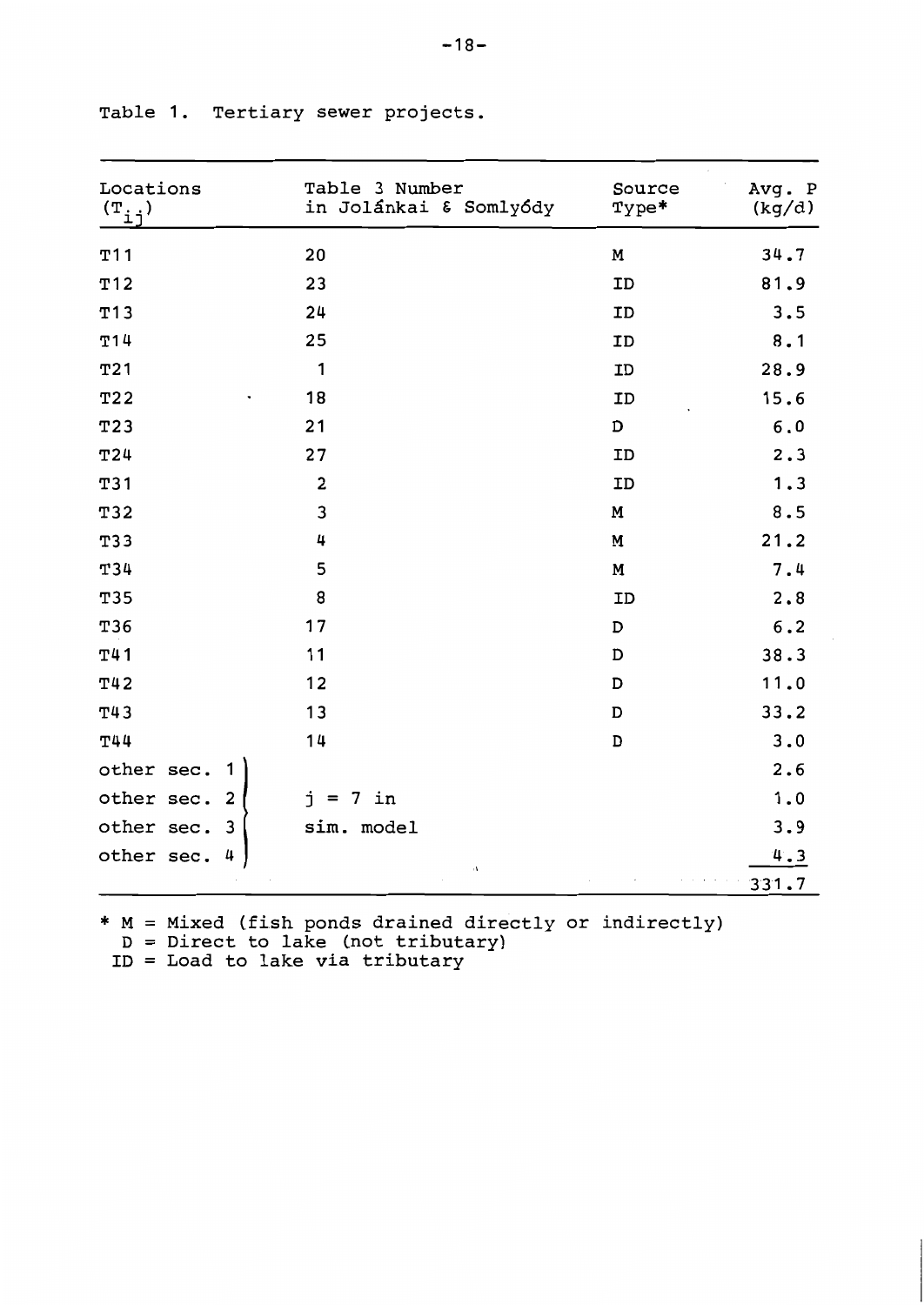|                                    |               |                                           |                        |                          | Avg. Load (kg/d) |                    |
|------------------------------------|---------------|-------------------------------------------|------------------------|--------------------------|------------------|--------------------|
| Location<br>R(i, j)                |               | Table 1 no. from<br>Jolánkai 6 Somlyódy   | Reed Area<br>(Hectare) | (Ha)<br>Sediment<br>Area | ሮኮ               | $P$ O <sub>4</sub> |
| R11                                |               | Zala                                      | 5307                   | 1800                     | 225.0            | 103.7              |
| R21                                |               | <b>Ketöles</b><br>$2.-4.$ Les.<br>Vilag., | 470                    | $\overline{30}$          | 44.4             | 21.0               |
| R22                                | .<br>^י       | Tapolca                                   | 145                    |                          | 36.0             | 26.3               |
| R23                                | .<br>م        | Egerviz                                   | 353                    |                          | 7.2              | 3.4                |
| R24                                |               | Nyugati-Öv.                               | 1317                   | 249                      | 83.0             | 32.8               |
| R31                                | $\dot{\circ}$ | ABC-Csatorna                              | 58                     | ∞                        | 12.6             | 2.2                |
| R32                                | .<br>თ        | Keleti-Bozot                              | 1186                   |                          | 23.3             | 7.2                |
| R33                                | $\frac{1}{0}$ | Tetves-Patak                              | 466                    | $\frac{0}{1}$            | 11.3             | $\frac{6}{1}$      |
| R34                                | 15.           | Körösh-sed                                | 106                    | 95                       | 7.4              | 3.0                |
| sec.<br>other                      |               |                                           |                        |                          |                  |                    |
| $\mathbf{\Omega}$<br>sec.<br>other |               | $= 7$ in                                  |                        |                          |                  |                    |
| other sec. 3                       |               | sim. program                              |                        |                          | 13.0             | 0.4                |
| ¢<br>other sec.                    |               |                                           |                        |                          | 10.5             |                    |
|                                    |               |                                           |                        |                          |                  |                    |

Reed projects.

Table 2.

 $-19-$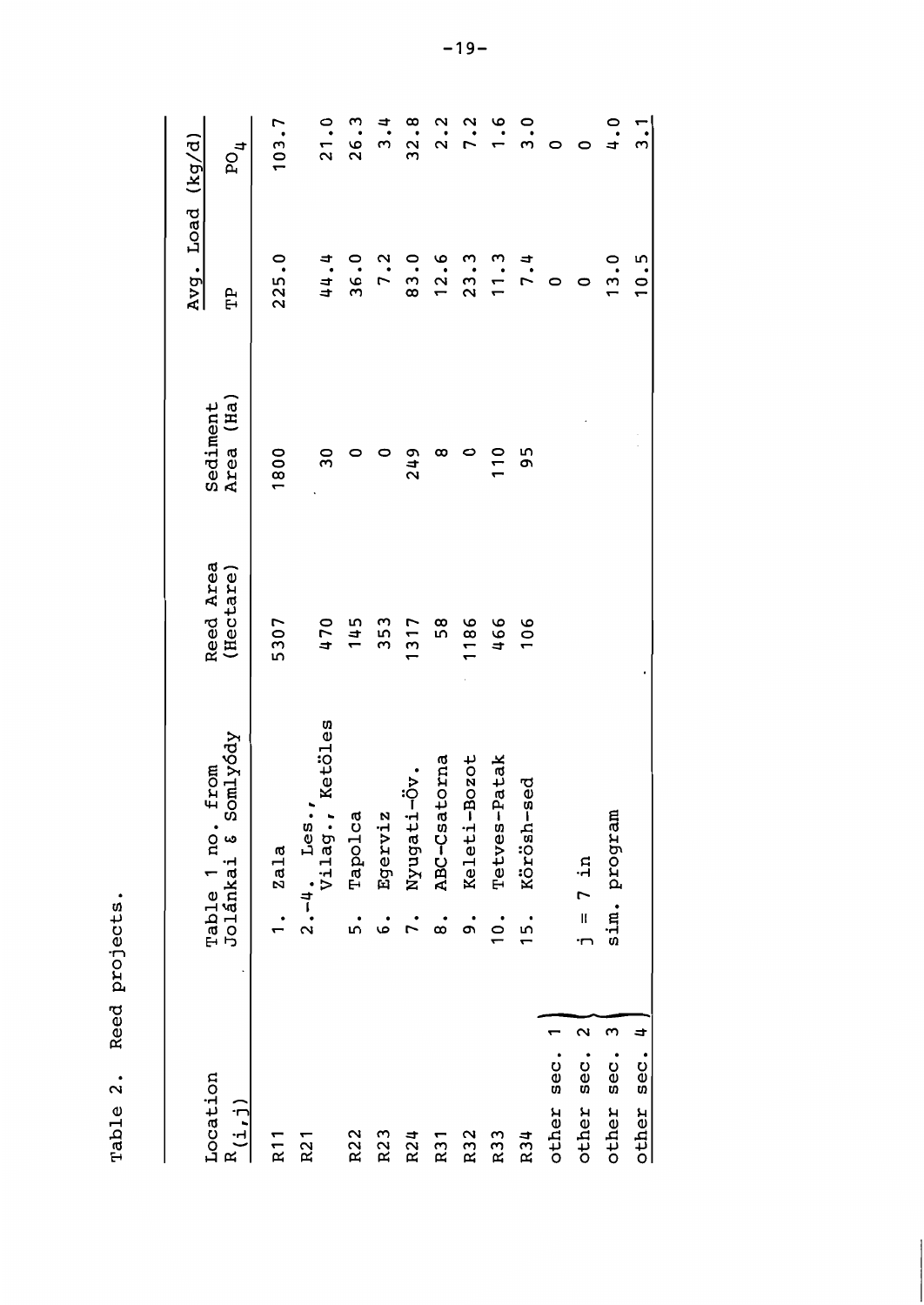|                 | Urban R.O. |                | Non-point |                |      | Atmosphere          |  |  |
|-----------------|------------|----------------|-----------|----------------|------|---------------------|--|--|
| Lake<br>Section | TP         | $PO_{\mu} - P$ | ТP        | $PO_{\mu} - P$ | ТP   | $PO_{\mu}$<br>$-$ P |  |  |
| $\mathbf{1}$    | 12.8       | 1.5            | 11.3      | 1.4            | 10.3 | 4.1                 |  |  |
| $\overline{2}$  | 35.4       | 4.1            | 21.0      | 2.8            | 41.1 | 16.4                |  |  |
| 3               | 38.5       | 4.4            | 32.2      | 4.6            | 53.0 | 21.2                |  |  |
| 4               | 73.8       | 8.5            | 14.5      | 1.7            | 66.7 | 26.7                |  |  |

Table 3. Non-tributary type loads (kg/day average).

Table 4. River reach coefficients.

|                    |                     | Seasons     |                         |      |  |  |  |  |
|--------------------|---------------------|-------------|-------------------------|------|--|--|--|--|
| Lake<br>Section    | Tributary<br>R(i,j) | 1           | $\overline{\mathbf{c}}$ | 3    |  |  |  |  |
| 1                  | R <sub>11</sub>     | 0.58        | 0.71                    | 0.95 |  |  |  |  |
| $\overline{2}$     | R <sub>2</sub> 1    | 1.0         | 1.0                     | 1.0  |  |  |  |  |
| $\mathbf{H}$       | R22                 | 1.0         | 1.0                     | 1.0  |  |  |  |  |
| Ħ                  | R <sub>23</sub>     | 1.0         | 1.0                     | 1.0  |  |  |  |  |
| 11                 | R24                 | 1.0         | 1.0                     | 1.0  |  |  |  |  |
| 3                  | R31                 | 0.41        | 0.41                    | 0.41 |  |  |  |  |
| $\pmb{\mathsf{u}}$ | R32                 | 1.0         | 1.0                     | 0.5  |  |  |  |  |
| 11                 | R33                 | $\mathbf 0$ | $\mathbf 0$             | 1.2  |  |  |  |  |
| u                  | R34                 | 1.0         | 1.0                     | 0.24 |  |  |  |  |
| n                  | R35                 | 0.53        | 0.53                    | 0.53 |  |  |  |  |
| n                  | R36                 | 1.0         | 1.0                     | 1.0  |  |  |  |  |
| 4                  | $R41 - R44$         | 1.0         | 1.0                     | 1.0  |  |  |  |  |

The model converts annual loadings to seasonal averages by using the seasonal factors shown in Figure 3. These values are identical to those given by Jolánkai and Somlyódy, except for the mixed sewage pattern where mass balance is maintained but the October fishpond release peak load is necessarily distributed uniformly over season 3. This load is very minor relative to other sources, and therefore did not appear to justify a fourseason model.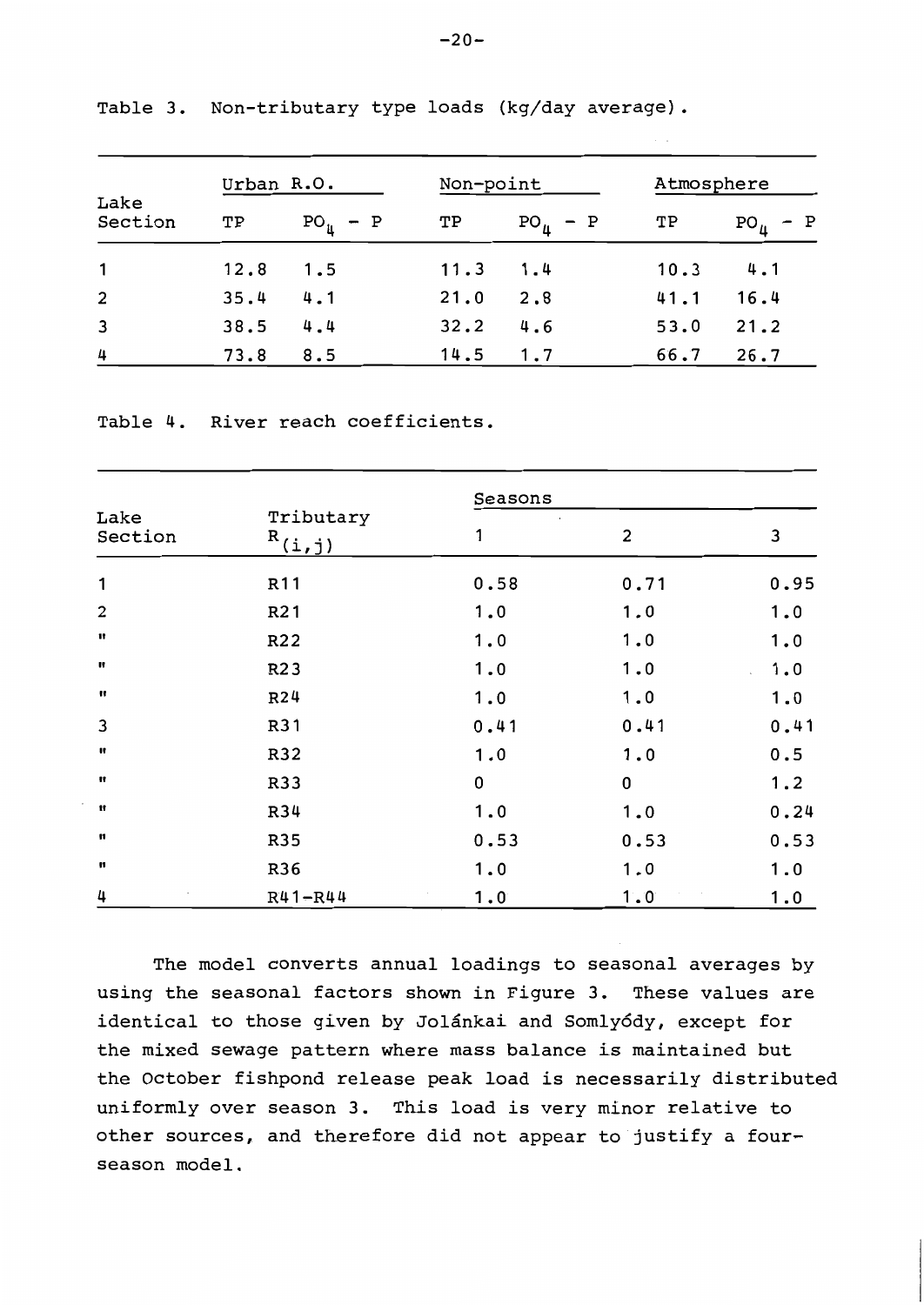

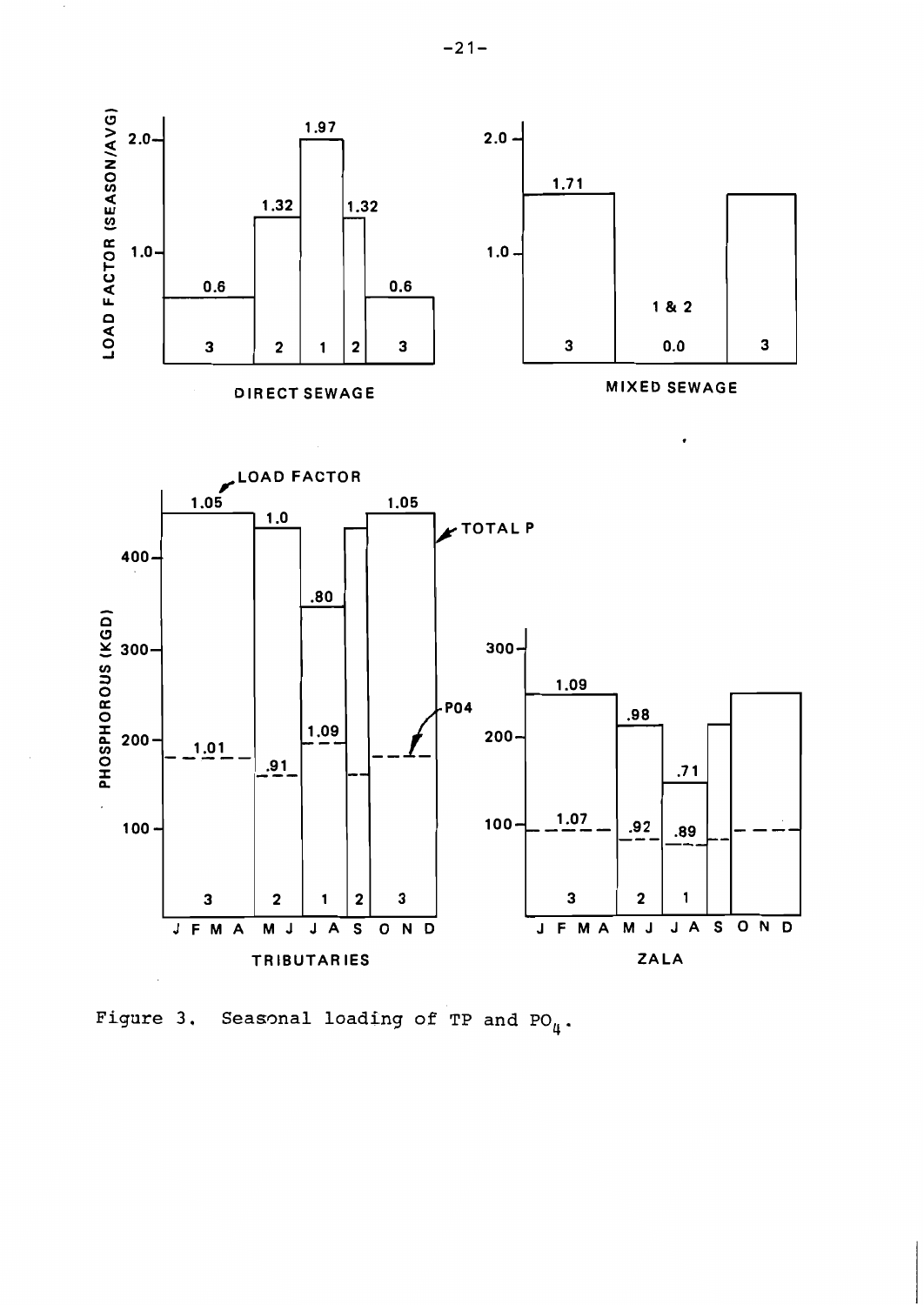The tentative values used for equation (1) to transform the reduction in available P to lake quality response (in terms of phytoplankton phosphorous) were:

$$
\begin{pmatrix}\nC_{1k} \\
C_{2k} \\
C_{3k} \\
C_{4k}\n\end{pmatrix} = \begin{pmatrix}\nC_{1k} \\
C_{2k} \\
C_{3k} \\
C_{4k}\n\end{pmatrix} + \begin{bmatrix}\n.7 & .1 & 0 & 0 \\
.15 & 1.0 & .1 & 0 \\
0 & .15 & 1.0 & .1 \\
0 & 0 & .15 & 1.0\n\end{bmatrix} \begin{pmatrix}\n\Delta L_{1k} \\
\Delta L_{2k} \\
\Delta L_{3k} \\
\Delta L_{4k}\n\end{pmatrix}
$$

in which in the  $CO_{ik}$  values of phytoplankton were:

|   | k  |    |    |
|---|----|----|----|
| ↨ |    | 2  | 3  |
| 1 | 27 | 23 | 17 |
| 2 | 15 | 13 | 9  |
| 3 | 11 | 9  | 7  |
| 4 |    | 6  | 4  |

The costs calculated by the model are based upon unit costs as follows (the word "tertiary" as used here refers only to chemical precipitation of phosphorous, not complete advanced treatment). The costs are based upon SZTAKI (1980) and upon personal contacts with staff of various Hungarian agencies.

Tertiary Sewer Treatment:

| Capacity<br>(kg/day) | Constant<br>Cost<br>$(10^6$ Forints) | Operating Cost                        |
|----------------------|--------------------------------------|---------------------------------------|
| $\leq$ 7             | $\cdot$ 3                            | 70 forints/kg/day                     |
| 7 to 21<br>21 to 42  | $\cdot$ 5<br>1.0                     | a 20% discount<br>$= 350$ for./kg/day |
| 42 to 63             | 1.5                                  | present worth                         |
| > 63                 | 2.0                                  |                                       |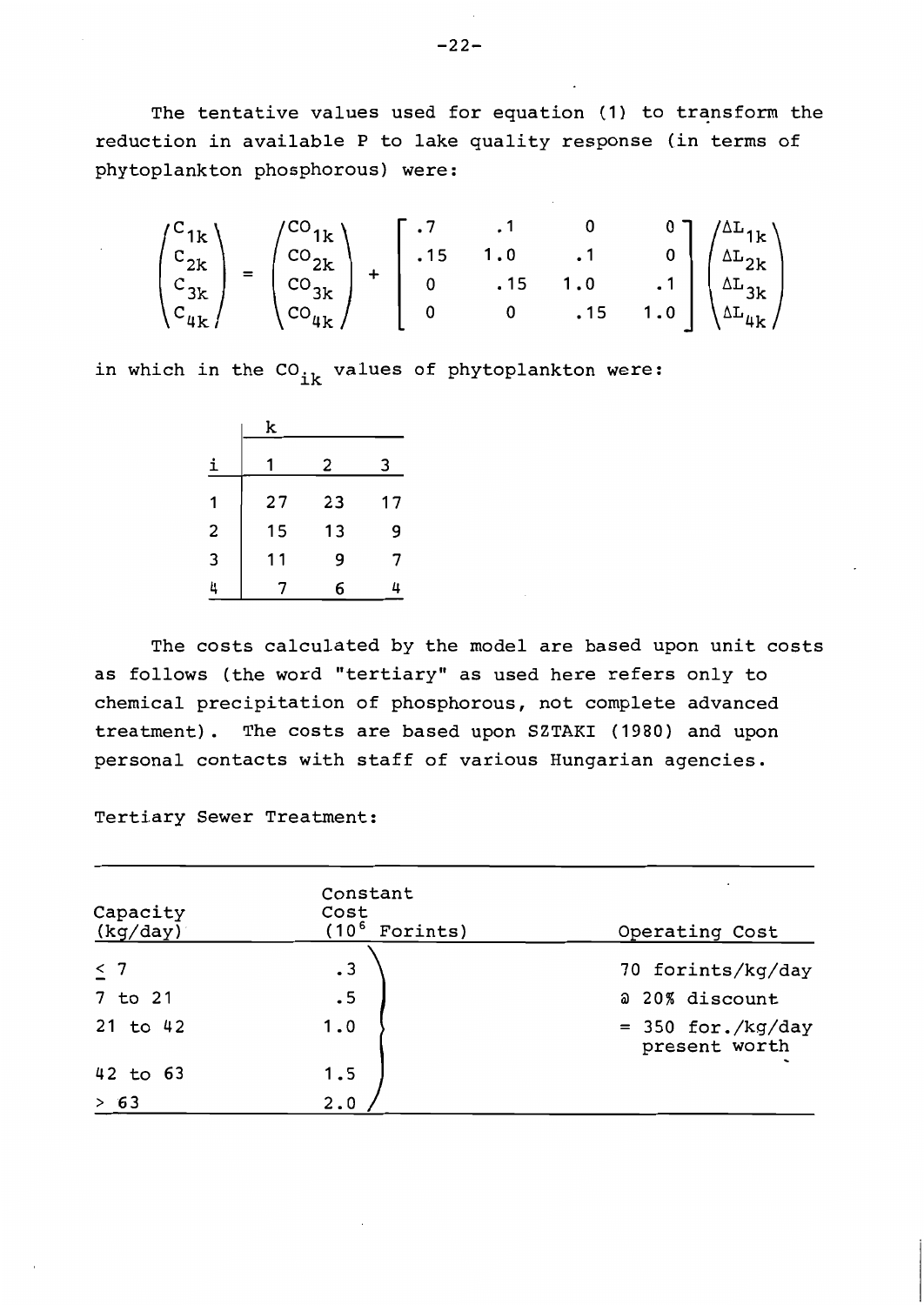Reed Projects (including sediment):

| Size   | Investment Cost              | Operating Cost                                    |
|--------|------------------------------|---------------------------------------------------|
| Large  | 10 <sup>5</sup> for./hectare | 4(10 <sup>3</sup> ) for./hec./yr.                 |
| Medium | $1.5(10^5)$                  | a $20\% = 2(10^4)/\text{hec.}$<br>(present worth) |
| Small  | $2.5(10^5)$                  |                                                   |

## 5.2.2. Results of the Simulation Model

The simulation model output can best be analyzed by examining a series of runs, each of which had a different management activity configuration. The parameters of interest (phytoplankton P and P loading changes) will be presented graphically.

Figure 4 shows predicted improvement in phytoplankton P if all sewer projects were built and then incremental improvements were made, if all reed projects were added and finally if urban runoff projects were also added. This truly expensive scenario (build everything) suggests the technically possible upper limits on water quality improvement. Since the urban runoff projects produce only insignificant improvement, it seems clear that:

- 1. There is no justification for an expensive investigation of possible management of urban runoff projects since this rather optimistic preliminary calculation suggests no significant impact is possible. This is not to say that problems will not be caused by urban runoff. However, such problems require a local solution--not a lake model.
- 2. There is no point in considering implementation of (or even modeling of) direct non-point source management activities because those P loads are even smaller than from urban runoff. Note, however, that this refers only to direct non-point loads, not tributary non-point loads.

Figure 5 shows that much of the treatment capability of the sewer projects overlaps that of the reed projects, since many large sewer projects are upstream from reed locations. This is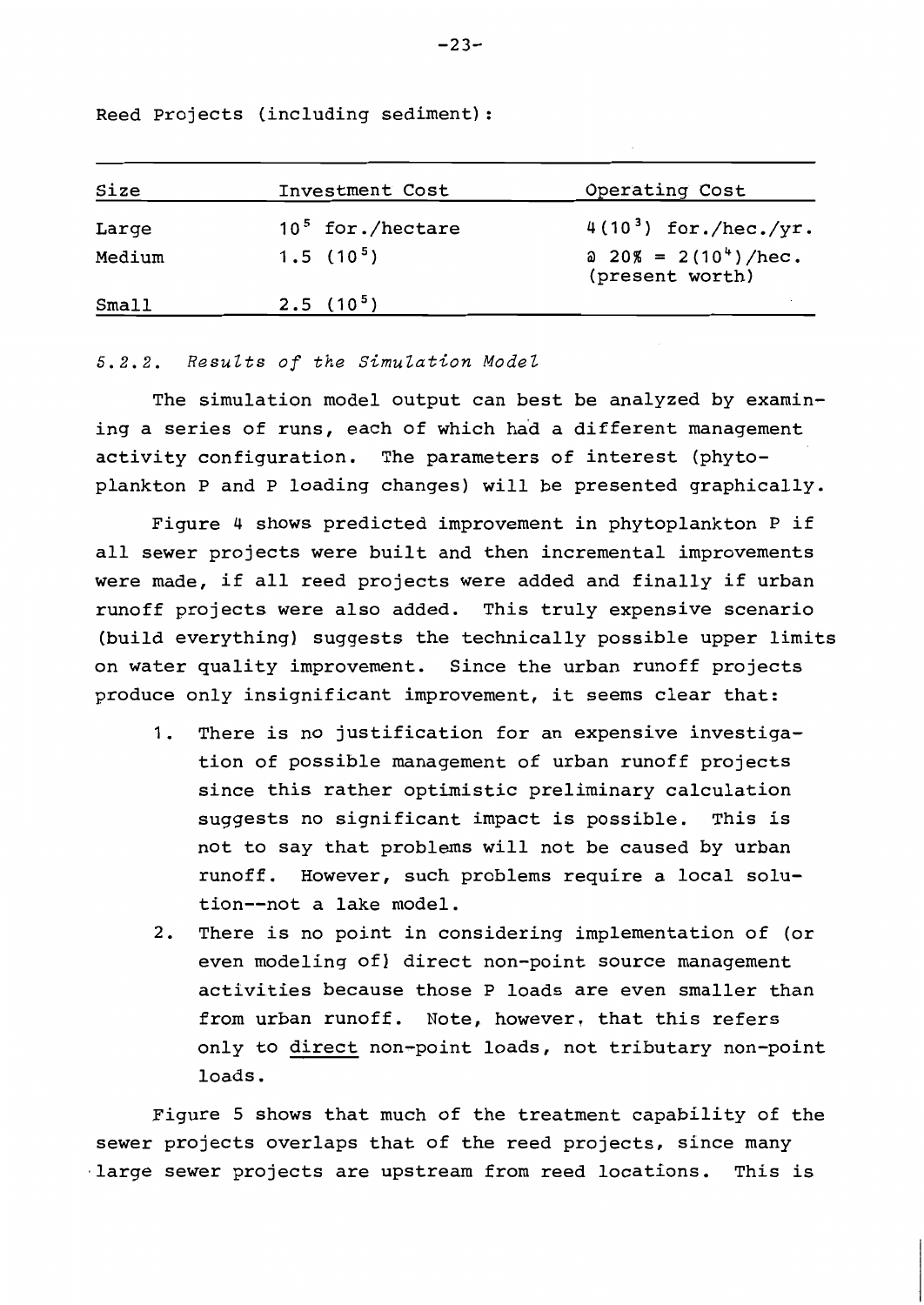

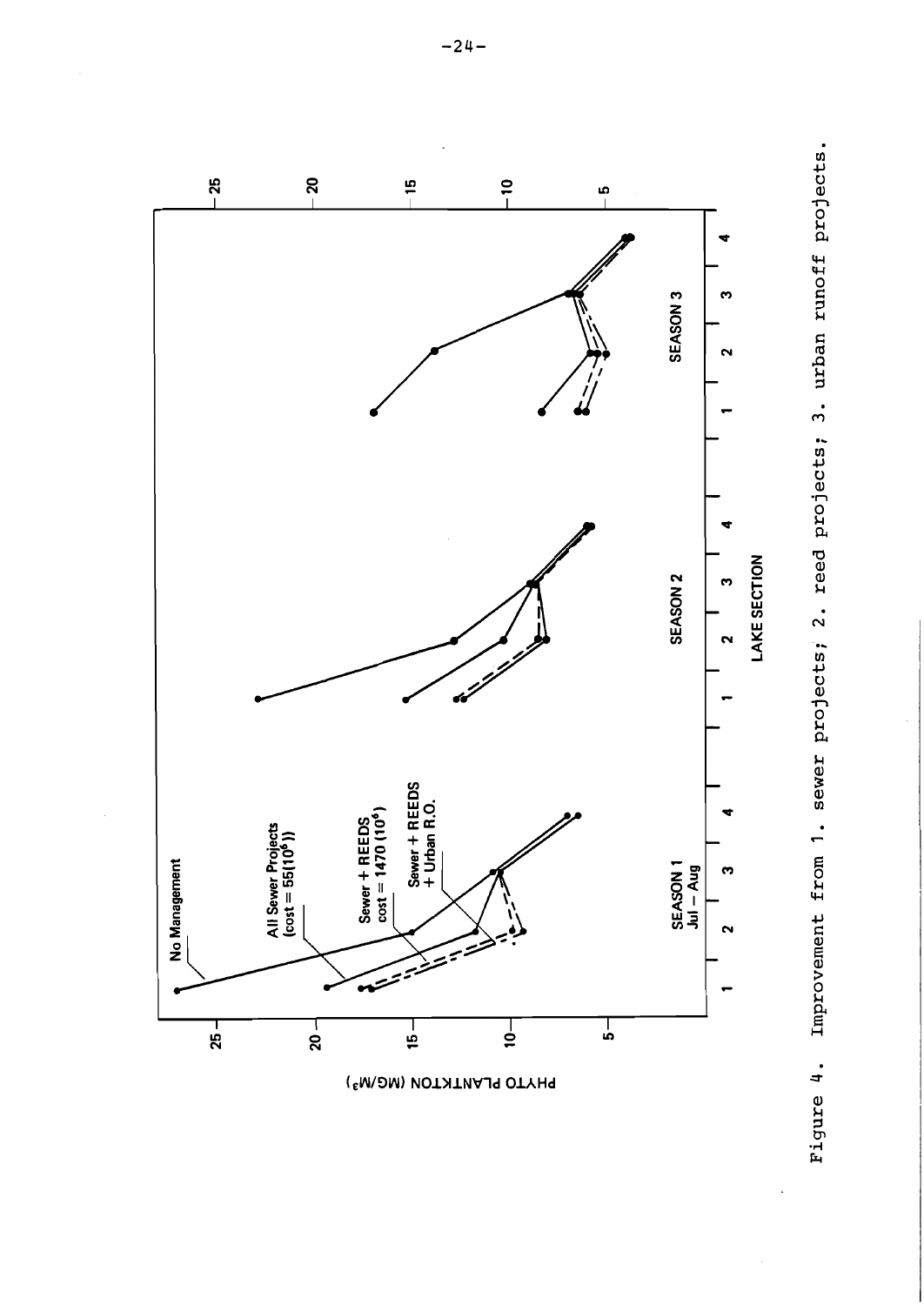

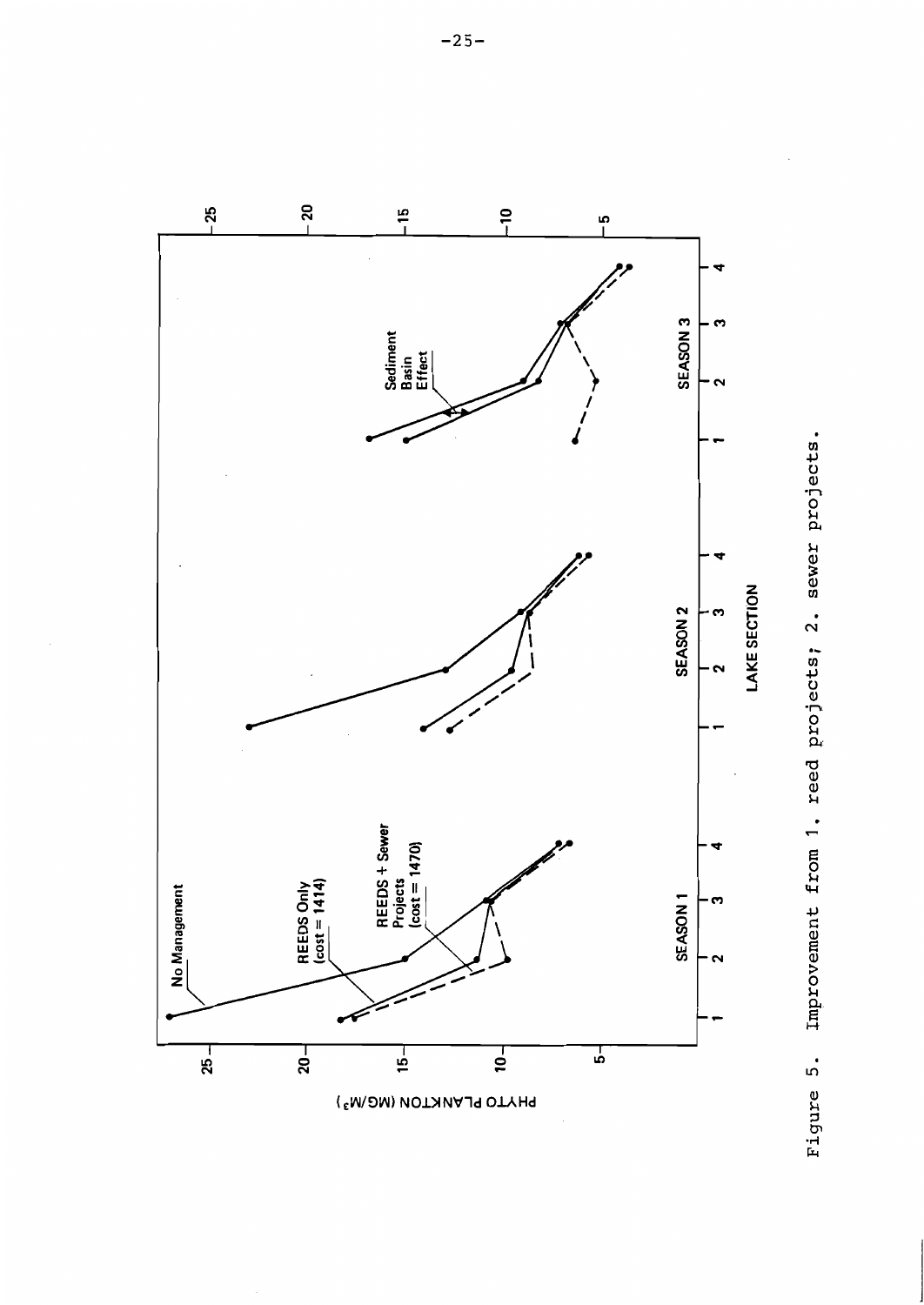not true of season 3, however, (the cold season), when the only effect of reed projects is from the sediment basins.

The most striking aspect of both figures is the insignificant improvement in basins 3 and 4. This is due to two facts: (1) the volumes of basins 3 and 4 are an order of magnitude larger than that of basin 1 and therefore, dampen most management impacts; and (2) the existing water quality in basins 3 and 4 are much better than 1 and 2 and this makes them insensitive to management changes.

Another striking aspect of the figures is that reed projects are more than an order of magnitude more costly than tertiary sewer projects. Therefore, since the reed projects produce only marginally better responses than do sewer projects, the latter appears to be much more cost effective. Recall that this comparison is between reeds and only the phosphorous removal sewer units--not secondary treatment and sewer collection lines. Secondary treatment is assumed to be required in any case, in order to prevent anaerobic conditions; but since it provides very little phosphorous removal, those (sunken) costs are considered to be irrelevant to phosphorous management decisions.

The "build everything" situations portrayed by Figures 4 and 5 are of course far from optimal or even reasonable solutions. Therefore, let us now consider incremental increases in phytoplankton as various management projects are eliminated. Figure 6 indicates that the two largest of four possible sewer projects in section 1 produce essentially all of the lake response (in that critical section). Also, the four largest sewer projects in sections 1 and 2 produce essentially all of the entire lake response at half the cost of constructing all 18 (sewer) projects.

Since the Kis Balaton reed project on the Zala River is already being constructed, an interesting question is: what additional sewer and/or reed projects are necessary to accomplish a large fraction of the total technically feasible improvement? Figure 7 suggests that the Kis Balaton reed lake does a little better than the sewer projects in section 1 (except during

 $-26-$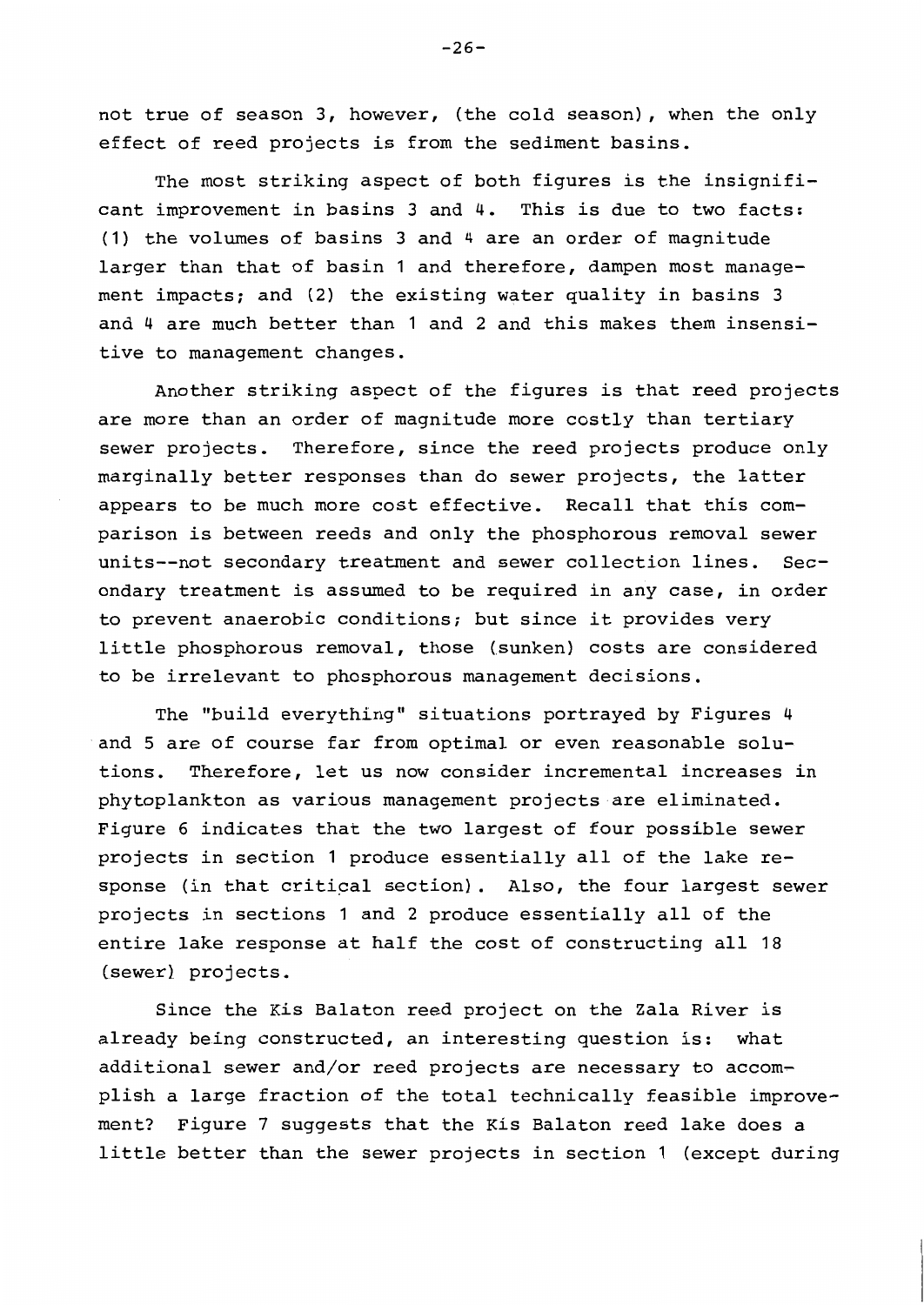

Variation in water quality with number of sewer projects. Figure 6.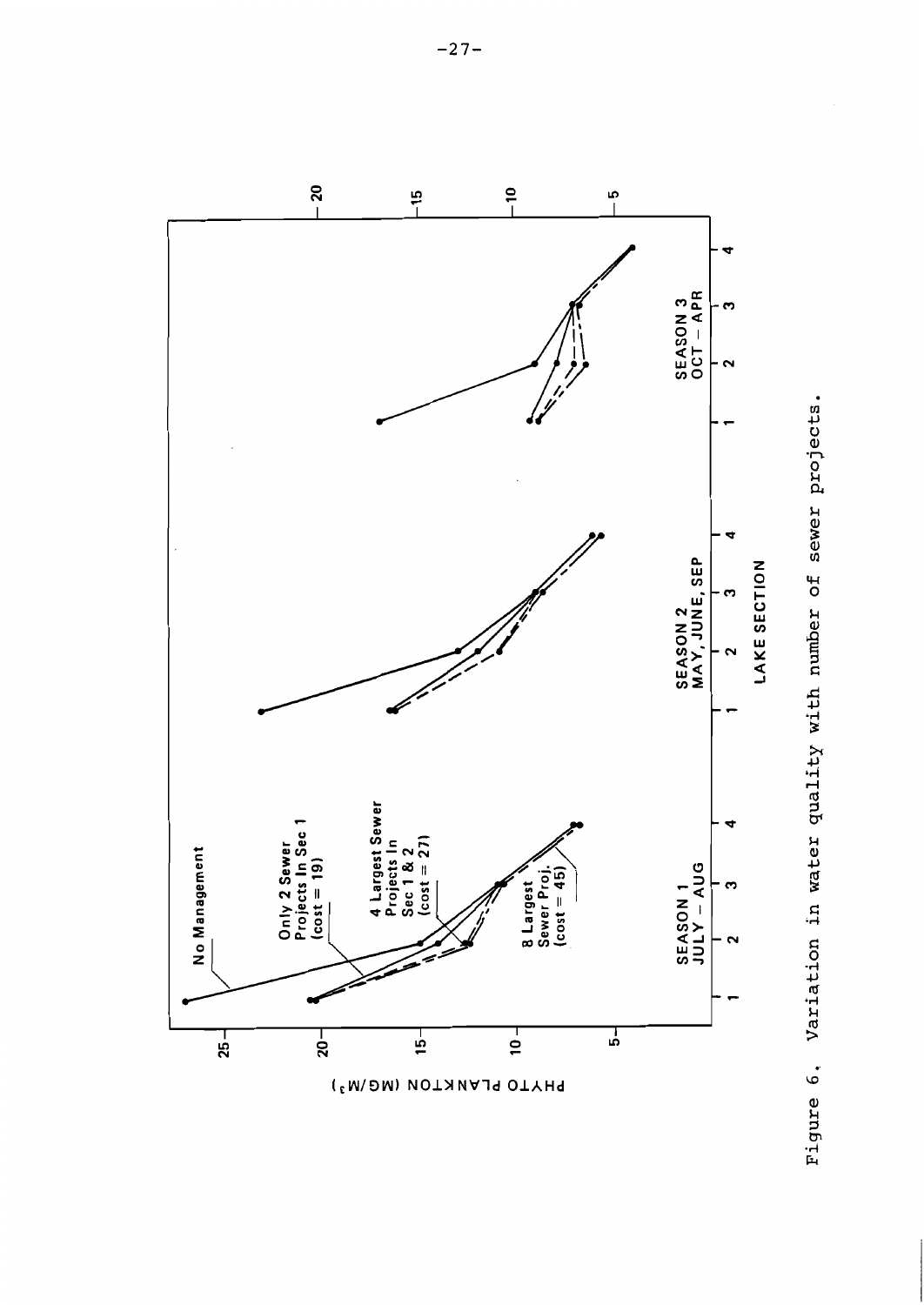



 $-28-$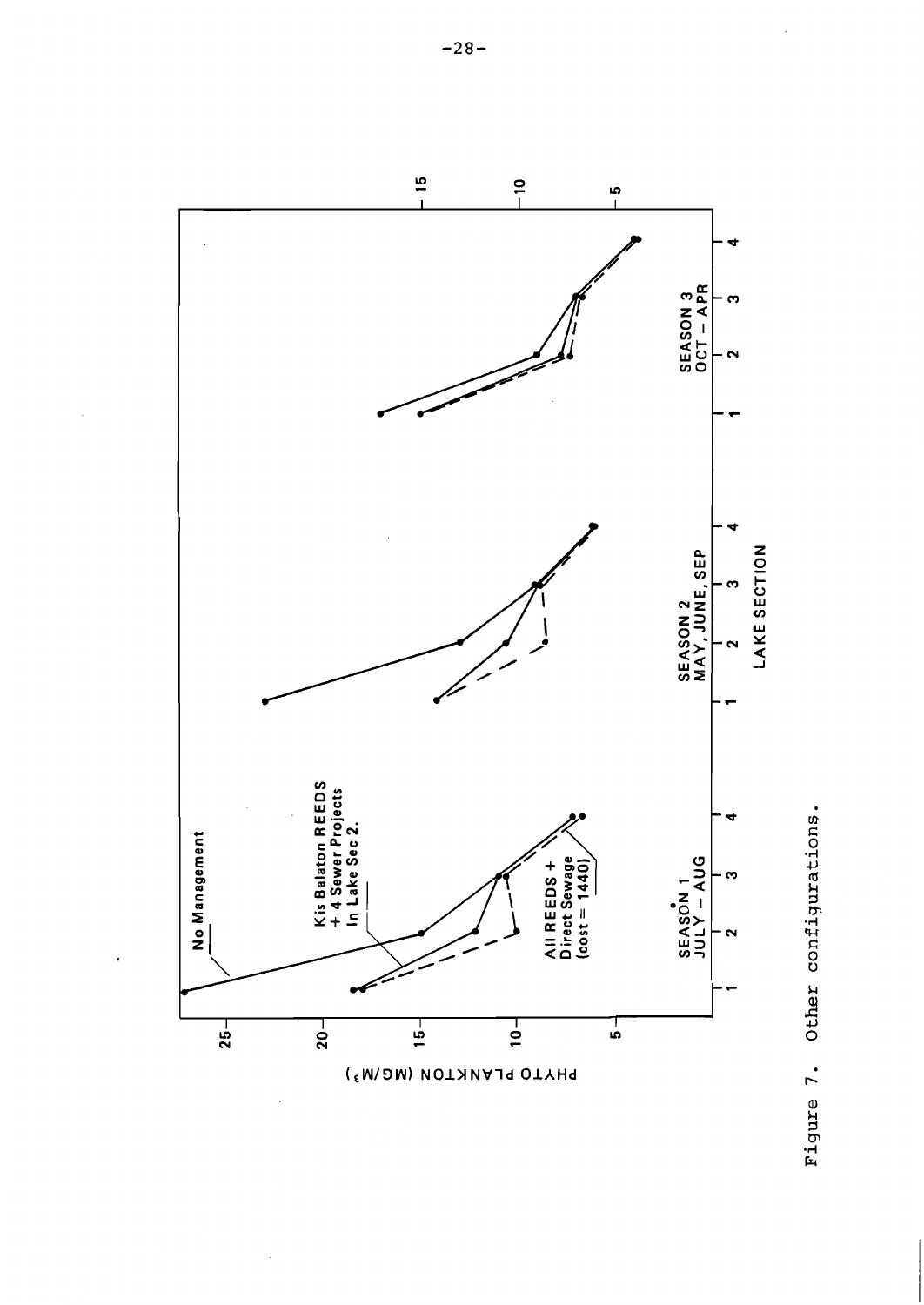season 3), but at a much higher cost; also that building all four sewer projects in section 2 will produce about half the response of a combination of the reed projects in section 2 plus the direct sewage load projects.

What solution is optimal, is of course, a question that requires the fixing of a budget and an objective function (and an optimization model). However, from only simulation model results, some conclusions seem apparent:

- 1. Management activities should be focused on sections 1 and 2 of the lake, with the first priority being the Zala load and any additional budget being allocated to management of section 2.
- 2. The reed project efficiencies and costs contain a great deal of uncertainty. However, if the rather optimistic efficiencies used here are reasonable, the sewer and reed projects are approximately competitive, in terms of lake response, with the reed projects being slightly better during summer months (but totally ineffective in winter). However, the reed projects appear to cost at least an order of magnitude more than the tertiary sewer units.

In order to show the simulation results in terms of P load reduction rather than lake response, Figures 8 and 9 are included. They include many of the same management options as Figures  $4, 5, and 6.$ 

# 5.3. AIP Model

# 5.3.1. Input Coefficients

The simulation model was used to develop coefficients for the AIP model. This task required extraction of cost and P reduction quantities for management project combinations represented by the  $X_{i,j}$  of Problem 2. These combinations are defined in Table 5.

The AIP matrix (Figure 10) has 34 binary variables and only seven constraints. This compact size is possible because it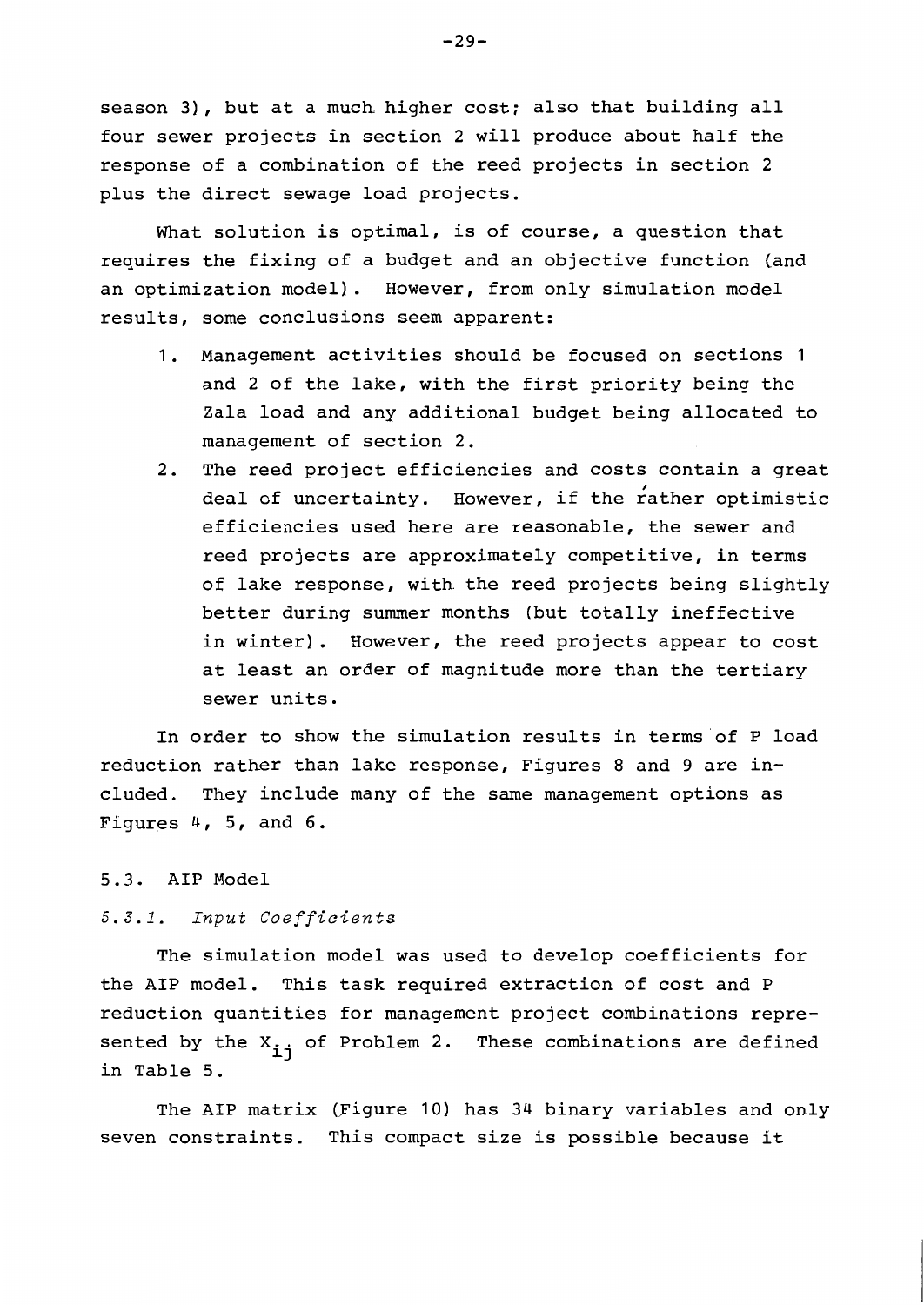

P loading reduction from sewer projects. Figure 8.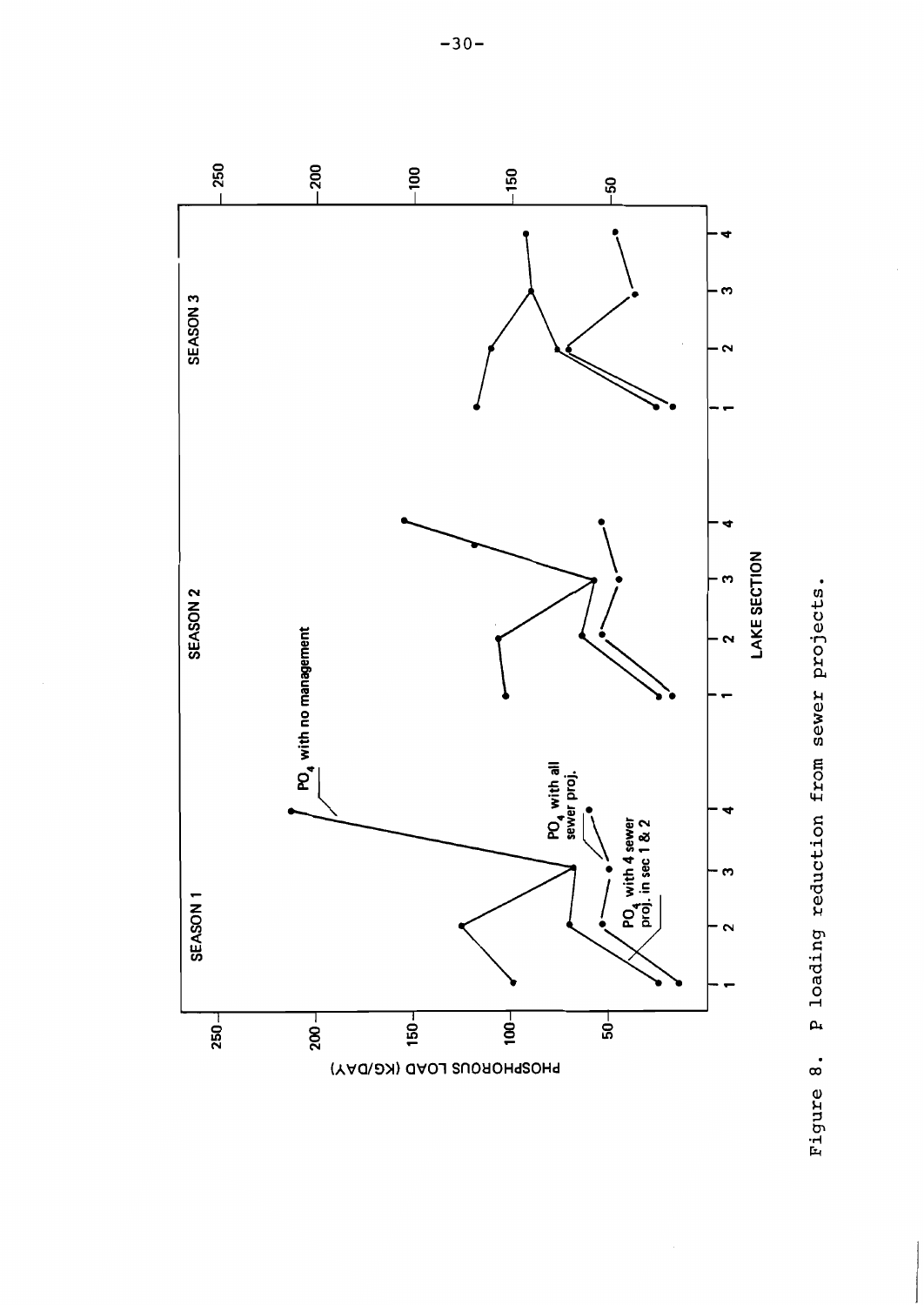

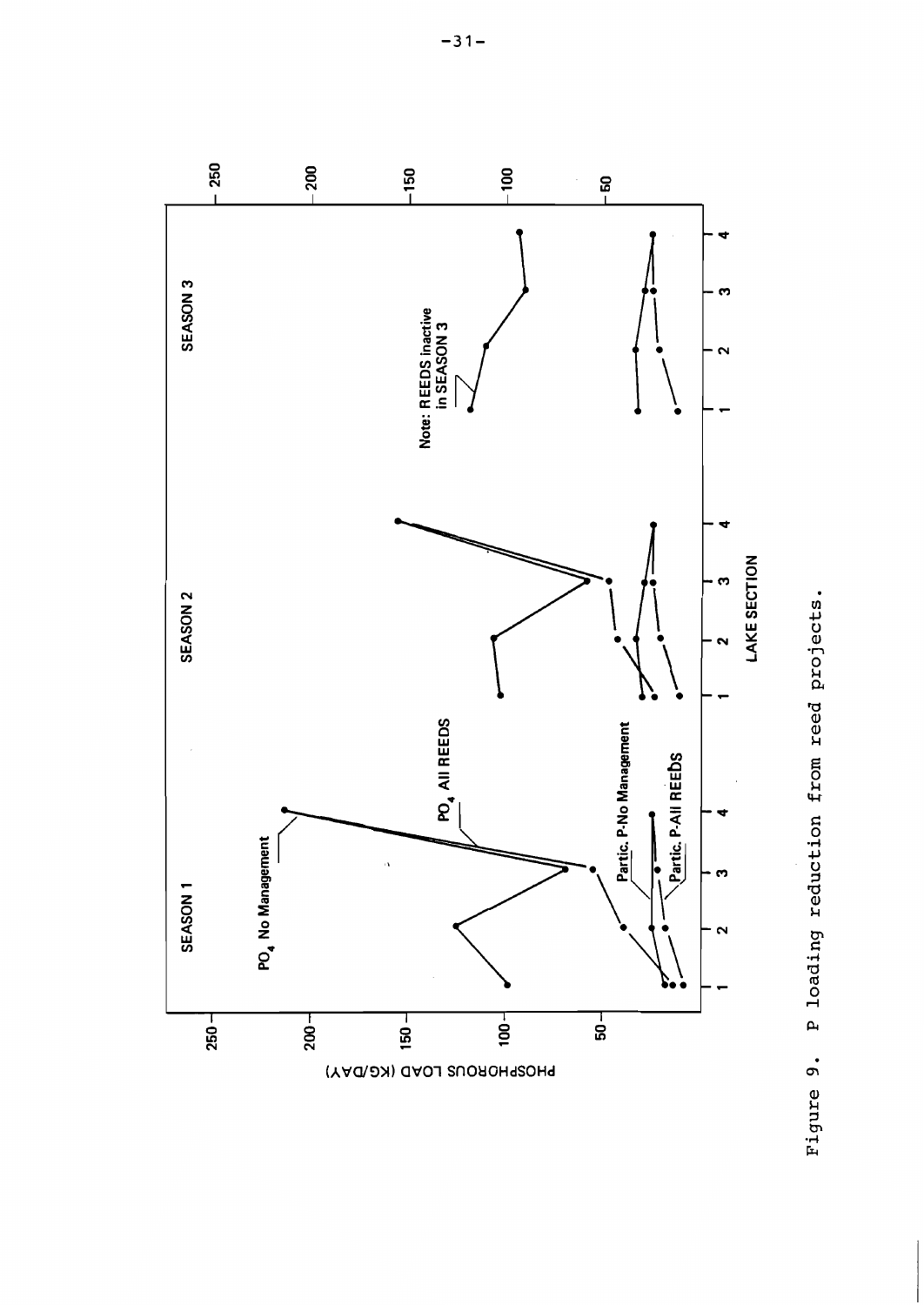|                                  | Lake Section 1 |      |     |                                                                                                                                                                                          |           | Lake Section 2 |                 |                 |     |                |   |     |                 |     |
|----------------------------------|----------------|------|-----|------------------------------------------------------------------------------------------------------------------------------------------------------------------------------------------|-----------|----------------|-----------------|-----------------|-----|----------------|---|-----|-----------------|-----|
| $x_{\underline{i}\underline{j}}$ | R1,1           | T1,1 |     | T1,2 T1,3&4                                                                                                                                                                              | $x_{i,j}$ | R21            | R <sub>22</sub> | R <sub>23</sub> | R24 | T21            |   | T22 | T <sub>23</sub> | T24 |
| Xll                              | $\circ$        | ı    | ı   | ı                                                                                                                                                                                        | X21       | ı              |                 |                 |     |                |   |     |                 |     |
| X12                              | ı              | ı    | ı   | 1                                                                                                                                                                                        | X22       |                | ı               |                 |     |                | ı |     |                 |     |
| X13                              | $\circ$        | ı    | ı   | $\circ$                                                                                                                                                                                  | X23       |                | o               |                 |     |                | ı |     |                 |     |
| X14                              | $\circ$        | o    | ı   | o                                                                                                                                                                                        | X24       |                | 1               |                 |     |                | o |     |                 |     |
| X15                              | 1              | 1    | ı   | o                                                                                                                                                                                        | X25       |                |                 | 1               |     |                |   |     |                 |     |
| X16                              | ı              | O    | ı   | O                                                                                                                                                                                        | X26       |                |                 |                 | ı   | ı              |   |     |                 | 1   |
|                                  |                |      |     |                                                                                                                                                                                          | X27       |                |                 |                 | ı   | ı              |   |     |                 | O   |
|                                  |                |      |     |                                                                                                                                                                                          | X28       |                |                 |                 | ı   | O              |   |     |                 | O   |
|                                  |                |      |     |                                                                                                                                                                                          | X29       |                |                 |                 | О   | ı              |   |     |                 | ı   |
|                                  |                |      |     |                                                                                                                                                                                          | X2,10     |                |                 |                 | O   | ı              |   |     |                 | O   |
|                                  |                |      |     |                                                                                                                                                                                          | X2,11     |                |                 |                 |     |                |   |     | ı               |     |
|                                  |                |      |     |                                                                                                                                                                                          |           |                |                 |                 |     |                |   |     | $\cdot$         |     |
|                                  | Lake Section 3 |      |     |                                                                                                                                                                                          |           |                |                 |                 |     | Lake Section 4 |   |     |                 |     |
| $x_{ij}$                         | <b>R31</b>     | R32  | R33 | R34<br>T31                                                                                                                                                                               | T32       | T33            | T34             | T35             | T36 | $x_{i,j}$      |   |     | T41 T42 T43 T44 |     |
| X31                              | ı              |      |     |                                                                                                                                                                                          |           |                |                 |                 |     | <b>X41</b>     | 1 |     |                 |     |
| X32                              |                | ı    |     |                                                                                                                                                                                          | $\circ$   |                |                 |                 |     | x42            |   | ı   |                 |     |
| X33                              |                | ı    |     |                                                                                                                                                                                          | 1         |                |                 |                 |     | X43            |   |     | ı               |     |
| X34                              |                | o    |     |                                                                                                                                                                                          | ı         |                |                 |                 |     | x44            |   |     |                 | ı   |
| X35                              |                |      | ı   |                                                                                                                                                                                          |           |                | o               |                 |     |                |   |     |                 |     |
| X36                              |                |      | ı   |                                                                                                                                                                                          |           |                | ı               |                 |     |                |   |     |                 |     |
| X37                              |                |      | О   |                                                                                                                                                                                          |           |                | ı               |                 |     |                |   |     |                 |     |
| X38                              |                |      |     | ı<br>o                                                                                                                                                                                   |           |                |                 |                 |     |                |   |     |                 |     |
| X39                              |                |      |     | ı<br>1                                                                                                                                                                                   |           |                |                 |                 |     |                |   |     |                 |     |
| x3,10                            |                |      |     | ı<br>o                                                                                                                                                                                   |           |                |                 |                 |     |                |   |     |                 |     |
| x3,11                            |                |      |     |                                                                                                                                                                                          |           | ı              |                 |                 |     |                |   |     |                 |     |
| x3,12                            |                |      |     |                                                                                                                                                                                          |           |                |                 | ı               |     |                |   |     |                 |     |
| <u>x3,13</u>                     |                |      |     |                                                                                                                                                                                          |           |                |                 |                 | ı   |                |   |     |                 |     |
| Note:                            |                |      |     | For $x_{i,j}$ = , the following table values apply:<br>$1 \geq$ project is built<br>$0 \Rightarrow$ project is not built<br>blank $\Rightarrow$ project is undefined by this $x_{i,j}$ . |           |                |                 |                 |     |                |   |     |                 |     |

Table 5. Key to simulation/AIP model project combinations.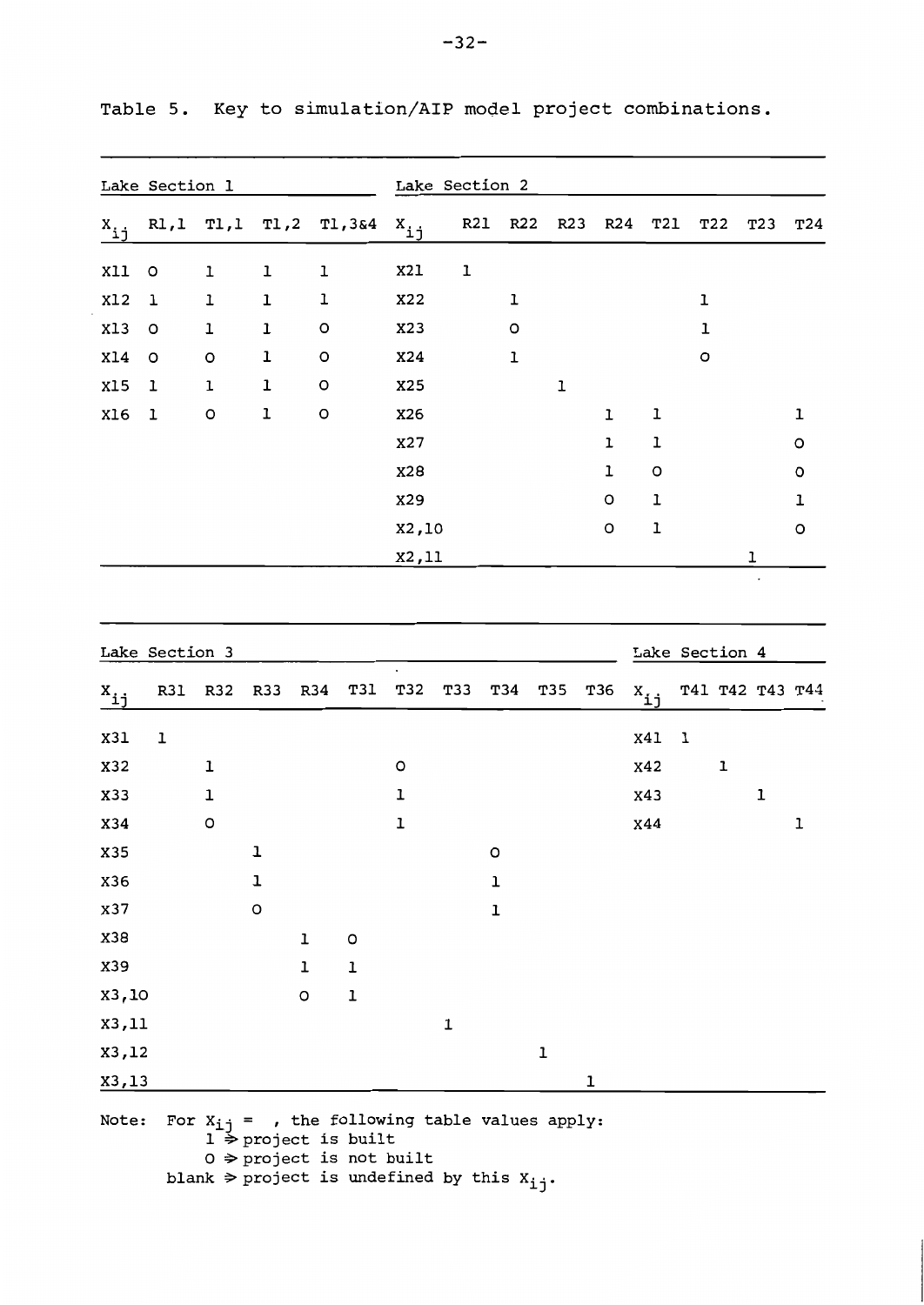|                                     |                                                                                                                                                                                    | $x_{11}$       | $X_{12}$   | $\ddot{x}$        | $X_{14}$              | $X_{15}$        | $x_i$      | $x_{21}$           | $X_{22}$  | $X_{23}$        | $X_{24}$              | $X_{25}$    | $X_{26}$    | $X_{27}$                | $X_{28}$         | $X_{29}$  | $X_{2,10}$       | $X_{2,11}$ | Type<br>Row  | RHS        |
|-------------------------------------|------------------------------------------------------------------------------------------------------------------------------------------------------------------------------------|----------------|------------|-------------------|-----------------------|-----------------|------------|--------------------|-----------|-----------------|-----------------------|-------------|-------------|-------------------------|------------------|-----------|------------------|------------|--------------|------------|
| (Prob. 2b)<br>(Prob. 2a)            | $Z_2 =$<br>H<br>ผี                                                                                                                                                                 | 270<br>221     | 338<br>278 | 199<br>244        | 127<br>$\overline{5}$ | 255<br>312      | 305<br>254 | 4.8<br>48          | 5.6<br>8  | 5.3<br>55       | $\ddot{a}$<br>47      | 5<br>Ģ.     | 11.7<br>127 | 11.4<br>$\overline{24}$ |                  | 86<br>7.8 | <b>78</b><br>7.1 |            | z<br>z       |            |
| nations<br>combi-<br><b>Illegal</b> | Row <sub>3</sub><br>Row <sub>2</sub><br>Row 1                                                                                                                                      |                |            |                   |                       |                 |            |                    |           |                 |                       |             |             |                         |                  |           |                  |            | V<br>V       |            |
| (Budget)                            | Row 7                                                                                                                                                                              | $\overline{2}$ | 658        | <b>91</b>         | 12.5                  | 656             | 650        | 97                 | 42        | M               | 39                    | 59          | 240         | 240                     | 235              | 5.3       | 4.7              | 1.3        | Cont'd below |            |
|                                     |                                                                                                                                                                                    |                |            |                   |                       |                 |            |                    |           |                 |                       |             |             |                         |                  |           |                  |            |              |            |
|                                     |                                                                                                                                                                                    | λ,             | $X_{32}$   | $X_{33}$          | $X_{34}$              | x <sub>35</sub> | $x_{36}$   | $\frac{1}{x_{37}}$ | $X_{38}$  | x <sub>39</sub> | $X_{3,10}$ $X_{3,11}$ |             | $X_{3,12}$  | $X_{3,13}$              | $X_{41}$         | $X_{42}$  | $X_{43}$         | $X_{44}$   | Type<br>Row  | <b>RHS</b> |
| (Prob. 2a)<br>(Prob. 2b)            | $\mathsf{I}$<br>I<br>Z,<br>Z,                                                                                                                                                      | 8.7<br>4       | 13.1<br>86 | 19.6<br><u>ဇာ</u> | 6.5<br>23             | 7.2<br>33       | 9.9<br>43  | 2.7                | 36<br>7.4 | 17.9<br>87      | 10.5<br><u>ي</u>      | 39.1<br>1.4 | 5.2<br>25   | $22$<br>1.0             | $\frac{34}{3.1}$ | Ξ<br>39   | 116<br>2.7       | 10.4<br>24 | z<br>z       |            |
| nations<br>combi-<br>lllegal        | Row 6<br>Row 5<br>Row 4                                                                                                                                                            |                |            |                   |                       |                 |            |                    |           |                 |                       |             |             |                         |                  |           |                  |            |              |            |
| (Budget)                            | Row 7                                                                                                                                                                              | 17             | 202        | 203               | $\mathbf{r}$          | 95              | 96         | 0.9                | 32        | 34              | 14                    | 2.7         | Ľ           | 1.3                     | $\overline{ }$   | 2.4       | 6.3              | Ņ          |              | 000        |
|                                     | Z <sub>2</sub> is the objective function for problem 2b (max. quality of lake water).<br>Note: Z <sub>1</sub> is the objective function for problem 2a (max. reduction in P load); |                |            |                   |                       |                 |            |                    |           |                 |                       |             |             |                         |                  |           |                  |            |              |            |

Figure 10. AIP Matrix.

 $-33-$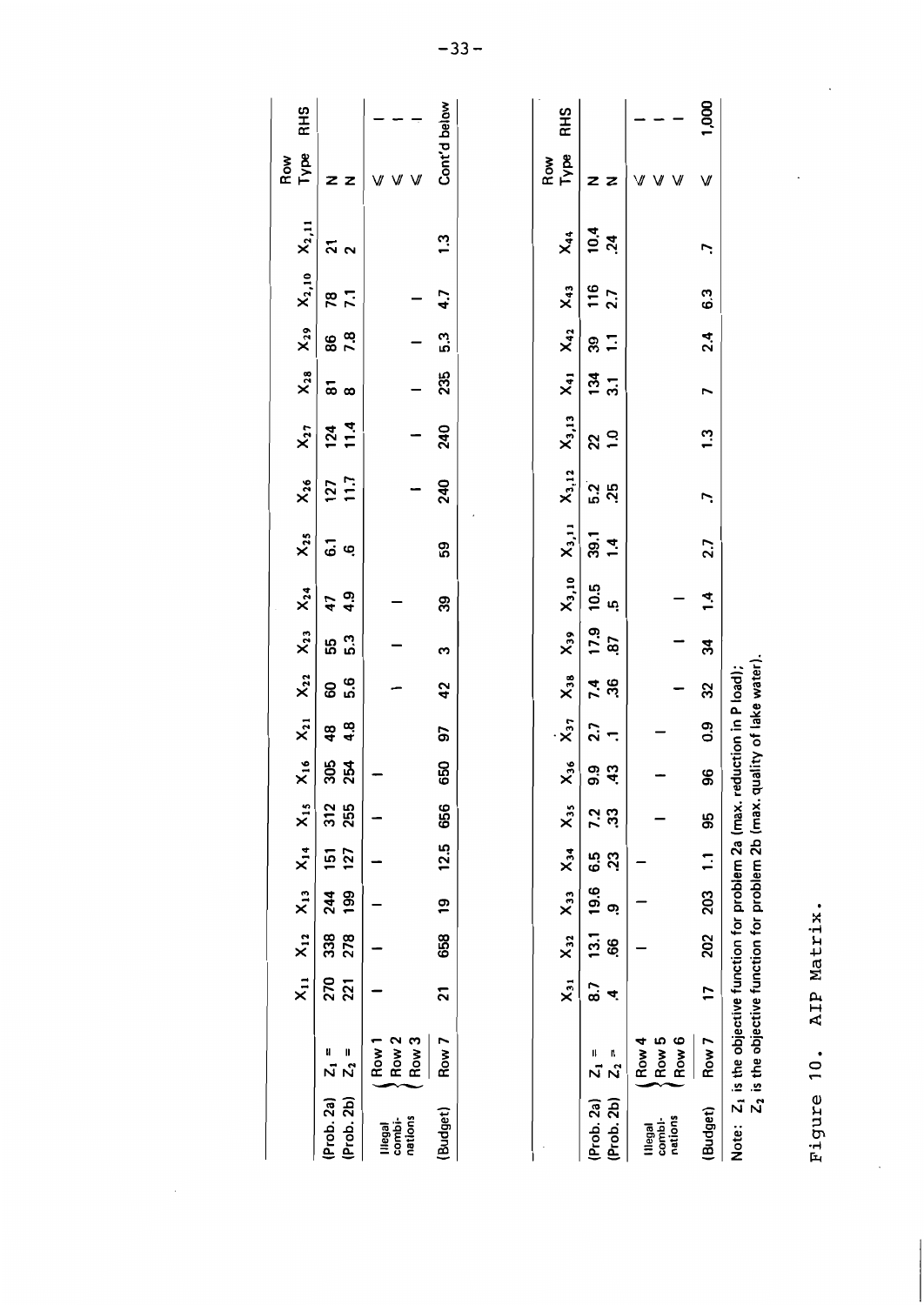merely summarizes that portion of the information produced by the simulation model which is needed for the optimization phase. The model structure is such that a unique level of P reduction is associated with each 0-1 variable.

The optimization model was run several times with various budget levels. Both Problems 2a and 2b were solved. All that was needed to convert from Problem 2a (P removal objective) to Problem 2b (lake quality objective) was to change the objective function coefficients by addings the  $W_{i,j}$  weighting factors as described in Section 3.1. Both objective functions are included in Figure 10.

# 5.3.2. Results of AIP Optimization

Table 6 displays optimal solutions for six type 2b problems (maximum lake quality objective) and one type 2a problem (maximum P reduction). The budget constraints are varied from 30 to 1100  $(10^6$  Forints present worth). The table includes results in terms of both the AIP variables (many of which represent combinations of variables) and the individual projects as defined for the simulation model. A budget constraint of 30 allows construction (and operation) of only part of the sewer projects and no reed projects while the 1100 constraint allows construction of almost everything.

The optimal configuration for a 30 million Forint budget (Problem 2b) is to construct tertiary sewer projects for all cities in section 1 (the west end of the lake and 3 out of 4 of the cities in section 2). As the budget is increased to 40, 50 and 60 million, the optimal solutions are to complete all of the sewer projects in section 2 and then to spend the remaining money on sewer projects in sections 3 and 4. The first reed project to enter an optimal solution is in section 3 (a very small one) at a budget constraint of 100. At a budget level of 700 the optimal solution is to construct the very large Kis Balaton project plus all possible sewer projects.

The general pattern of optimal management project configuration is precisely that which was suggested by the simulation

 $-34-$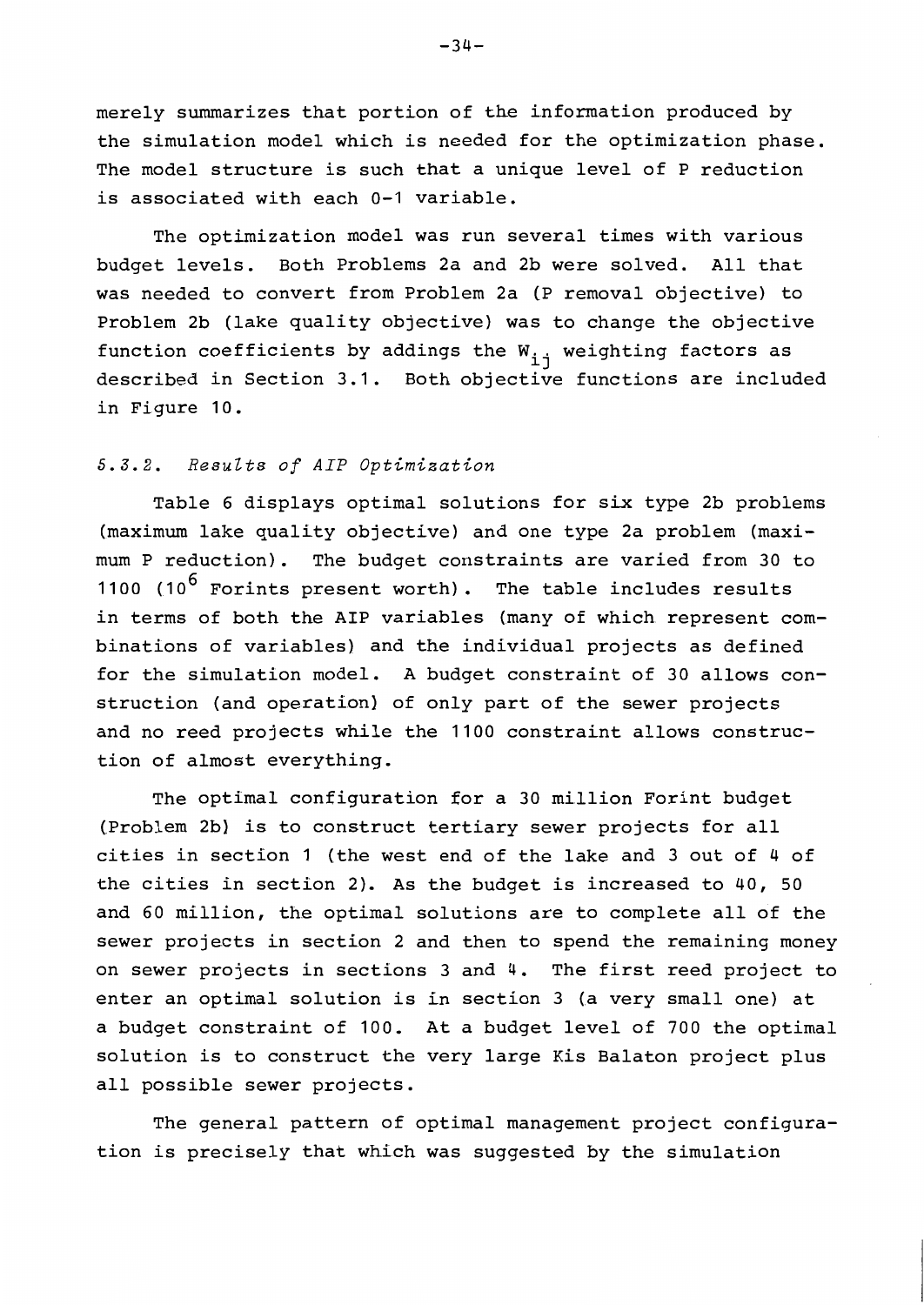|                |                           |                                                    | Reed Projects                                                                                                        |                                                                                  |  |  |  | Sewer Projects |                   |                   |          |                   |                               |          |          |          |          |          |          |          |          |          |                                                                                                                                                                                                                      |          |                     |                    |  |          |
|----------------|---------------------------|----------------------------------------------------|----------------------------------------------------------------------------------------------------------------------|----------------------------------------------------------------------------------|--|--|--|----------------|-------------------|-------------------|----------|-------------------|-------------------------------|----------|----------|----------|----------|----------|----------|----------|----------|----------|----------------------------------------------------------------------------------------------------------------------------------------------------------------------------------------------------------------------|----------|---------------------|--------------------|--|----------|
| $\frac{1}{6}$  | Type Budget<br>Limit      | $R_{11}$ $R_{21}$                                  |                                                                                                                      | $R_{22}$ $R_{23}$ $R_{24}$ $R_{31}$ $R_{32}$ $R_{33}$ $R_{34}$ $T_{11}$ $T_{12}$ |  |  |  |                | $\mathbf{r}_{13}$ | $\mathbf{r}_{21}$ | $T_{22}$ | $\mathbf{r}_{23}$ | $\mathbf{r}_{31}$<br>$T_{24}$ | $T_{32}$ | $T_{33}$ | $T_{34}$ | $T_{35}$ | $T_{36}$ | $T_{41}$ | $T_{42}$ | $T_{43}$ | $T_{44}$ | Budget Opt. Obj. Cost Effectiveness<br>Used                                                                                                                                                                          | Function |                     | (Obj./Budget Used) |  |          |
| 2b             | $\overline{30}$           |                                                    |                                                                                                                      |                                                                                  |  |  |  |                |                   |                   |          |                   |                               |          |          |          |          |          |          |          |          |          | 29.5 234.1                                                                                                                                                                                                           |          | 7.9                 |                    |  |          |
| 2b             | $\ddot{•}$                |                                                    |                                                                                                                      |                                                                                  |  |  |  |                |                   |                   |          |                   |                               |          |          |          |          |          |          |          |          |          | 40.0 240.6                                                                                                                                                                                                           |          | $\ddot{\bullet}$ .0 |                    |  |          |
| 2b             | 50                        |                                                    |                                                                                                                      |                                                                                  |  |  |  |                |                   |                   |          |                   |                               |          |          |          |          |          |          |          |          |          | 49.5 244.8                                                                                                                                                                                                           |          | 4.9                 |                    |  |          |
| 2b             | $\overline{6}$            |                                                    |                                                                                                                      |                                                                                  |  |  |  |                |                   |                   |          |                   |                               |          |          |          |          |          |          |          |          |          | 55.3 246.7                                                                                                                                                                                                           |          | 4.5                 |                    |  |          |
| $\mathbf{a}$   | 100                       |                                                    |                                                                                                                      |                                                                                  |  |  |  |                |                   |                   |          |                   |                               |          |          |          |          |          |          |          |          |          | 72.5 247.1                                                                                                                                                                                                           |          | 3.4                 |                    |  |          |
| 2 <sub>b</sub> | 700                       |                                                    |                                                                                                                      |                                                                                  |  |  |  |                |                   |                   |          |                   |                               |          |          |          |          |          |          |          |          |          | 692.1 303.7                                                                                                                                                                                                          |          | 0.44                |                    |  |          |
| 2 <sub>b</sub> | 1100                      |                                                    |                                                                                                                      |                                                                                  |  |  |  |                |                   |                   |          |                   |                               |          |          |          |          |          |          |          |          |          | 1099.7 313.3                                                                                                                                                                                                         |          | 0.28                |                    |  |          |
| 2a             | $\overline{30}$           |                                                    |                                                                                                                      |                                                                                  |  |  |  |                |                   | ⊣                 |          |                   |                               |          |          |          |          |          |          |          |          |          | 29.8                                                                                                                                                                                                                 | 506.0    | ł                   |                    |  |          |
|                |                           | Optimal Solutions in Terms of AIP Model Variables: |                                                                                                                      |                                                                                  |  |  |  |                |                   |                   |          |                   |                               |          |          |          |          |          |          |          |          |          |                                                                                                                                                                                                                      |          |                     |                    |  |          |
| 0bj.           | Type Budget<br>Limit      |                                                    | $x_{11}$ $x_{12}$ $x_{13}$ $x_{14}$ $x_{15}$ $x_{16}$ $x_{21}$ $x_{22}$ $x_{23}$ $x_{24}$ $x_{25}$ $x_{26}$ $x_{27}$ |                                                                                  |  |  |  |                |                   |                   |          |                   |                               |          |          |          |          |          |          |          |          |          | $x_{28} \; x_{29} \; x_{2,10} \; x_{2,11} \; x_{31} \; x_{32} \; x_{33} \; x_{34} \; x_{35} \; x_{36} \; x_{37} \; x_{3,8} \; x_{3,9} \; x_{3,10} \; x_{3,11} \; x_{3,12} \; x_{3,13} \; x_{41} \; x_{42} \; x_{43}$ |          |                     |                    |  | $x_{44}$ |
| a <sub>2</sub> | $\overline{\phantom{0}}$  |                                                    |                                                                                                                      |                                                                                  |  |  |  |                |                   |                   |          |                   |                               |          |          |          |          |          |          |          |          |          |                                                                                                                                                                                                                      |          |                     |                    |  |          |
| $\mathbf{a}$   | $\overline{\phantom{a}}$  |                                                    |                                                                                                                      |                                                                                  |  |  |  |                |                   |                   |          |                   |                               |          |          |          |          |          |          |          |          |          |                                                                                                                                                                                                                      |          |                     |                    |  |          |
| a <sub>2</sub> | ${\tt S}$                 |                                                    |                                                                                                                      |                                                                                  |  |  |  |                |                   |                   |          |                   |                               |          |          |          |          |          |          |          |          |          |                                                                                                                                                                                                                      |          |                     |                    |  |          |
| 2 <sub>b</sub> | $\mathsf{S}^{\mathsf{O}}$ |                                                    |                                                                                                                      |                                                                                  |  |  |  |                |                   |                   |          |                   |                               |          |          |          |          |          |          |          |          |          |                                                                                                                                                                                                                      |          |                     |                    |  |          |
| 2b             | 100                       |                                                    |                                                                                                                      |                                                                                  |  |  |  |                |                   |                   |          |                   |                               |          |          |          |          |          |          |          |          |          |                                                                                                                                                                                                                      |          |                     |                    |  |          |
| 2b             | 700                       |                                                    |                                                                                                                      |                                                                                  |  |  |  |                |                   |                   |          |                   |                               |          |          |          |          |          |          |          |          |          |                                                                                                                                                                                                                      |          |                     |                    |  |          |

Results of AIP model Balaton application.

Table 6.

 $\overline{\phantom{a}}$  $\overline{a}$ 

 $\overline{a}$  $\rightarrow$  $\rightarrow$ 

 $\overline{\phantom{0}}$ 

 $\rightarrow$ 

 $\overline{\phantom{0}}$ 

 $\overline{a}$ 

 $\overline{a}$  $\overline{a}$ 

 $\overline{a}$ 

 $\rightarrow$ 

 $\overline{a}$  $\overline{a}$ 

 $\overline{\phantom{a}}$  $\overline{a}$ 

 $\overline{\phantom{a}}$ 

 $\rightarrow$ 

1100<br>30

 $\begin{vmatrix} 2a \\ -a \end{vmatrix}$ 

÷

 $\hat{\mathcal{L}}$ 

 $-35-$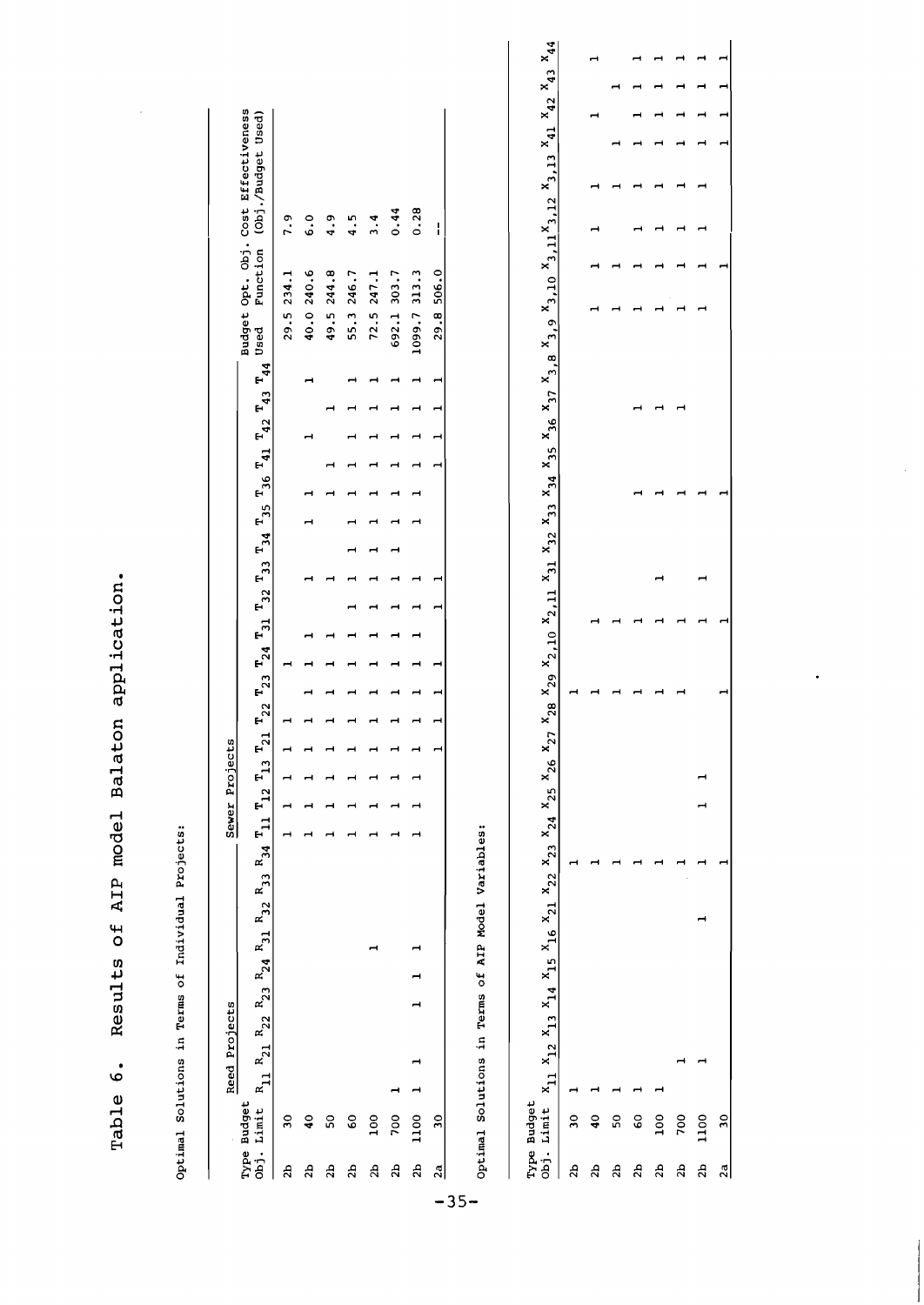model, namely--the most cost effective use of management actions is to begin with sewer (P removal) projects in the west end of the lake where dilution of P is least, existing quality is worst, and P loads are highest. Allocate the budget first in lake section 1, then 2, then 3 and 4, building only sewer projects. Then, if any budget remains, begin building reed projects.

The optimization model adds the capabilities to: (1) Verify general patterns of change in optimal configuration as budget is varied (which seemed intuitively appropriate from the simulation analysis); (2) Determine specific optimal configurations for any particular budget (which because of combinatorial interdependencies are not apparent from the simulation model).

The fact that the AIP model appears to verify the general pattern of results predicted by the simulation model implies that the weighting factors used to convert the problem 2a to 2b are adequate. However, these factors can produce only an approximation of the explicit lake response equations. Therefore, for a more accurate indication of lake quality response, the simulation model should be used for any specific configuration recommended by the optimization model.

The single 2a type problem solution in Table 6 demonstrates the importance of maximizing lake quality rather than simply maximizing reduction in nutrient loading. When the lake response was not modelled, a radically different solution was obtained. The P reduction objective selected all of the sewer projects in lake section 4 and some in 2 and 3, while the lake quality objective selected all of the sewer projects in Section 1, some in 2, and none in 4.

#### 6. SUMMARY AND CONCLUSIONS

# 6.1. Conclusions Related to the Balaton Application

The management alternatives considered here included phosphorous removal sewer treatment projects, P removal from nonpoint sources by reed lakes, and P removal from urban runoff. The simulation model calculated only insignificant response from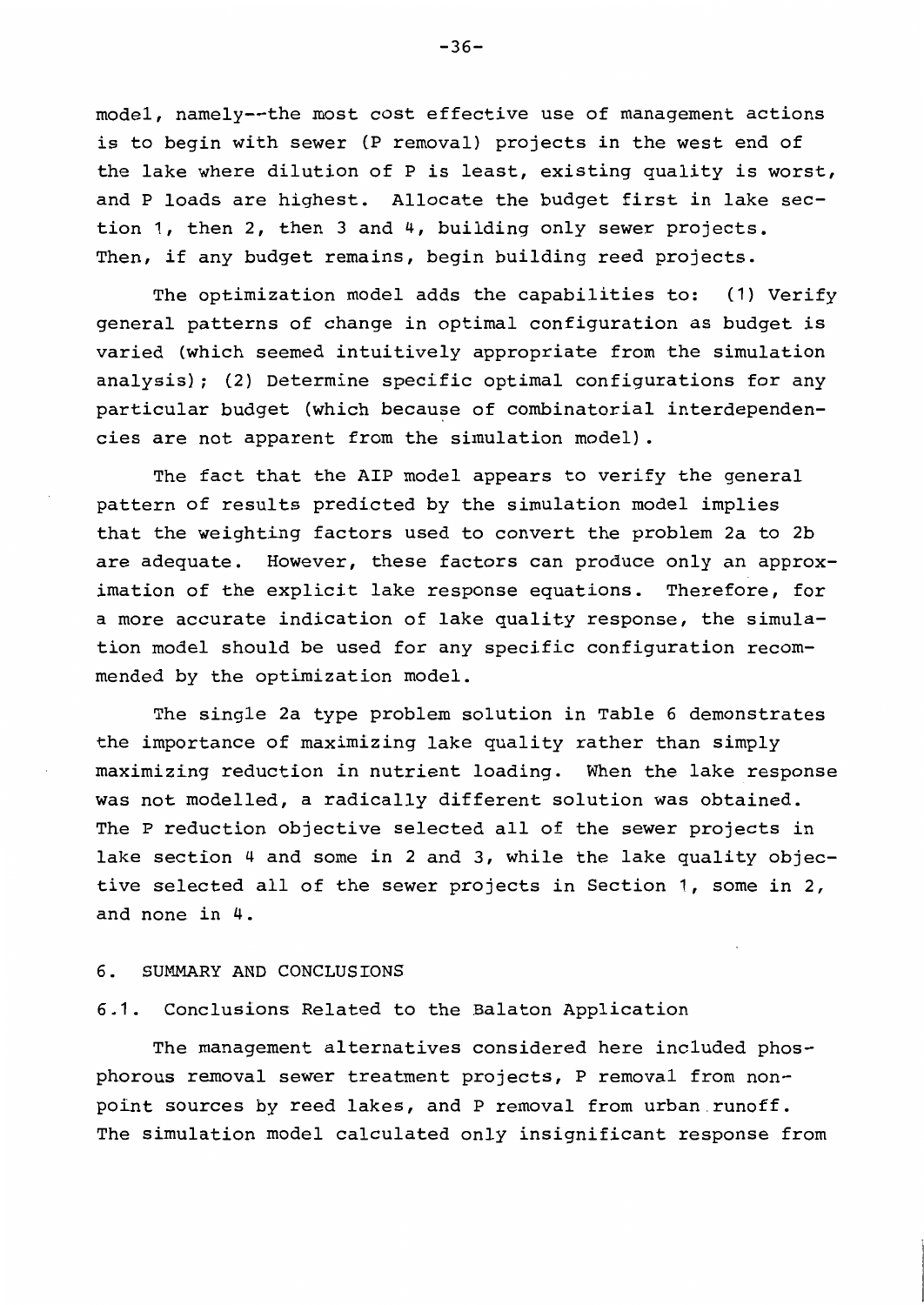the urban runoff projects and therefore they were not included in the optimization model.

The P removal efficiency (and costs) of reed lakes are very uncertain and in fact represent an area of controversy among researchers. Such questions as how (and at what cost) to harvest green reeds (before the nutrients move below the water line); will such harvesting cause the plants to die; how much P is removed by the reeds and how does this quantity vary over time, are still largely unanswered. The approach taken in this model was to be optimistic on all of these issues. The logic behind this decision was that if under the most optimistic estimates (95% PO<sub>n</sub> - P removal during July-August, 85% during other warm months, and only particulate sedimentation during winter) the reed projects are cost effective, then more research to verify actual efficiencies would be justified. However, the opposite appears to be true. Reed projects are not cost effective even under the optimistic assumptions used here. What should be done is to concentrate management effort on chemical treatment of sewer effluents, particularly in the west end of the lake. One possible exception to this negative picture in regard to reed lakes is the Kis Balaton project. The phosphorous load from the Zala River is very large and only part of it is removable by sewer projects. (Even with low reed removal efficiency, the particulate P removal in the sediment basin would be significant.)

#### Conclusions Related to Use of Generalized  $6.2.$ Lake Eutrophication Models

Two somewhat independent approaches were pursued in this study. First, a mixed integer programming model was developed. It has the capability of producing optimal management alternative solutions for any budget constraint. It does this by calculating internally both the phosphorous removal (dissolved and particulate) quantities and lake water quality response seasonally for any given vector of assumed removal efficiencies. The P removal lake response relationship must, of course, be obtained from an exogenous water quality modelling effort. The MIP optimization model performed satisfactorily for the Balaton

 $-37-$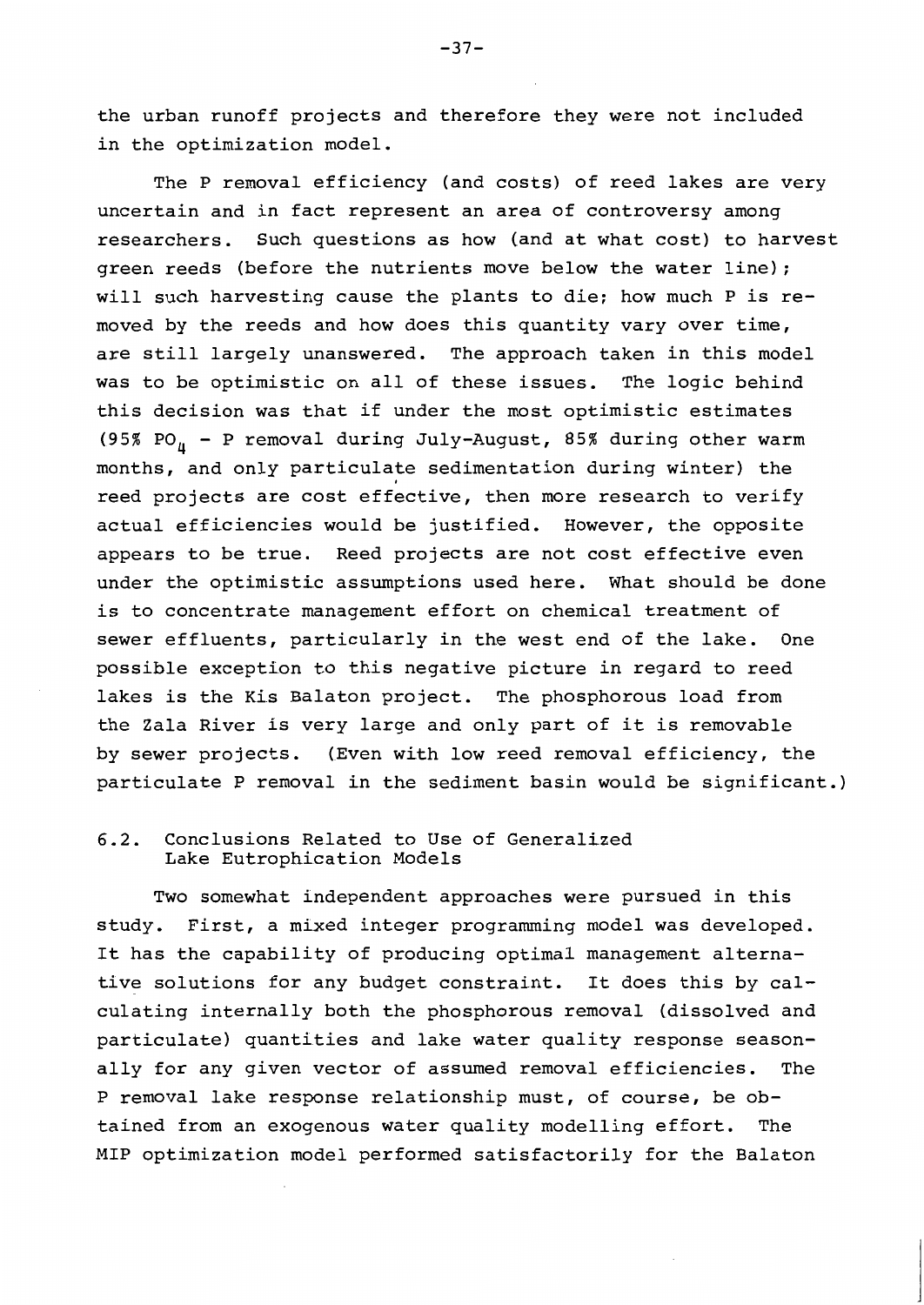application but could become very large (resulting in possible computational difficulties) in an application where more than three seasons or more than four lake sections are modelled.

The second type of modelling approach was a simulation model coupled (manually) to an all integer optimization model. The simulation model was designed to perform all of the management alternative--phosphorous removal--lake response calcula-It therefore produced input coefficients for a very tions. compact form of optimization model. The seasonal variations modelled by the simulation model are not explicit in the AIP optimization model because the decisions are only to build or not build particular projects. However, the phosphorous and lake response impacts transferred from the simulation model can be either totals from all seasons or from a particular season.

The simulation/optimization combination appears to be superior to the single MIP model for the following reasons: (1) the simulation model is very useful by itself in answering all sorts of "what if" questions related to a specific management configuration. It runs at very low computer cost and produces output in a convenient format designed specially for this purpose. (2) Since the AIP optimization model contains only a summary of information produced by the simulation model, it is very compact and could handle problems much larger than the Balaton problem at reasonable computer cost. None of the Balaton problems required more than one minute of CPU time. The algorithm used was MIP 370 on an IBM 370 system located in Budapest and accessed via the IIASA network system.

One important aspect of lake eutrophication modelling which was demonstrated by these models is that maximizing the change in lake quality due to reduction in nutrient loading is a very different objective than simply maximizing the reduction of the nutrient loading itself. Unless a lake has nearly equal volume of water and pre-management water quality in each of the model sections, the distinction between the two objectives (the a and b type objectives of this report) is important. If the nearly equal conditions do exist, this implies that the model need not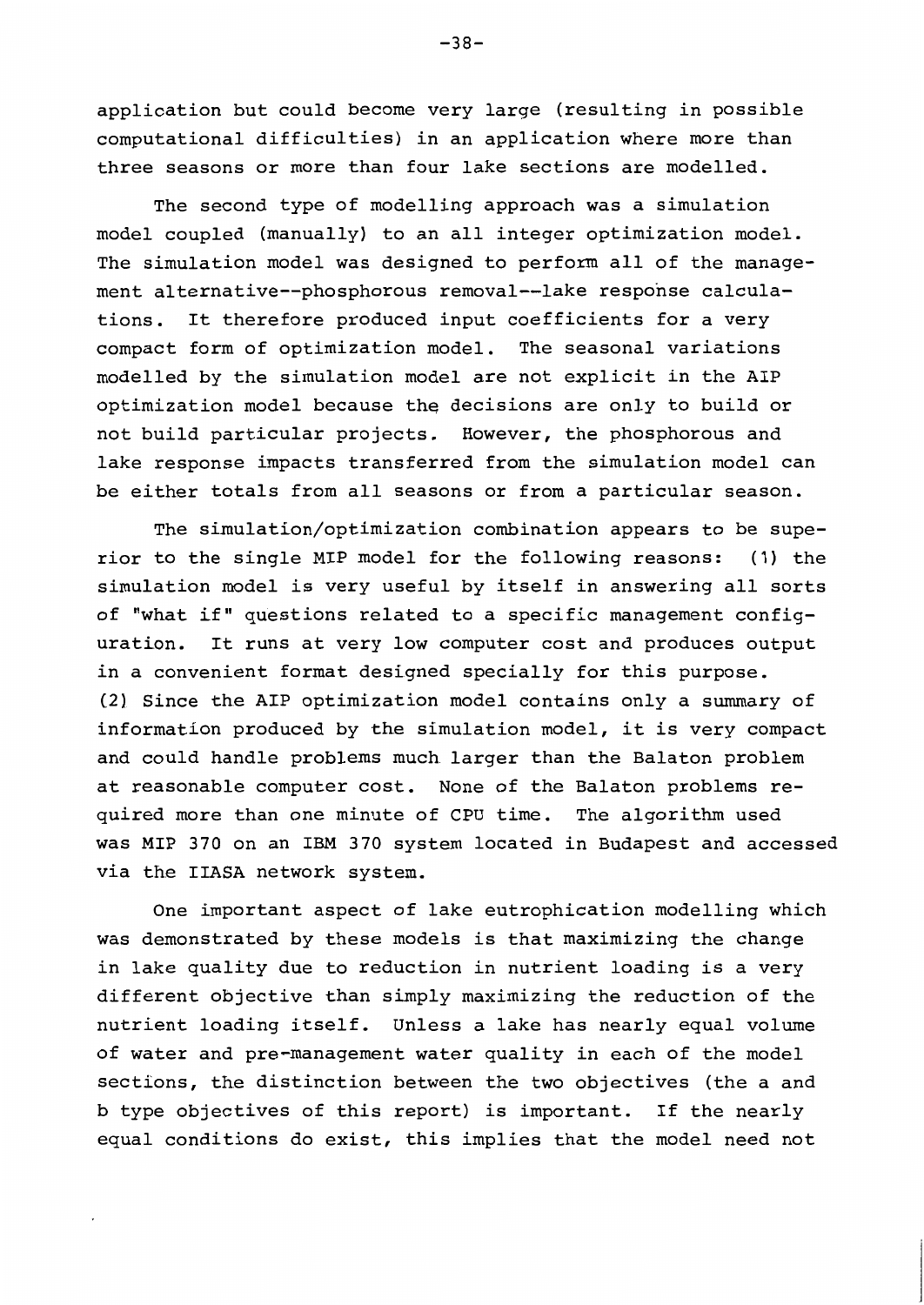divide the lake into sections and in that case the two objectives become synonymous. In the more typical case where lake section volumes differ significantly, an objective which minimizes nutrient loading per unit of volume for each lake section would be a great improvement over one which ignores nutrient dilution. This would represent a compromise between the type a and b objectives which is very easy to model since it does not require a sophisticated lake eutrophication model--only knowledge of lake geometry and nutrient loading.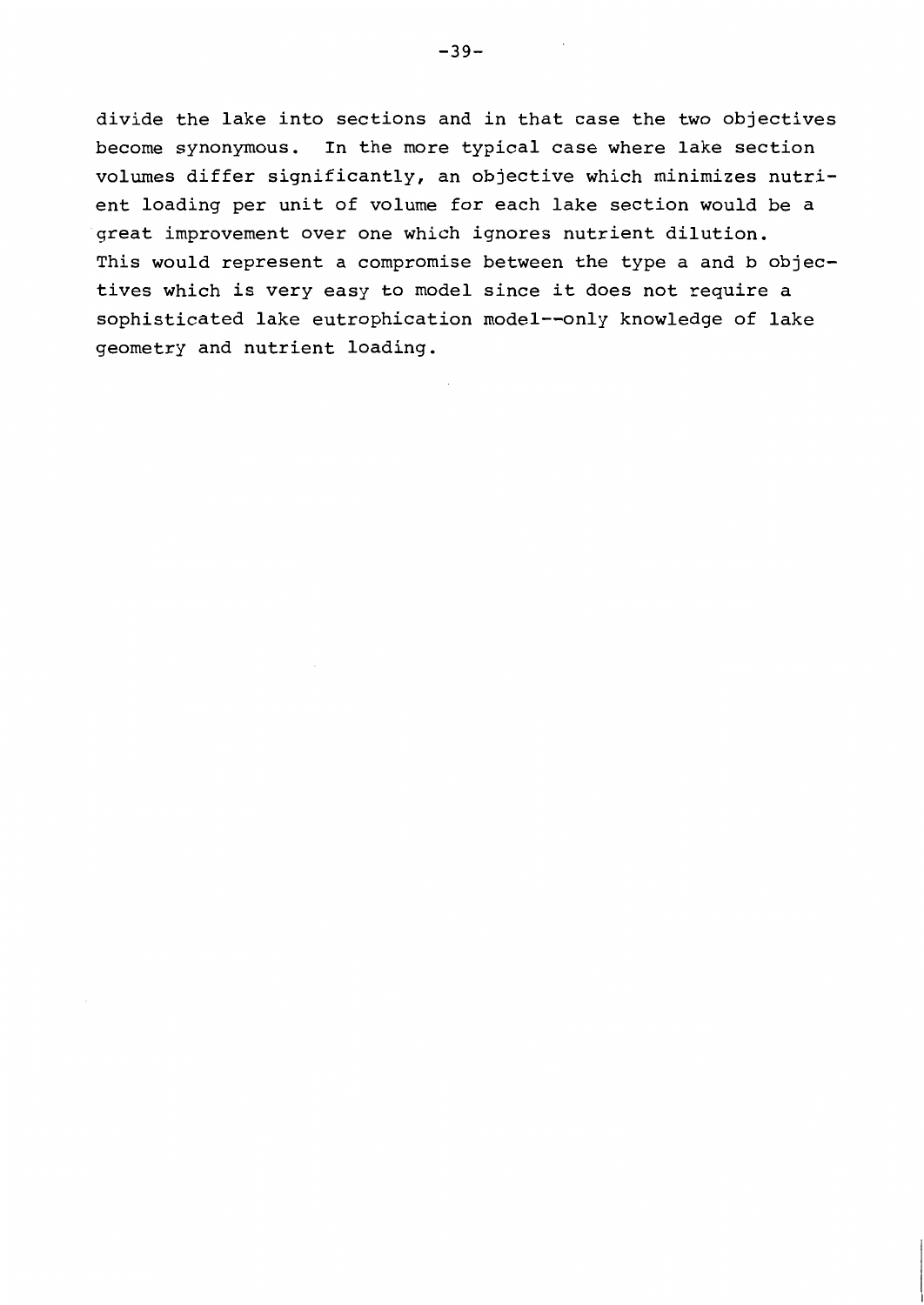## APPENDIX A

#### SELF CONTAINED OPTIMIZATION MODEL A.

 $A.1.$ Deviation from P Loading Goals--Problem 3a

 $A, 1, 1,$ Notation

A.1.1.1. Subscripts:

- $i = section of lake,$
- j = management project location (either reed or tertiary project),
- $k =$  season,
- $\ell$  = tertiary unit capacity indicator.

A.1.1.2. Decision Variables:

- $T_{i,j\ell}$  = integer variable indicating number of tertiary sewer treatment units constructed at location j, of capacity  $\ell$  and discharging into lake section i,
	- $R_{i,i}$  = 0,1 variable indicating construction of a reed project (including related sediment basin),
	- $D_{i\mathbf{k}}$  = continuous variable indicating deviation from phosphorous reduction goal for lake section i during season k (in kg/day),

 $LT_{iik}$  = available P load actually treated by tertiary units,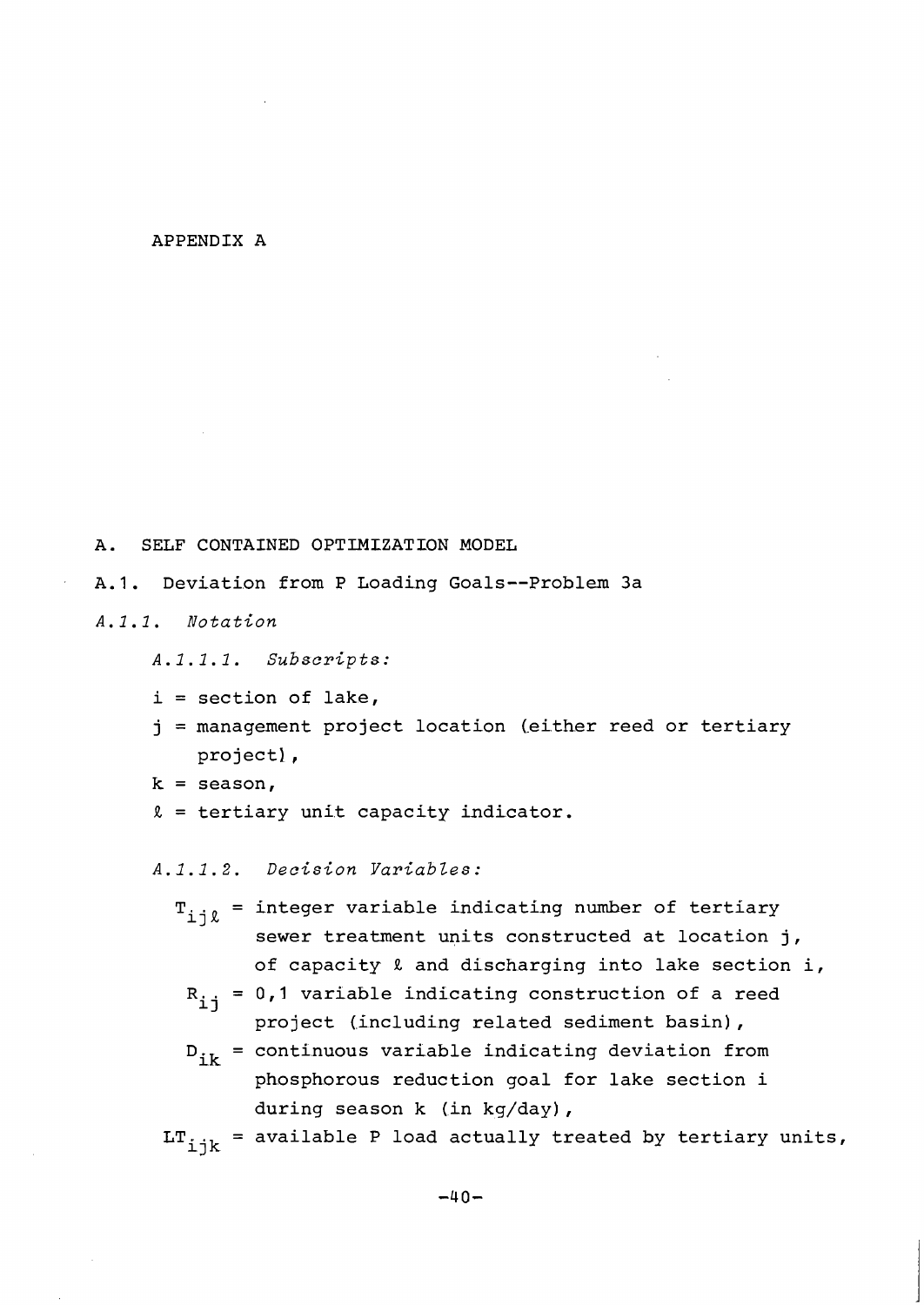# $A.1.1.3.$  Constants:

- $GL_{ik}$  = goal indicating desired level of available P,
- $LD_{iik}$  = dissolved P load entering lake section i from
	- either point load j or river j (average) during season k without any management action,
- $LP_{iik}$  = particulate P load entering lake section i from jth river,
- $ET_{ijk}$  = efficiency of tertiary treatment (fraction of plant capacity that is removed),
- $ERS_{\texttt{ijk}}$  = efficiency of particulate P removal by sediment basin associated with reed project j,
	- $ER_{ijk}$  = efficiency of dissolved P removal by reed project j during season k,
		- $\alpha_{i\ell}$  = weighting factor indicating relative importance of P load reduction goals among lake sections and/or seasons,
		- $\beta_{ijk}$  = factor which transforms upstream dissolved P load to river mouth quantity (river reach natural P removal addition effect),
			- $\gamma$  = fraction of particulate P which becomes available P.
			- $\partial_{\theta}$  = capacity of tertiary treatment unit  $\ell$  in kg/day of phosphorous,
		- $C_{\text{i}j\ell}$  = capital cost of tertiary project at location ij of capacity  $\ell$ .
		- $C_{\text{ijk}}$  = present worth of future operating costs of project ij during season k (either tertiary or reed project) per kg/day of phosphorous.

# A.1.2. Objective Function

Minimize deviation from P removal goals (Problem 3a)

$$
\begin{array}{cl}\mathtt{Min} & \Sigma\Sigma & \alpha_{ik}D_{ik} \\ i & \end{array}
$$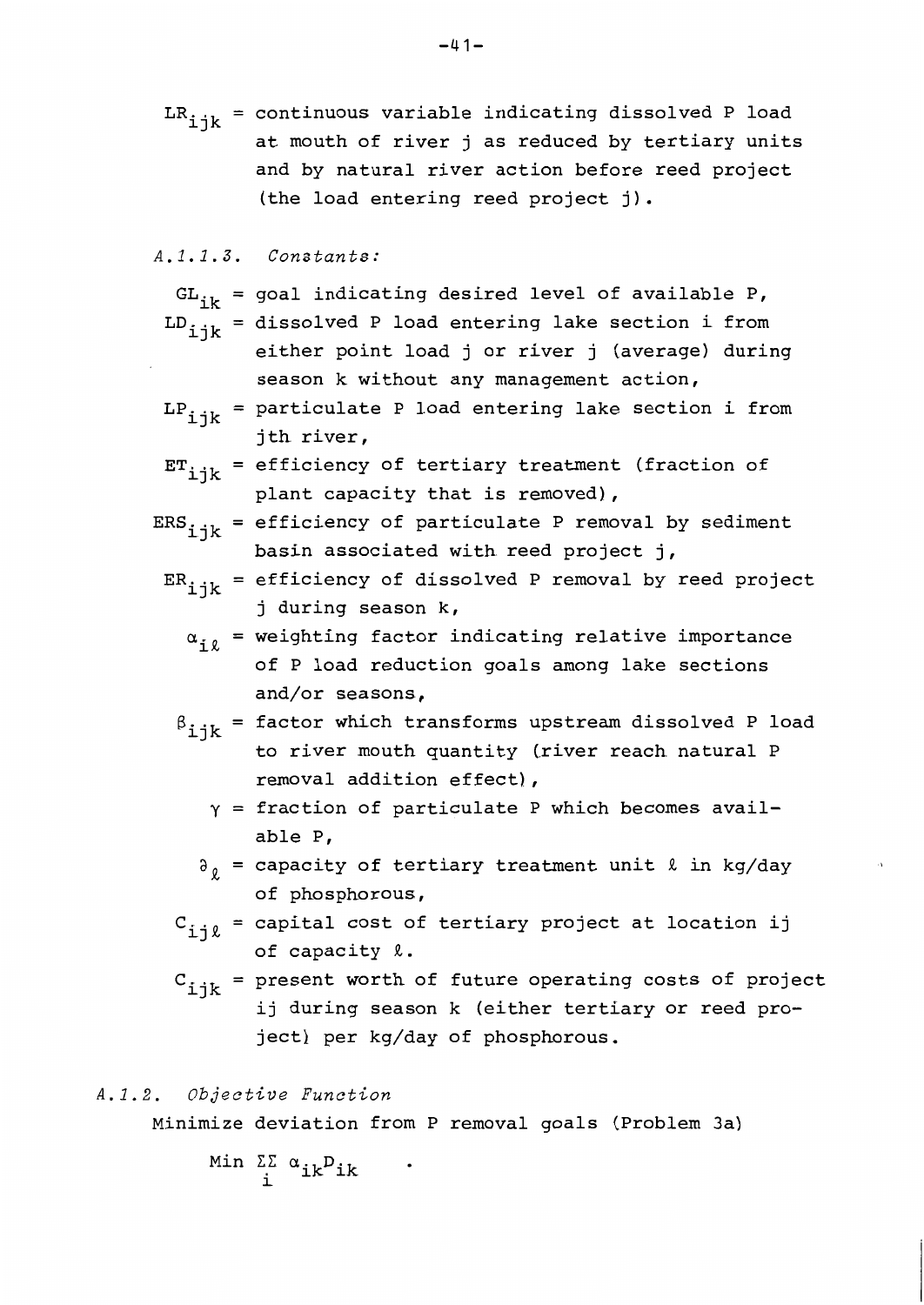# A.1.3. Constraints

a. Calculate deviation from goals:

 $\Sigma$  Removal (kg/day) + Dev. from Goal  $= \sum$  Initial Loads\* - Goal

as follows:

$$
\beta_{ijk}(\text{ET}) \sum_{j}^{B} LT_{ijk} + \sum_{j}^{A}ERS_{ijk}(\gamma) (LP_{ijk})R_{ij} + \sum_{j}^{A} (ER_{ijk})LR_{ijk}
$$
  
+ 
$$
D_{ik} = \beta_{ijk} \sum_{j}^{C} LD_{ijk} + (\gamma) \sum_{k}^{A} LP_{ijk} - GL_{ik}
$$
  

$$
(i = 1, 2, ..., I) ; \qquad (k = 1, 2, ..., K) , \qquad (A1)
$$

where

 $=$   $j =$  all municipal point load locations  $\Delta = i$  = all reed project locations  $o = j = all j except upstream municipal projects$ which discharge into a river which has a potential downstream reed project.t

b. Force load treated by reed project to zero if  $R_{i,j} = 0$ . Note: cannot use  $(LR)R = 0$  because both are variables; and cannot use  $(LD)R = 0$  because LD arriving downstream = f (tertiary units built), therefore # constant. So use:

> $LR_{ijk} \leq (R_{ij})LD_{ijk}$ , (redundant if R = 1)  $(A2)$

 $k = 1, 2$  (reeds do not operate in winter, therefore,  $R_{i,j}$  is deleted); i = 1,..., K) j =  $\Delta$  (each j with reed project).

<sup>\*</sup>Loads transformed to river mouth quantity levels. †The j associated with β's are each river reach j while the  $\Sigma_i$  associated with LD and LT are the related upstream municipal j locations.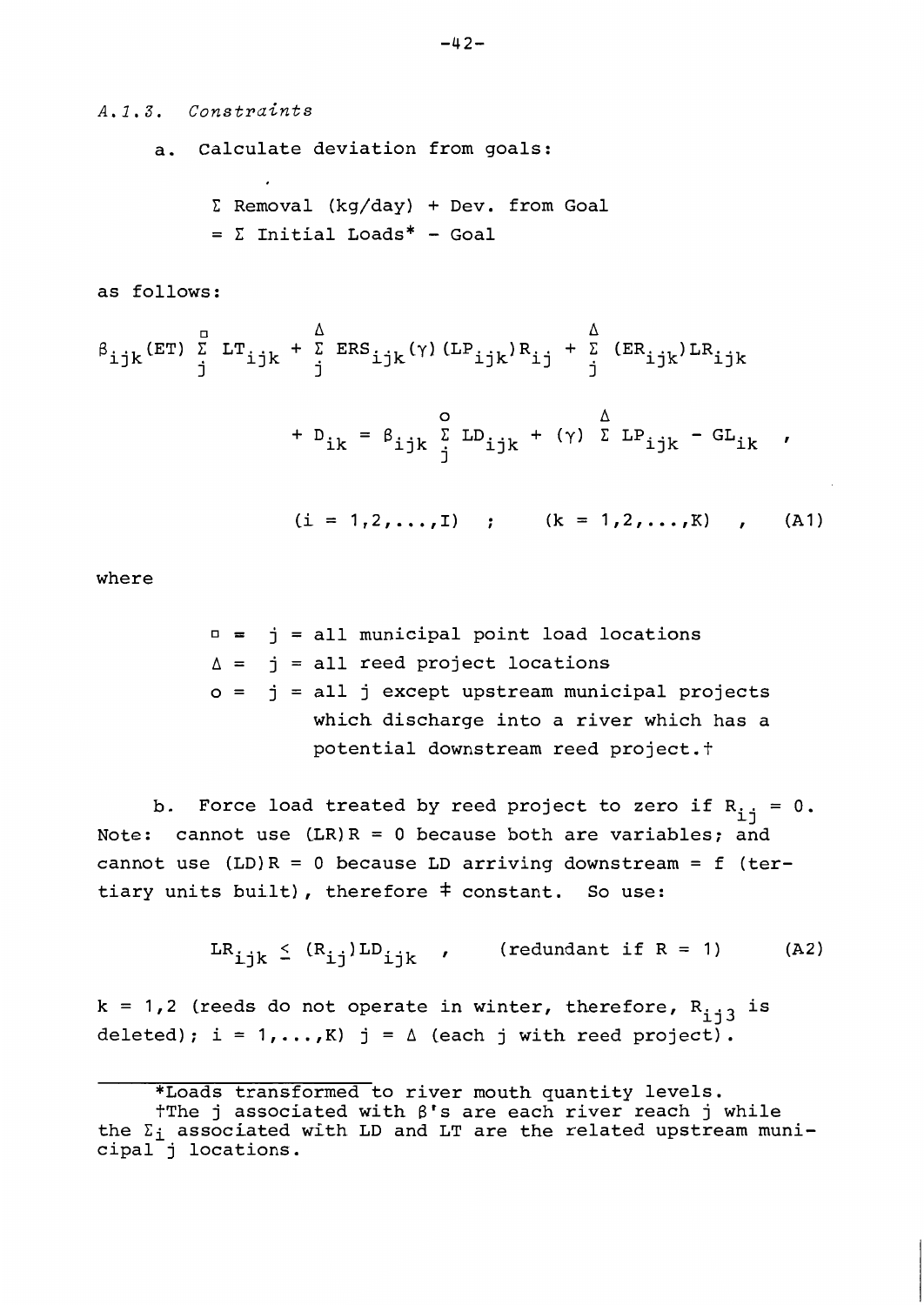c. Definition of load reaching reed projects.

$$
LR_{ijk} \le LD_{ijk} - (\beta_{ijk})ET \sum_{j} LT_{ijk}, \qquad (i = 1, ..., K)
$$
  
(j = each river)<sup>2</sup>  
(k = 1, 2 only)  
(A3)

Note: The < formulation in equation (A3) works because the objective function will force LR as large as possible (= is no good because we want  $LR = 0$  if  $R = 0$ ).

d. Limit P removed by tertiary units to load (LD) or the &th unit capacity--whichever is smaller.

| $LT_{ijk} \leq \partial_k T_{ijk}$ ,                   | $(i = 1, , K)$                  |      |
|--------------------------------------------------------|---------------------------------|------|
|                                                        | $\{each \ j \ \Sigma \ \cup\}$  |      |
|                                                        | $(k = 1, , K)$                  |      |
|                                                        | $(2 = 1, \ldots, L)$            | (A4) |
| $\text{LT}_{\text{i}jk} \leq \text{LD}_{\text{i}jk}$ , | $(i = 1, , K)$                  |      |
|                                                        | $\{each \ j \ \Sigma \ \cup \}$ |      |
|                                                        | $(k = 1, , K)$                  | (A5) |

e. Budget constraint.

 $\Sigma$  Costs  $\leq$  Budget  $\begin{array}{ccccccc}\Sigma\Sigma\Sigma&C_{\texttt{i}j\ell}\texttt{T}_{\texttt{i}j\ell} & +&\Sigma\Sigma&C_{\texttt{i}j}\texttt{R}_{\texttt{i}j} & +&\Sigma\Sigma\Sigma&C_{\texttt{i}jk}\texttt{L}\texttt{T}_{\texttt{i}jk}\end{array}$ 

$$
+ \Sigma \Sigma C_{ijk} \leq \text{Budget} \tag{A6}
$$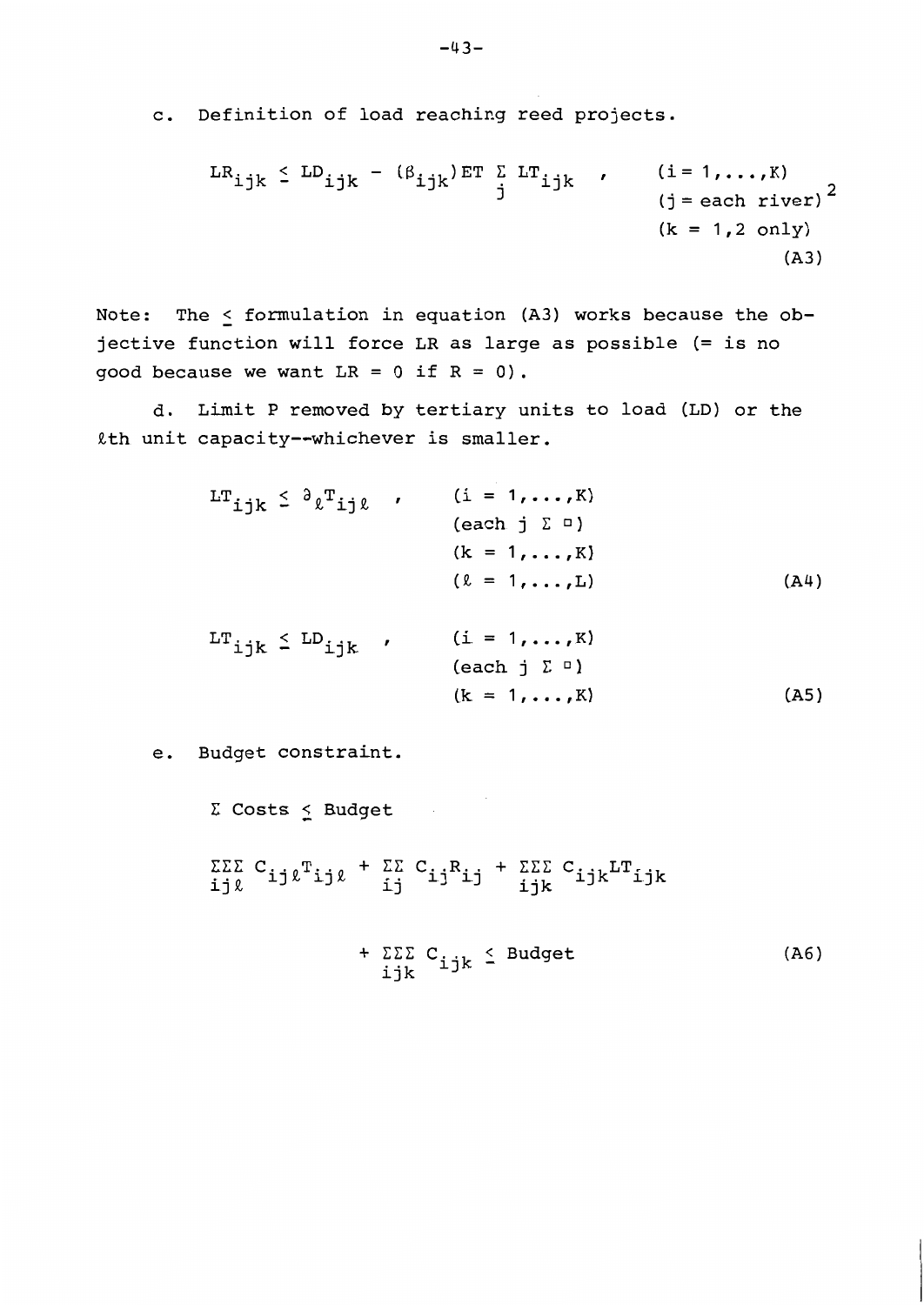SIMULATION MODEL PROGRAM LISTING APPENDIX B:

```
C Notation
      ers(i, j) = eff.of particulate p removal by sediment basin j
\mathbf{c}(= .8 except where no sed. basin is possible.
\mathbf{C}t(i,j)=0,1 decision indicating construction of sewer project j.
\mathbf{c}r(i, j)=0,1 decisiion indicating const. of reed project and*
\mathbf crelated sediment basin.
\mathbf{C}\mathbf{c}er(ijk) = effic. of po4 removal by reed project j (= .95, .85, .0)during season k = 1, 2, 3.
\mathbf clt(ijk) = po4 load actually treated by tertiary sewer project i, j
\mathbf{c}\mathbf{c}lr(ijk)=po4 load arriving at reed project i, j.
     lp(ijk)=tp-po4 load "
                                   " sediment basin i, j.
\mathbf{c}ccr(i,j) and ct(i,j)=construction cost of reed and tertiary
\mathbf{c}project resp. in millions of forints.
\mathbf{c}\mathbf cp_{\text{wopr}}(i j) and p_{\text{wopt}}(i j) = operating cost present worth of
       reed and tert. project resp. in millions of forints
\mathbf{c}\mathbf{c}assuming discount at 20%.
\ddot{c}pwr(ij) and pwt(ij) = total pr. worth of reed or tert.
\mathbf{c}proj. resp. (const+pw of op cost).
     tpwopr=total pw of op cost of reed projects.
\mathbf c\mathbf ctccr=total const. cost of reed+sed projects.
\mathbf{c}tpwopt=total pw of op cost of tertiary projects.
     tcct=total const cost of tert. projects.
\mathbf ctc=total cost
\mathbf cls(ij)=\n    annual avg po4 load (untreated) at city j in\n    lake sec i (j=7 is sum of all small loads where no\n   \mathbf{c}\mathbf c\mathbf{c}project is planned.
\mathbf{c}lnpt(i, j)= annual avg tp load (untreated) entering lake sec i from
          trib. j (j=5 is sum of loads from small trib.s where no projis planned
\rm{c}\text{Input}(i,j)=annual avg po4 load (untreated) entering lake sec i from
\mathbf{c}trib j
\mathbf{C}lut(i)=annual avg tp from direct urban runoff to sec i.
\mathbf{C}lwp(1)=annual avg po4 from urban runoff.
\mathbf{C}lrt(i)=annual avg tp from direct rural (NON-trib) runoff to sec i.
\mathbf{c}
```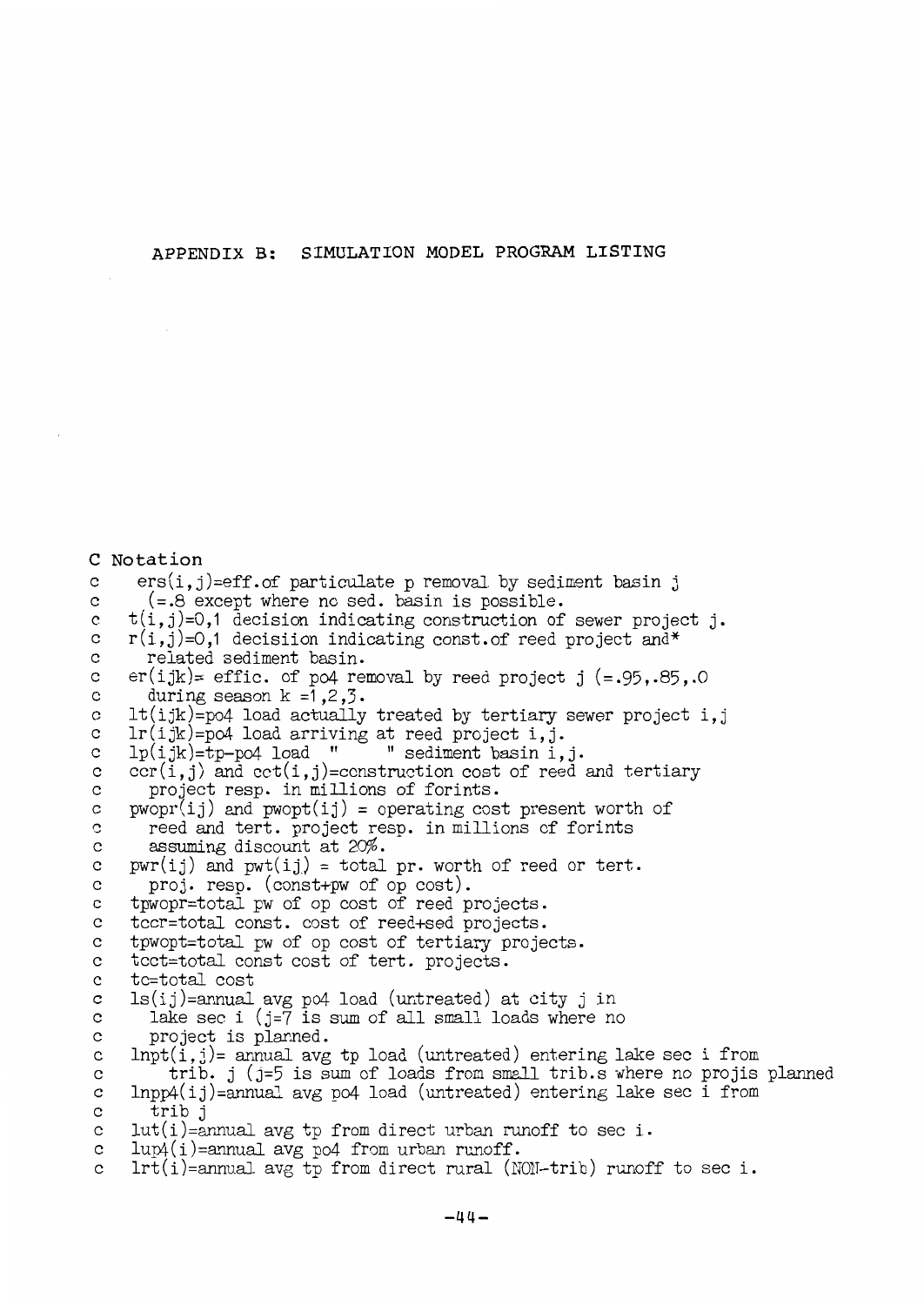```
lrp4(i)=annual avg po4 from direct rural.
\mathbf{c}latt(i)=annual avg tp atmosphereic load to sec (i).\mathbf{c}\mathbf{u}latp4(i)= "
                                                  ^{\prime}\mathbf cp04
     ftbst(i,k)=season/avg factor for total p trib loads season k.
\mathbf c\mathbf{C}ftbsp4(i,k)=season/avg factor for po4 trib loadsfssl(ijk)=season/avg factor for server loads.\rm ^c\rm ^cb(ijk)=factor indicating treatment effect of river reach on po4 load
\mathbf{c}from sewage in *trib* j, season k.
     lsd(ij)=direct ls(ij)\mathbf{C}\mathbf cphpo(ik)=phyto-plankton levels befor management
     resp(ij)=coef. of p load/lake production transformation equations
\mathbf{C}et=tert. unit removal efficiency
\mathbf cur=flag for construction of urban run off projects (ur=1)
\mathbf c\mathbf{c}sumt(ik)=change in po4 load during season k due to tertiary projects
\mathbf cbuilt in lake sec i.
     sums(i,k)=change in .2*(tp-po4)during season k due to sediment basins
\mathbf{c}in sec i.
\mathbf c\mathbf{c}sumr(ik) - change in po4 during season k due to reed projects in
_{\rm c}sec i.
     It (ijk)=reduction in p load by tert. units at river mouth-not
\rm ^c\mathbf{c}tert. location.
     lrsec(ik)=po4 load arriving at reed projects for entire section i.
\mathbf c\mathbf cdelr(ijk)=change inavailable p load due to reed project(ij).
     slnpt(ik)=total p entering lake sec. i from tributaries with no pr.
\mathbf{c}\mathbf{H}slnpp4(ik) = " po4"\mathbf c\mathbf cssdir(ik)=total direct load of po4 with no pr.
     cost notation: (all in millions of forints)
\mathbf{C}\mathbf cccr(ij)=const cost of reed pr (ij).
\mathbf cpwopr(ij)=pr. worth of op. cost-reed pr.(ij).
                            ^{\dagger}\mathbf{c}pwr(ij) =\bar{\mathbf{u}}total cost "
         tpwopr=total pr.w. all reed pr.
\mathbf{C}p_{\text{wopt}}(ij)=pr.w. of op cost-tert. pr. (ijl)
\mathbf{c}cct(ij)=const. cost tert. pr(ij).
\mathbf cpwt=total pr. w. tert. pr.(ij).\mathbf{C}tpwopt=total pr.w. of all tert. pr.
\mathbf{C}\mathbf ctcost=pr.w. of all reed plus tert. pr.
\mathbf cparta(ik)=20\% of partic. p. load with no management
\overline{c}po4a(ik)=po4 load with no management
     a</math>valid(ik)=total avail load with no management\mathbf c\mathbf cpartb, po4b, availb=loads to lake with only selected tert. pr. operating.
\mathbf cpartc, po4c, availc=loads to lake with selected reed & tert. pr. operating.
     partd, po4d, availd=loads to lake with reed, tert., & urban run off pr. op.
\rm ^c11(ik)=avail load reduction due to reed + tert. pr.
\mathbf{c}php(ik)=phyto-plankton levels after management.
\mathbf c\mathbf c\mathbf{c}\mathbf{C}\mathbf{c}begin program
        real 1s, lnpp4, lnpt, 1t, 11, latp4, latt, lrp4, lrt, lup4, lut, lrsec,
       ?lr, 1p, 1sd, 1tt
        integer t, r
        dimension ls(4,7), fssl(4,7,3), t(4,7), b(4,7,3), lnpp4(4,5)1, ftbsp4(4,3), ftbst(4,3), r(4,5), ers(4,5), er(4,5,3)<br>1, lnpt(4,5), lp(4,5,3), lt(4,7,3), sumt(4,3), x(1,1,3),<br>1lr(4,5,3), lrsec(4,3), sums(4,3), sumr(4,3), x(1,1,3),<br>1lr(4,5,3), lrsec(4,3), sums(4,3), sumr(4,3), slnpt(
```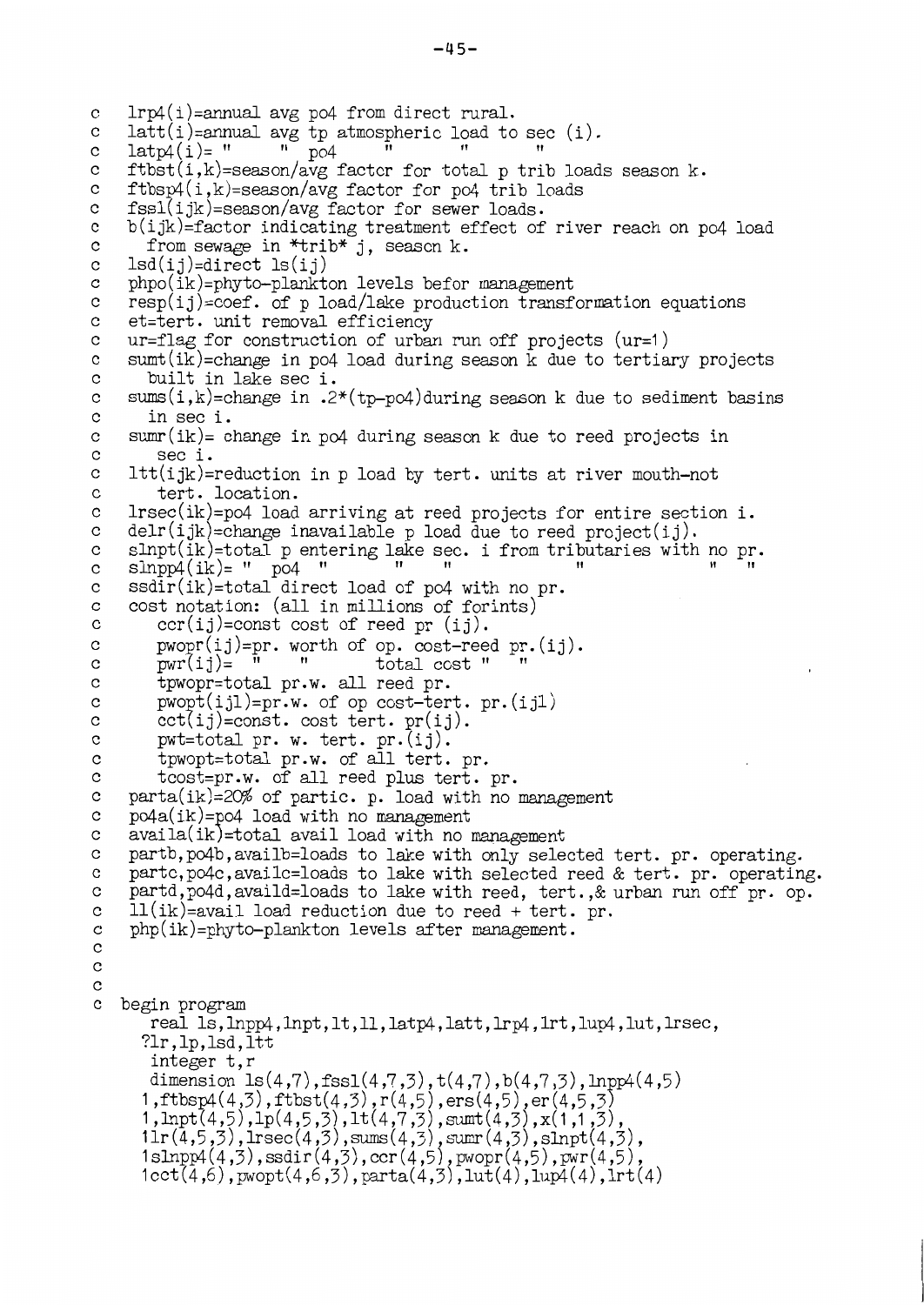$-46-$ 

```
1, \text{lrp4}(4), \text{latt}(4), \text{latp4}(4), \text{po4a}(4,3), \text{available}(4,3), \text{partb}(5)14,3), po4b(4,3), partc(4,3), po4c(4,3), availb(4,3), availc(4,3)<br>1, phpo(4,3), php(4,3), 11(4,3), lsd(4,7), ltt(4,7,3)
      1, \text{resp}(3,4), \text{partd}(4,3), \text{po4d}(4,3), \text{delr}(4,5,3)data 1p/60*0.0/1t/84*0.0/, sumt/12*0.0/, x/3*0.0/,
       ?1r/60*0.0/,1rsec/12*0.0/,sums/12*0.0/,sumr/12*0.0/,slnpt/12*0.0/,
       ?slnpp4/12*0.0/,ssdir/12*0.0/,ccr/20*0.0/,pwopr/20*0.0/,
       ?pwr/20*0.0/,
       ?cct/24*0.0/, pwopt/72*0.0/, parta/12*0.0/, lut/4*0.0/, lup4/4*0.0/,
       ?1rt/4*0.0/,
       ?lrp4/4*0.0/, latt/4*0.0/, latp4/4*0.0/, po4a/12*0.0/,
       ?availa/12*0.0/, partb/12*0.0/,
       ?po4b/12*0.0/,partc/12*0.0/,po4c/12*0.0/,availb/12*0.0/,
       ?availc/12*0.0/, php/12*0.0/, 11/12*0.0/read(1,1000, \text{end} = 900)((1s(i,j), i=1,4), j=1,7)1000 format (4f9.3)
          read(1,1000,end=900)((1sd(i,j),i=1,4),j=1,7)read(1,1001,end=900)((t(i,j), i=1,4), j=1,7)
 1001 format(4i3)read(1,1000,end=900)((lnpp4(i,j),i=1,4),j=1,5)<br>read(1,1000,end=900)((lnpt(i,j),i=1,4),j=1,5)
        read(1,1001,end=900)((r(i,j), i=1,4), j=1,5)
        read(1,1002,end=900)(((fssl(i,j,k),k=1,3),j=1,7),i=1,4)
 1002 format(3f9.3)
        read(1,1002,end=900)(((b(i,j,k),k=1,3),j=1,7),i=1,4)<br>read(1,1000,end=900)((ftbsp4(i,k),i=1,4),k=1,3)<br>read(1,1000,end=900)((ftbsp4(i,k),i=1,4),k=1,3)
        read(1,1000,end=900)((1tbst(1,k),1=1,4),k=1,5)<br>read(1,1000,end=900)((ers(i,j), i=1,4),j=1,5)<br>read(1,1002,end=900)(((er(i,j,k),k=1,3),j=1,5),i=1,4)<br>read(1,1000,end=900)((phpo(i,k), i=1,4),k=1,3)<br>read(1,1000,end=900)((ccr(i
        read(1,1010,end=900)(lup(1), i=1,4)
         read(1,1010,end=900)(1rt(i), i=1,4)
         read(1,1010,end=900)(lrp4(i), i=1,4)<br>read(1,1010,end=900)(latt(i), i=1,4)
         read(1,1010, end=900)(latp4(i), i=1,4)1010 format(4f9.2)read(1,1002,end=900)((resp(i,j),i=1,3),j=1,4)
         read(1,2995, end=900)et, ur2995 format (2f9.2)
     write out most of input data for convenience in interpreting results
\mathbf{C}write(6,14)((ls(i,j),i=1,4),j=1,7)14 format(1h, 'ls='/7(4f10.3/))<br>write(6,14)((1sd(i,j), i=1,4), j=1,7)
         write(6,9)((t(i,j), i=1,4), j=1,7)
     write(6,9)((t(i,j),i=1,4),j=1,7)<br>
9 format(1h,'t='/7(4i3/))<br>
write(6,4)((lnpp4(i,j),i=1,4),j=1,5)<br>
4 format(1h,'ls='/5(4f10.3/))<br>
write(6,4)((lnpt(i,j),i=1,4),j=1,5)<br>
write(6,3)((r(i,j),i=1,4),j=1,5)<br>
3 format(1h,'r='/5(4
         write(6,6)((ftbsp4(i,k),i=1,4),k=1,3)
```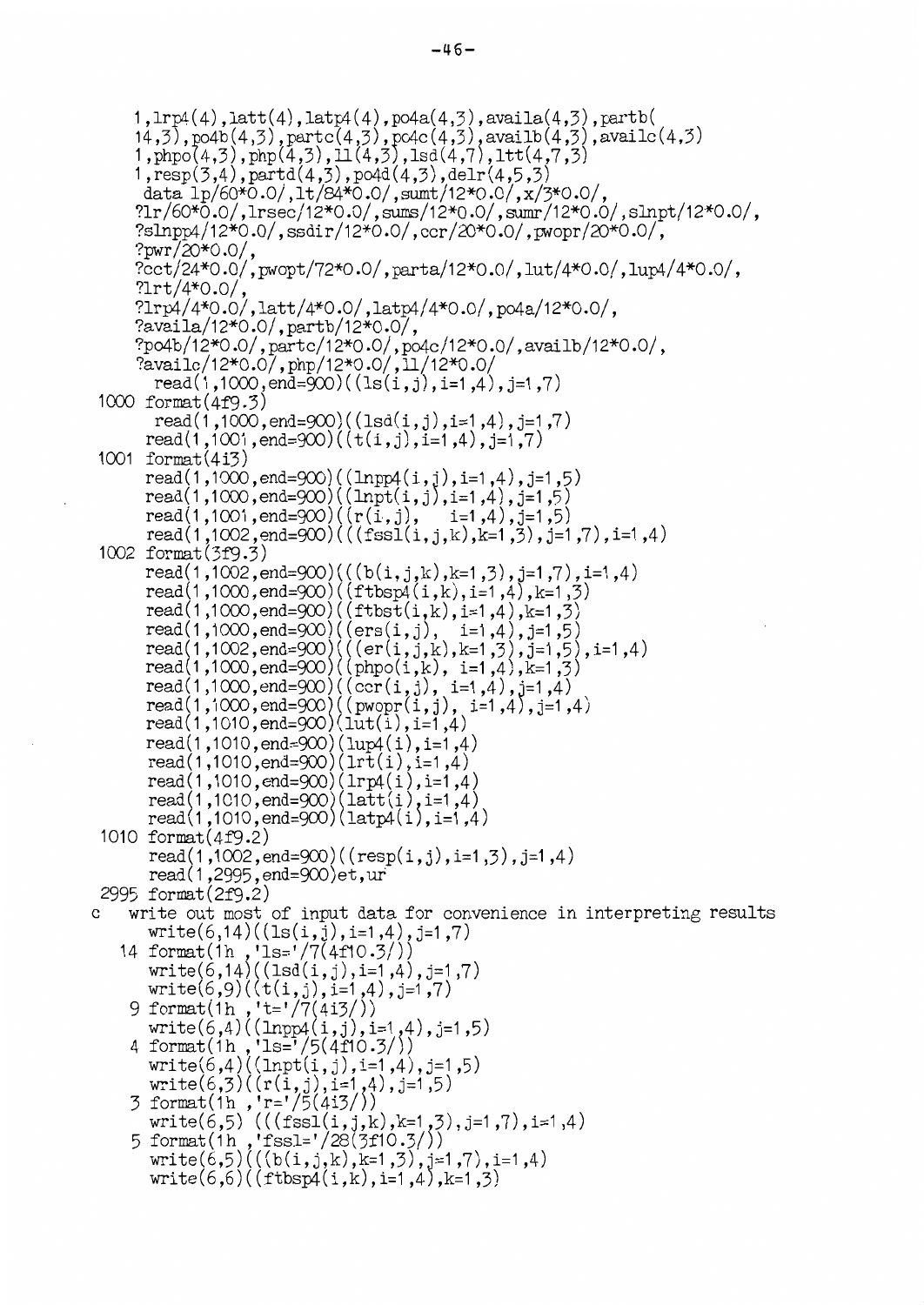```
6 format(1h,, 'ftbsp4='/3(4f10.3/))
      write(6,6)((ftbst(i,k),i=1,4),k=1,3)write(6,4)((\text{ers}(i,j), i=1,4), j=1,5)
    write(6,7)(((er(i,j,k),k=1,3),j=1,5),i=1,4)<br>
7 format(1h,'er='/20(3f10.3/))<br>
write(6,6)((phpo(i,k),i=1,4),k=1,3)
write(6,8)((ccr(i,j),i=1,4),j=1,4)<br>write(6,8)((ccr(i,j),i=1,4),j=1,4)<br>write(6,8)((pwopr(i,j),i=1,4),j=1,4)<br>8 format(1h,'ccr='/4(4f10.3/))<br>2997 format(1h,'resp'/4(3f10.3/))<br>write(6,2997)((resp(i,j),i=1,3),j=1,4)
       write(6,2994) et, ur2994 format(1h, 'et=', f5.2,5x, 'ur=', f5.2)
c calculate p load treated by tert. units as total po4 load if project j
    is built. then calculate change in po4 reaching lake (not change
\mathbf Cat project location) due to tert. projects.
\mathbf{C}do 30 i=1,4
       n=4if(i.eq.3)go to 10
       go to 12
   10 n=612 do 20 k=1,3
       do 15 j=1, n
       lt(i,j,k)=ls(i,j)*fssl(i,j,k)*t(i,j)ltt(i,j,k)=lt(i,j,k)*et*b(i,j,k)15 sumt(i,k)=et*b(i,j,k)*lt(i,j,k)+sumt(i,k)
   20 continue
   30 continue
 3000 format(1h, 'lt=')
       write(6,3000)4000 format(1h,/28(3f10.3/))
       write (6,4000)((1t(i,j,k),k=1,3),j=1,7),i=1,4)write(6,2999)
 2999 format(1h, 'ltt=')
       write (6,4000)((1tt(i,j,k),k=1,3),j=1,7),i=1,4)3001 format(1h, 'sumt=')write(6,3001)4001 format(1h, 7(4f12.2))write(6,4001)((sunt(i,k),i=1,4),k=1,3)c define loads arriving at reed project j including corrections
     for removal by upstream tert. projects *1*.<br>do 120 k=1,3
\Omega5002 format(1h, f10.2/)
       lr(1,1,k)=lnpp4(1,1)*ftbsp4(1,k)-sunt(1,k)120 continue
  some reed projects have no upstream tert. projects.
\mathbf{C}do 130 k=1,3<br>do 125 j=1,3
   125 lr(2, j, k) = lnpp4(2, j) * ftbsp4(2, k)correct proj. 2,2
        lr(2,2,k)=lr(2,2,k)-ltt(2,2,k)130 continue
c reed project 2,4
        do 150 k=1,3
        lr(2,4,k)=lnpp4(2,4)*ftbsp4(2,k)- et*(b(2,1,k)*
```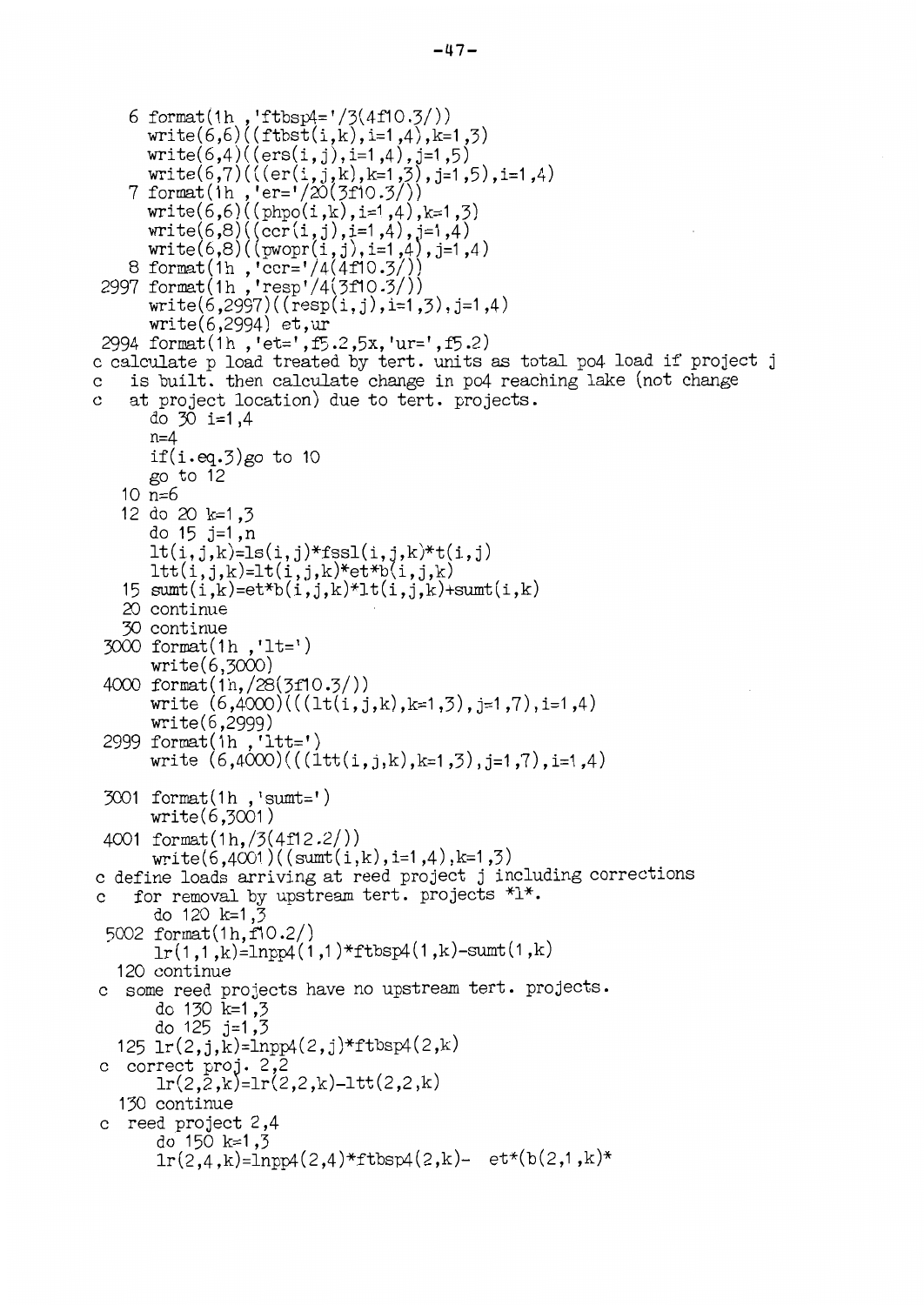```
11t(2,1,k)-b(2,4,k)*1t(2,4,k)lr(3,1,k)=lnpp4(3,1)*ftbsp4(3,k)lr(3,2,k)=1npp4(3,2)*ftbsp4(3,k)-et*b(3,2,k)*1t(3,2,k)\text{Tr}(3,3,k) = \text{Inpp4}(3,3)*\text{Itbsp4}(3,k) - \text{et*b}(3,4,k)*\text{It}(3,4,k)<br>150 lr(3,4,k)=lnpp4(3,4)*ftbsp4(3,k)- et*b(3,4,k)*lt(3,4,k)
 3002 format(1h, i\bar{1}r =')
      write(6,3002)4002 format(1h,/20(3f10.3/))
      write (6,4002)((1r(i,j,k),k=1,3),j=1,5),i=1,4)c calculate corrected po4 loads to each lake sec (lrsec)
      do 200 i=1.3
      do 190 k=1.3
      n=4if(i.eq.1)go to 179
      go to 177
  179 n=1177 continue
      do 185 j=1, n
      lrsec(i,k)=lrsec(i,k)+lr(i,j,k)185 continue
  190 continue
  200 continue
 3003 format(1h, 'lrsec')
      write(6,3003)write(6,4001)((1rsec(i,k),i=1,4),k=1,3)c calculate change in tp-po4 due to sediment projects (sums) and
    in po4 due to both reed projects (sumr) and tert. projects (sumt)
      do 60 i=1.4
      n=4if(i.eq.1)go to 36
      go to 38
   36 n=138 continue
      do 50 k=1,3
      do 45 j=1, n
      lp(i,j,k)=l\nup(t,j)*ftbst(i,k)-l\nupp4(i,j)*ftbsp4(i,k)sums(i,k)=sums(i,k)+ers(i,j)*1p(i,j,k)*r(i,j)*.2sum(i,k)=sum(i,k)+er(i,j,k)*Tr(i,j,k)*r(i,j)c calc change in load due to each reed pr. given tert. projects.
      delr(i,j,k)=er(i,j,k)*lr(i,j,k)+ers(i,j)*lp(i,j,k)*.245 continue
   50 continue
   60 continue
      write(6,201)write(6,4002)(((delr(i,j,k),k=1,3),j=1,5),i=1,4)201 format(1h, 'delr=')
c calculate total load entering lake from trib.s with no projects (each
     season and lake sec.
\Omegado 70 i=1,4
      do 72 k=1,3
      do 74 j=1,5
       \text{slnpt}(i,k) = \text{slnpt}(i,k) + \text{lnpt}(i,j) * \text{ftbst}(i,k)\text{slnpp4}(i,k) = \text{slnpp4}(i,k) + \text{lnpp4}(i,j) * \text{ftbsp4}(i,k)74 continue
   72 continue
   70 continue
```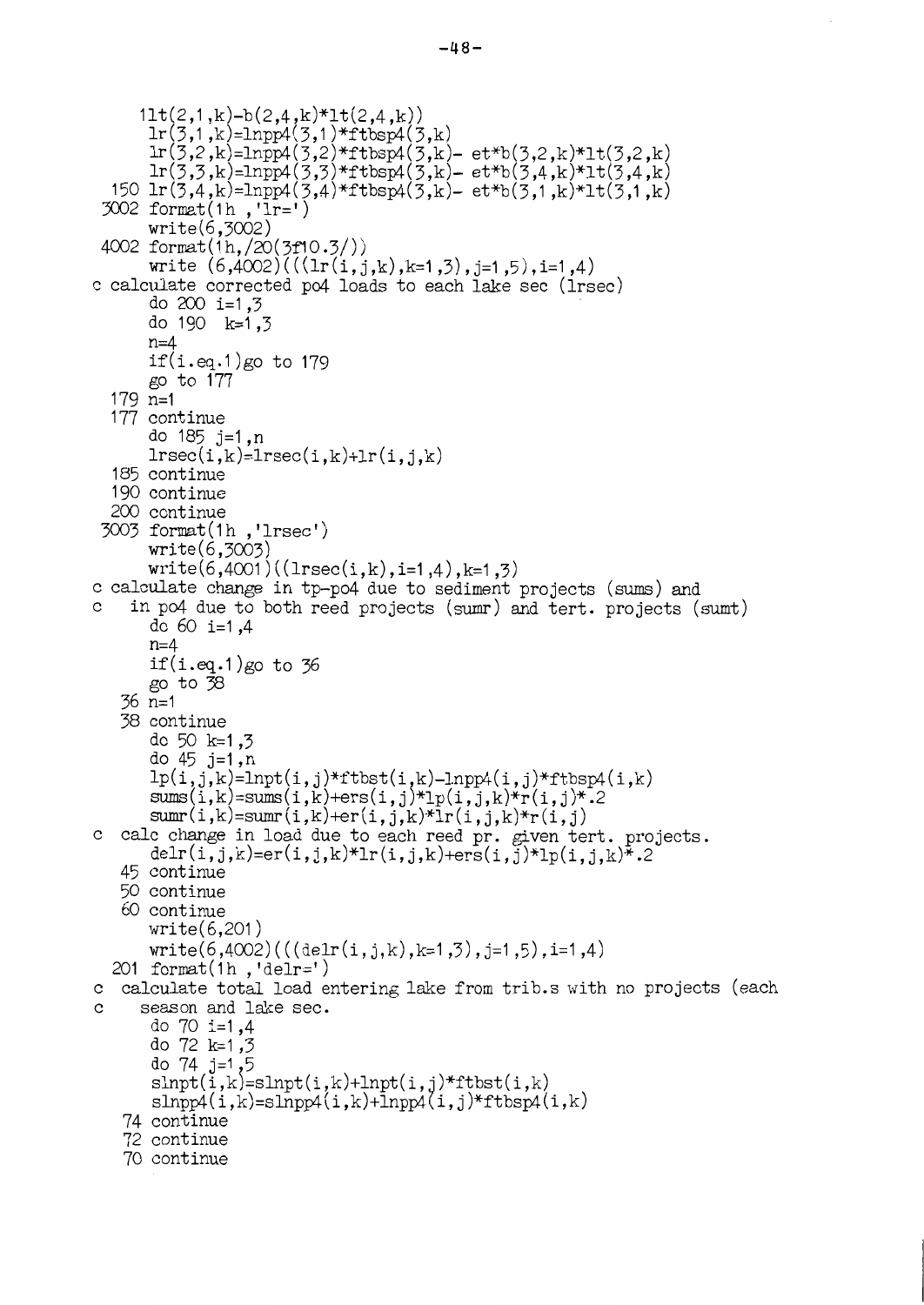```
3004
          format(1h, l_{\text{p}} )
      write(6,3004)write(6,4002)write (6,4002)(( (1p(i,j,k),k=1,3),j=1,5),i=1,4)3005 format(1h, 'sums=')write(6,3005)
      write(6,4001)((sums(i,k),i=1,4),k=1,3)3006 format(1h, 'sumr=')write(6,3006)write(6,4001)((sum(i,k),i=1,4),k=1,3)format(1h, 'slnpt=')3007
      write(6,3007)write(6,4001)((slnpt(i,k), i=1,4), k=1,3)
3008
            format(1h, 'slnpp4=')
      write(6,3008)write(6,4001)((slnpp4(i,k),i=1,4),k=1,3)c calc. total load from direct sewage with no projects
      do 100 i=2.4
      do 95 k=1,3
      do 90 j=1,790 ssdir(i,k)=ssdir(i,k)+lsd(i,j)*fssl(i,j,k)95 continue
  100 continue
 3009
            format(1h, 'ssdir =')
      write(6,3009)write(6,4001)((ssdir(i,k),i=1,4),k=1,3)c calculate cost of reed projects
      do 600 i=1,4
      n=4if(i.eq.1)go to 591
      go to 589
  591 \ \text{m} = 1589 continue
      do 595 j=1,n<br>ccr(i,j)=ccr(i,j)*r(i,j)
      p w o p r(i, j) = p w o p r(i, j) * r(i, j)pwr(i, j) = ccr(i, j) + pwopr(i, j)tpwopr=tpwopr+pwopr(i,j)\text{tccr}=\text{tccr}+\text{ccr}(i, j)595 continue
c calculate tert. costs
      n=4if(i.eq.3)go to 480
      go to 475
  480 n=6
  475 do 490 j=1,n
       if(lt(i,j,1).le.0) cct(i,j)=0.if(lt(i,j,1).gt.0.)cct(i,j)=0.3if(lt(i,j,1).gt.7) cct(i,j)=0.5if (it(i, j, 1), gt.21) cot(i, j) = 1.0if(lt(i,j,1),gt.42)ct(i,j)=1.5if(lt(i,j,1).gt.63) cct(i,j)=2.0if(lt(i,j,1).gt.90.)cct(i,j)=9999tcct = tcct + cct(i,j)p_{\text{wopt}}(i,j,1)=350.*1t(i,j,1)*62./1000000.
       p_{\text{wopt}}(i,j,2) = 350 \cdot 10^{2} (i,j,2) \cdot 91 \cdot 1000000.
       \text{pwopt}(i,j,3) = 350 \cdot 10^{10} (i,j,3) * 212 \cdot 1000000.
```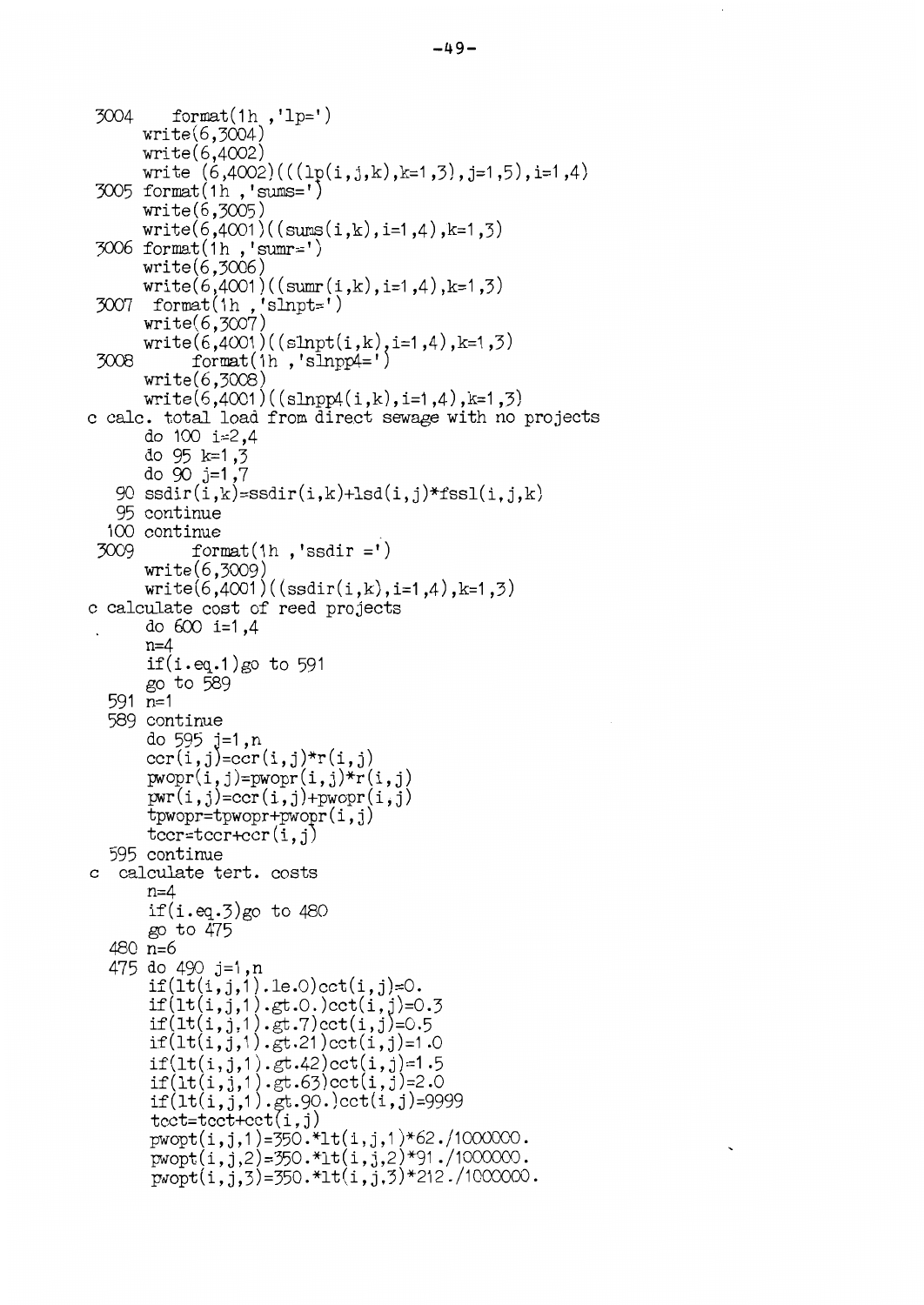```
{\rm pwt}(i,j)={\rm pwopt}(i,j,1)+{\rm pwopt}(i,j,2)+{\rm pwopt}(i,j,3)+{\rm cct}(i,j)do 505 k=1.3tpwopt=tpwopt+pwopt(i, j, k)505 continue
 490 continue
 600 continue
      tcost=tcct+tpwopt+tccr+tpwopr
3010
            format(1h, 'cor)=')
      write(6, 3010)4003 format(1h,/5(4f12.1/))
      write(6,4003)((cert(i,j),i=1,4),j=1,5)format(1h,'pwopr =')
3011
      write(6, 3011)write(6,4003)((power(i,j),i=1,4),j=1,5)format(1h, 'cost(total)of reed projects')
3012
      write(6, 3012)write(6,4003)((pwr(i,j), i=1,4), j=1,5)
      write(6, 2991)2991 format(1h, 'cost(total) of tertiary projects')<br>write(6,4005)((pwt(i,j), i=1,4), j=1,6)<br>3013 format(1h, 'tccr=')
           write(6, 3013)4004 format (1h, f12.0)
        write(6,4004)tccr
           format(1h, 'tpwopr=')<br>write(6,3014)
 3014
        write(6,4004)tpwopr
 3015
            format(1h, 'cct=')write(6,3015)format(1h, 6(4f12.1))4005
        write(6,4005)((cct(i,j),i=1,4),j=1,6)3016
             format(1h, 'pwopt=')write(6,3016)4006
         format(1h, 24(3f10.3))write(6,4006)(((\text{pwopt}(i,j,k),k=1,3),j=1,6),i=1,4)format(1h, \text{t} cct=')<br>write(6,3017)
 3017
           write(6,4004)tcct
 3018
                    format(1h, 'tpwopt=')
           write(6,3018)write(6,4004)tpwopt
            format(1h, 'tcost=')3019
           write(6, 3019)write(6,4004)tcost
c calculate available loads entering each lake sec.
       do 700 i=1.4
       do 690 k=1.3c available loads with no projects operating
      parta(i,k)=.2*(sInpt(i,k)-sInpp4(i,k))+(1ut(i)-1up4(i))+1(1rt(i)-1rp4(i))+(1att(i)-1atpt(i))po4a(i,k) = ssdir(i,k) + slnpp4(i,k) + lup4(i) + lrp4(i) + latp4(i)availa(i,k)=parta(i,k)+po4a(i,k)c loads with only tert. projects operating<br>partb(i,k)=parta(i,k)
```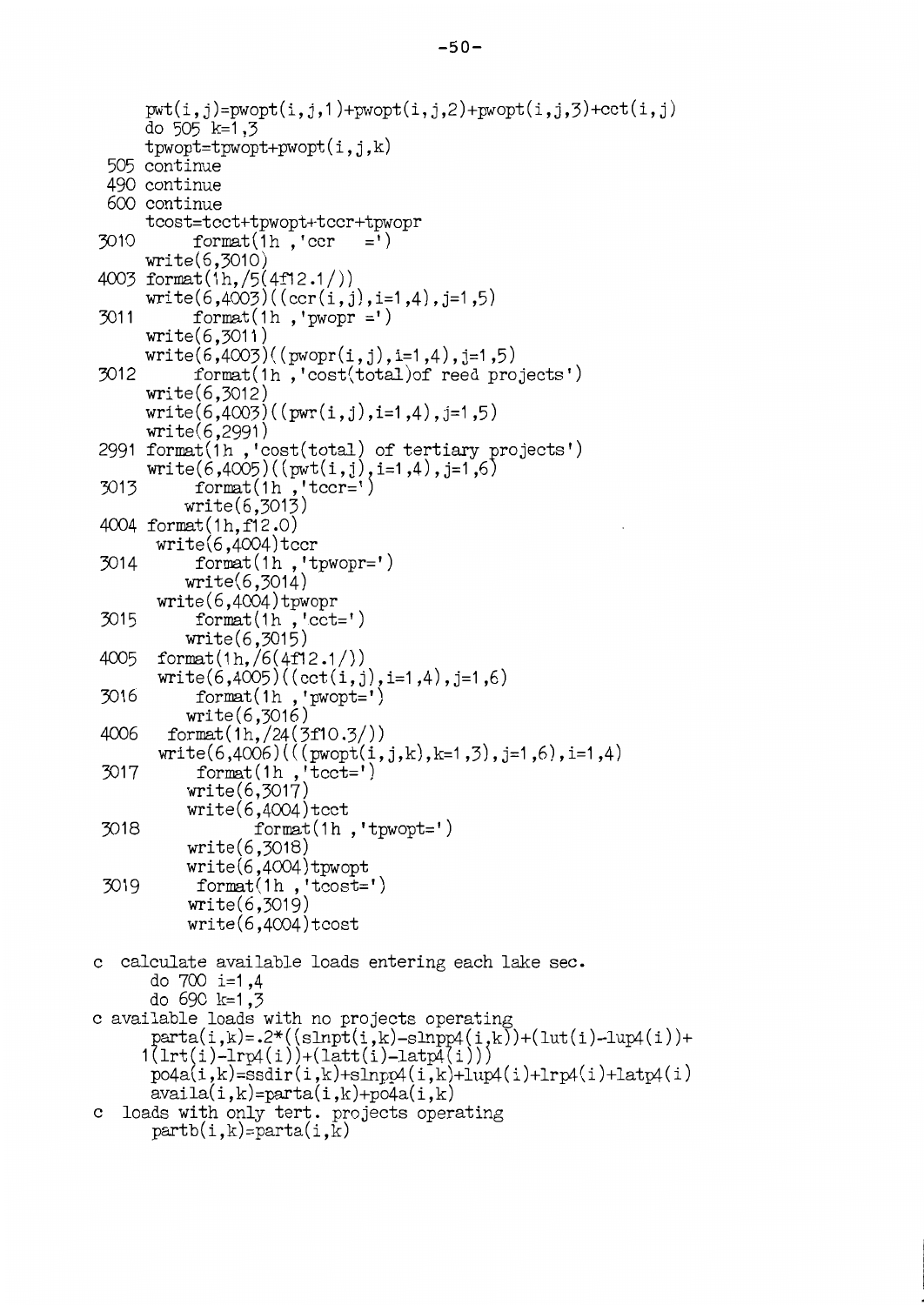```
po4b(i,k)=po4a(i,k)-sum(i,k)c loads with both tert. and reeds operating
      partc(i,k)=partb(i,k)-sums(i,k)po4c(i,k)=po4b(i,k)-sum(i,k)availb(i,k)=partb(i,k)+po4b(i,k)\alphavailc(i,k)=partc(i,k)+po4c(i,k)c calculate effect of urban runoff projects
      if(ur.eq.0)go to 690
      partd(i,k)=partc(i,k)-.2*.75*(1ut(i)-1un4(i))\text{pod4}(i,k) = \text{po4c}(i,k) - .37*1 \text{up4}(i)po4d(4, k)=po4c(4, k)\alphavailc(i,k)=partd(i,k)+po4d(i,k)2993 format (1h, 'urban ro projects constructed')
      write(6, 2993)690 continue
  700 continue
      do 720 k=1,3
      11(1,k)=(\text{available}(1,k)-\text{available}(1,k))/8211(2,k)=(\text{available}(2,k)-\text{available}(2,k))/41311(3,k) = (available(3,k) - available(3,k))/60011(4,k) = (available(4,k) - available(4,k))/802php(1,k)=phpo(1,k)-resp(1,1)*11(1,k)-resp(1,2)*11(2,k)php(2,k)=phpo(2,k)-resp(2,1)*11(1,k)-resp(2,2)*11(2,k)-resp(2,3)*11(3,k)php(3,k)=phpo(3,k)-resp(3,1)*11(2,k)-resp(3,2)*11(3,k)
            \text{--resp}(\bar{3}, \bar{3}) \text{+}11(4, k)php(4,k)=phpo(4,k)-resp(4,1)*11(3,k)-resp(4,2)*11(4,k)13 format(3x, f12.2)720 continue
         goto 99999
  900 write(6,1003)
 1003 format ('you have less records than you should have')
99999
         continue
 3020 format(1h, 'parta', 40x, 'partb', 40x, 'partc')
      write(6,3020)write(6,1004)((parta(i,k),i=1,4),(partb(i,k),i=1,4),
      ?(\text{partc}(i,k), i=1,4), k=1,3)1004 format('',4f10.3,3x,4f10.3,3x,4f10.3)
 3021 format(1h,'po4a',40x,'po4b',40x,'po4c')
       write(6, 3021)write(6,1004)((po4a(i,k), i=1,4), (po4b(i,k), i=1,4),
      ?(po4c(i,k), i=1,4), k=1,3)3022 format(ih, 'availa', 40x, 'availb', 40x, 'availc')
        write(6, 3022)write(6,1004)((availa(i,k), i=1,4), (availb(i,k), i=1,4),
      ?(availc(i,k), i=1,4), k=1,3)
 3023 format(1h 'php')write(6, 3023)write(6,4001)((php(i,k),i=1,4),k=1,3)stop 'well done'
       end
```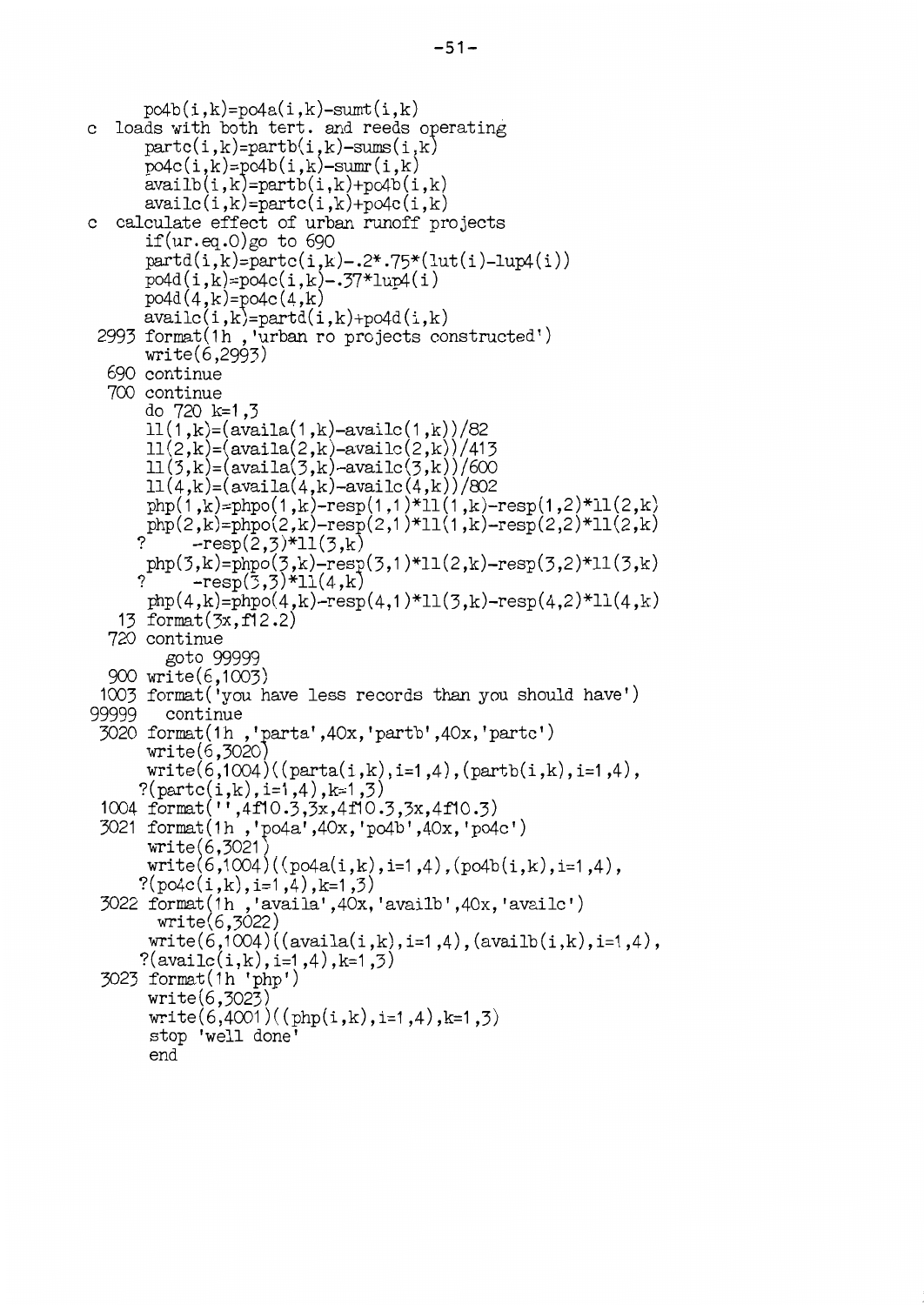#### **REFERENCES**

- Finney, B., W. Grenney, A.B. Bishop, and T. Hughes. 1977. Mixed Integer Programming Models for Water Resources Management. Utah Water Research Laboratory Report PRWG198-1.
- Ijjas, I., and J. Kindler. 1978. Optimization of long-term sequential programmes of water quality control. Pages 335-342, in: Modelling the Water Quality of the Hydrological Cycle. Proceedings of the Baden Symposium, September. IAHS-AISH Publ. No. 125.
- Jolánkai, G., and L. Somlyódy. 1981. Nutrient Loading Estimate for Lake Balaton. CP-81-21. Laxenburg, Austria: International Institute for Applied Systems Analysis.
- Leonov, A.V. 1980. Mathematical Modeling of Phosphorus Transformation in the Lake Balaton Ecosystem. WP-80-149. Laxenburg, Austria: International Institute for Applied Systems Analysis.
- Liebman, J.C., and D.H. Marks. 1968. Balas algorithm for zoned uniform treatment. Journal of the Sanitary Engineering Division, American Society of Civil Engineers 94(4):585-593.
- Somlyódy, L., and J. Eloranta. The Use of a Lake Eutrophication Model in the Management Framework. Laxenburg, Austria: International Institute for Applied Systems Analysis. Forthcoming.
- van Straten, G. 1980. Analysis of Model and Parameter Uncertainty in Simple Phytoplankton Models for Lake Balaton. WP-80-139. Laxenburg, Austria: International Institute for Applied Systems Analysis.